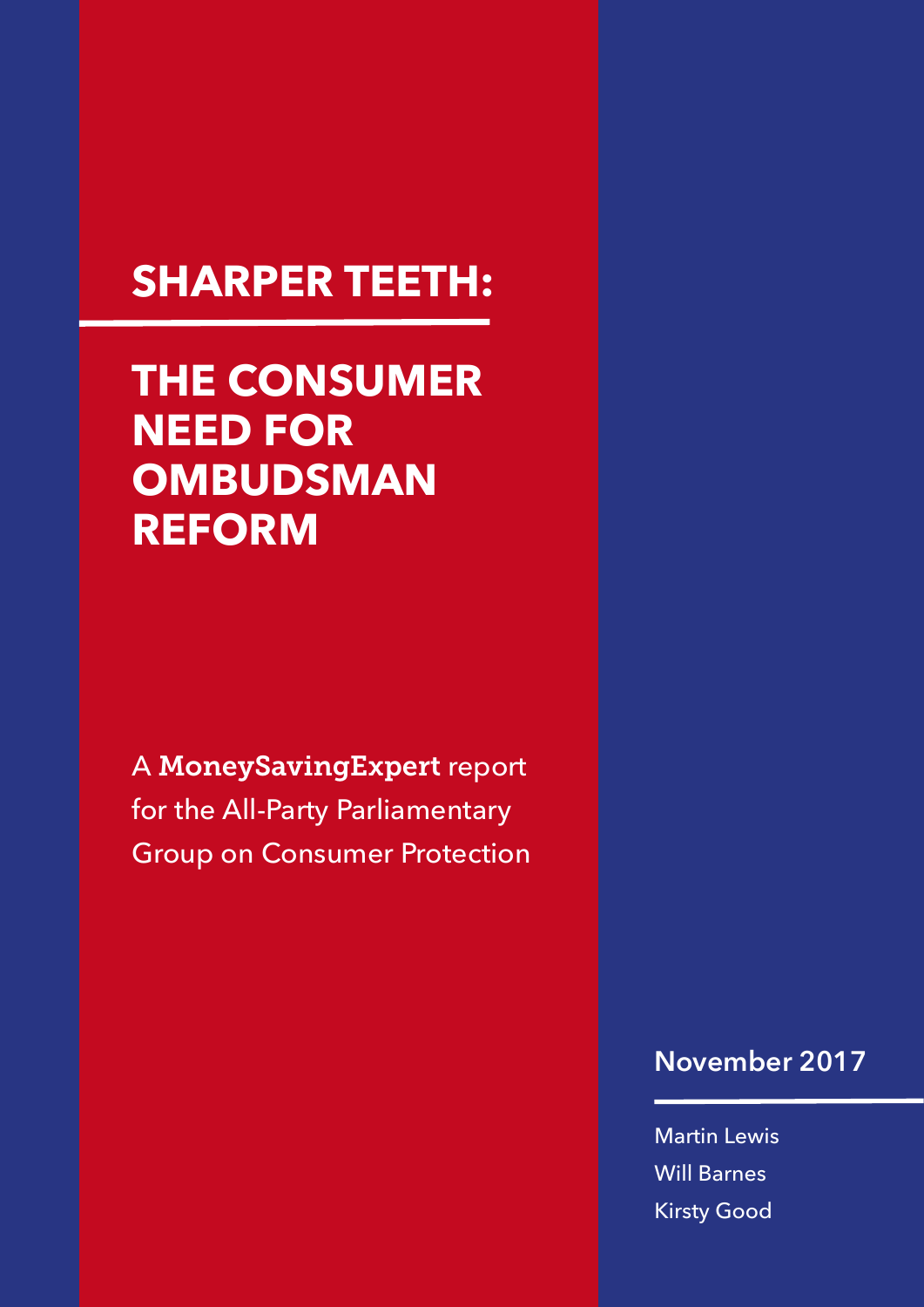# **CONTENTS**

| Summary                                               | $\overline{2}$ |
|-------------------------------------------------------|----------------|
| About MSE and this report                             | $\overline{7}$ |
| Introduction                                          | 11             |
| <b>Chapter 1: Setting the ADR scene</b>               | 13             |
| Chapter 2: Features and powers of ombudsmen           | 17             |
| <b>Chapter 3: Ombudsman Association</b>               | 33             |
| Chapter 4: The distinction between ombudsmen and ADR  | 35             |
| Chapter 5: The process of complaining to an ombudsman | 38             |
| Chapter 6: Membership, compliance, consistency and    | 42             |
| regulators                                            |                |
| <b>Chapter 7: Consumer experience and findings</b>    | 49             |
| Recommendations for gold standard ombudsmen           | 64             |
| Other developments                                    | 66             |
| Annex                                                 | 67             |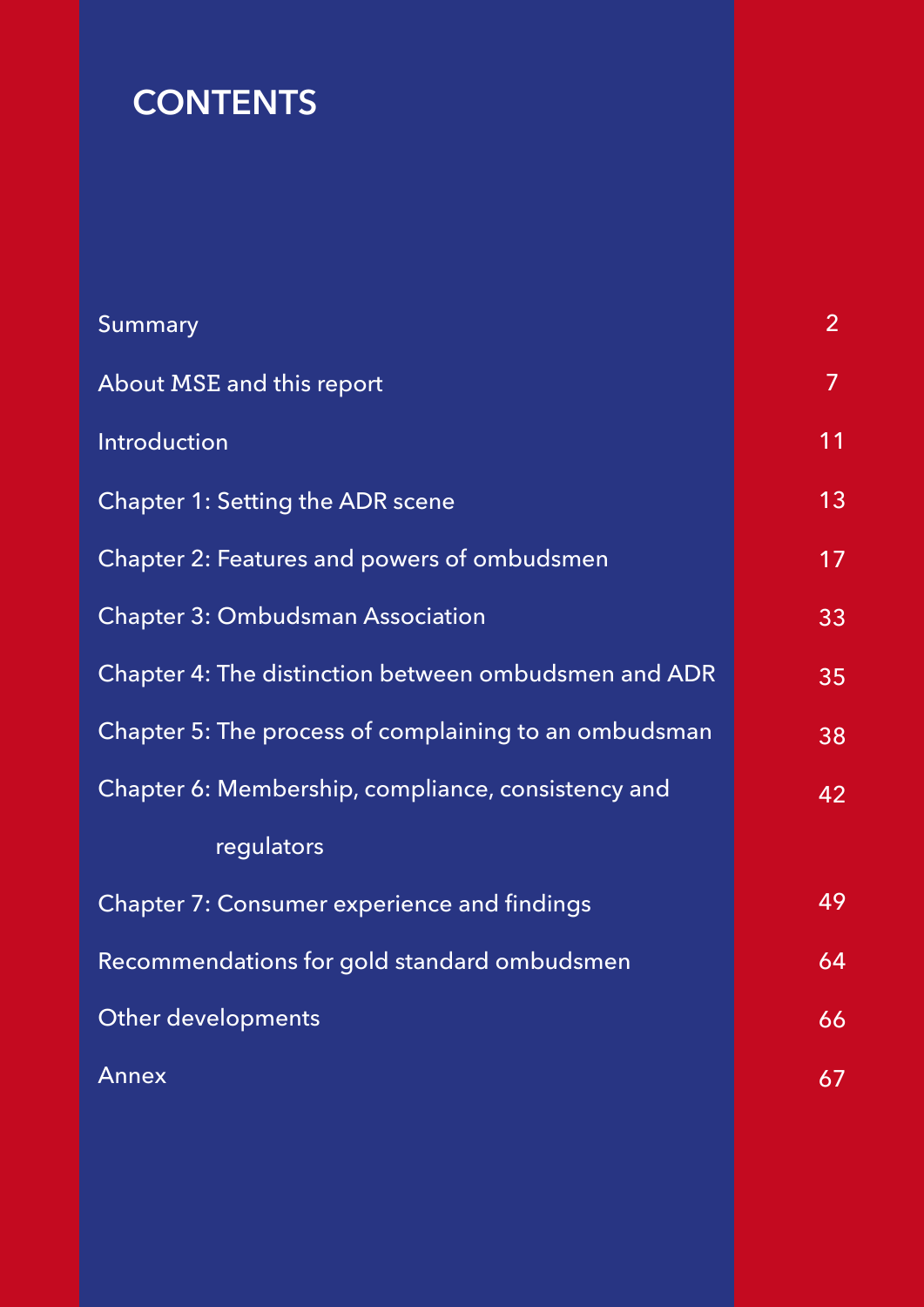## <span id="page-2-0"></span>**SUMMARY**

An ombudsman's job is to resolve complaints, effectively operating as a final referee between the complainant and the body being complained about. This is a crucial role for consumer protection.

This report shows that the Alternative Dispute Resolution (ADR) landscape that ombudsmen exist within is a complex maze, full of inconsistencies. Ombudsmen are not equal. Despite sharing a name, ombudsmen have different powers, and vary widely in effectiveness.

Key areas where ombudsmen differ include whether membership is compulsory, whether firms can be forced to cooperate, and what happens if companies do not comply. Much of this discrepancy comes from whether or not the ombudsman in question has some form of statutory basis. Many do not.

This uneven provision results in some consumers having positive experiences with ombudsmen, but for too many it is a frustrating waste of time. This was shown in our consumer survey results. Respondents self-selected to take part in the survey, so it is to be expected that the results would be a little more negative than in a non-self-selecting poll (as people who have a complaint to make were more likely to participate). Despite this, the results were stark:

- Our survey identified serious issues with firms not cooperating with ombudsmen and complying with their decisions (although ombudsmen gave a different view). Consumer responses indicated that the Financial Ombudsman Service's decisions are most likely to actually be put into action.
- The perception of impartiality was called into question by our survey, which found that the majority – 60% – thought the ombudsman was biased against them; 8% thought the ombudsman was biased towards them; and only 31% said the ombudsman was neutral.
- For only one ombudsman surveyed did the majority of respondents say that the decision was fair; for all others, more than 50% of their users said that the decision was unfair.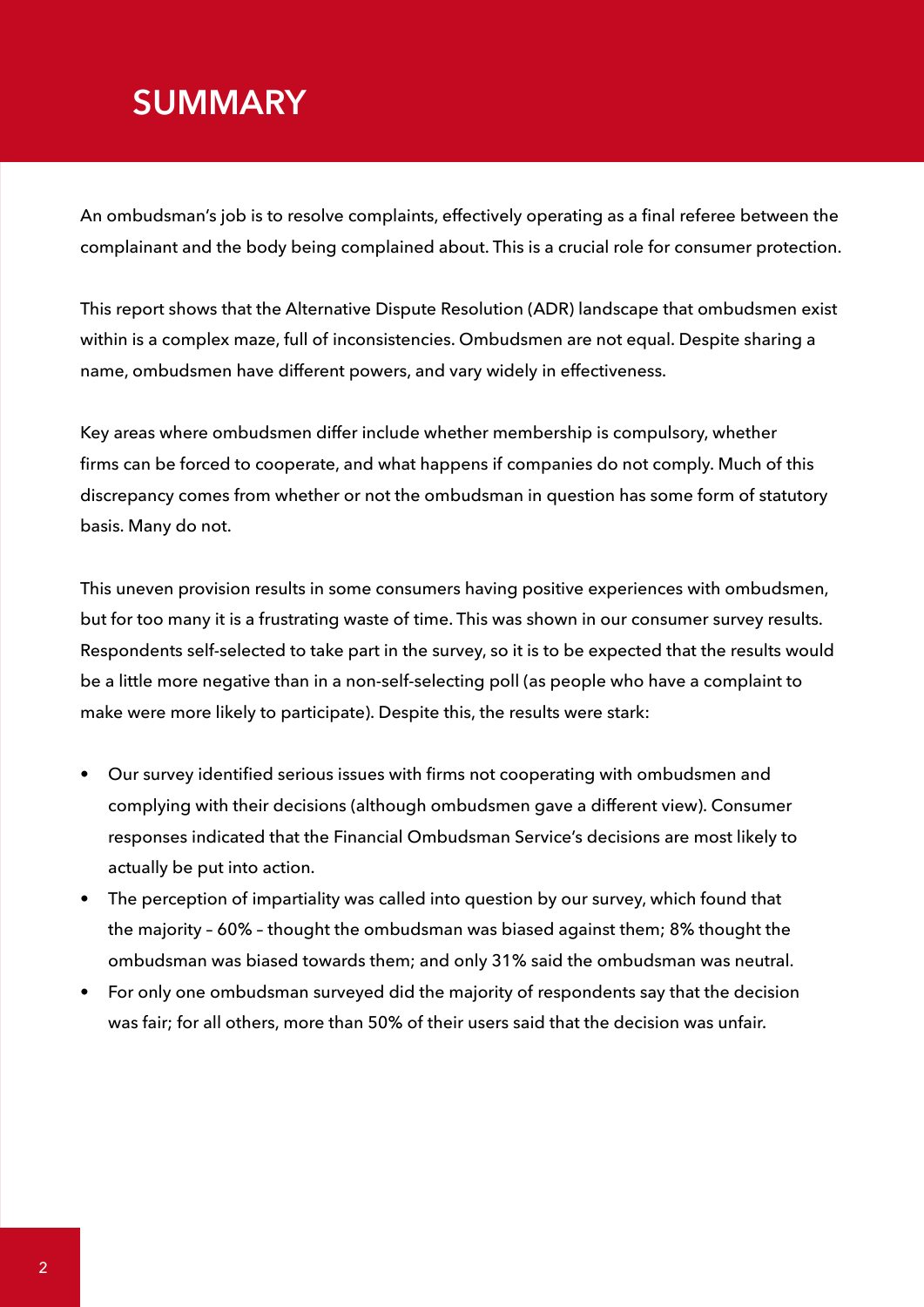• On average, 53% of people who had used an ombudsman said they were put off using an ombudsman again, even a different one.

Our research also found:

- The current ombudsman landscape is complicated for consumers to navigate. In some sectors there are competing ADR schemes and in other areas there is a lack of ombudsman provision, or ombudsmen with few members.
- It can take too long to escalate a complaint to an ombudsman. The 8-week rule was created in a non-digital age, but in this digital age with instant credit-scoring and decisions, 8 weeks is simply too long and should be reduced.
- Even when a complaint reaches the ombudsman, consumers feel their complaints are dealt with slowly.
- Currently firms are required to say what the approved ADR scheme is in their sector even if they will not work with it, thus giving false hope to consumers. This rule is a farce.

This mixed bag of experiences with ombudsmen devalues the term, and means consumers cannot rely on them as they should be able to. While use of the word 'ombudsman' is restricted, we do not believe it is restricted enough. With the growth of ADR, ombudsmen should be regarded as the gold standard. Only those who meet that gold standard should be called ombudsmen.

These issues are not academic – they affect real consumers with real disputes. When ombudsmen fail, consumers lose: substantial reform is urgently needed.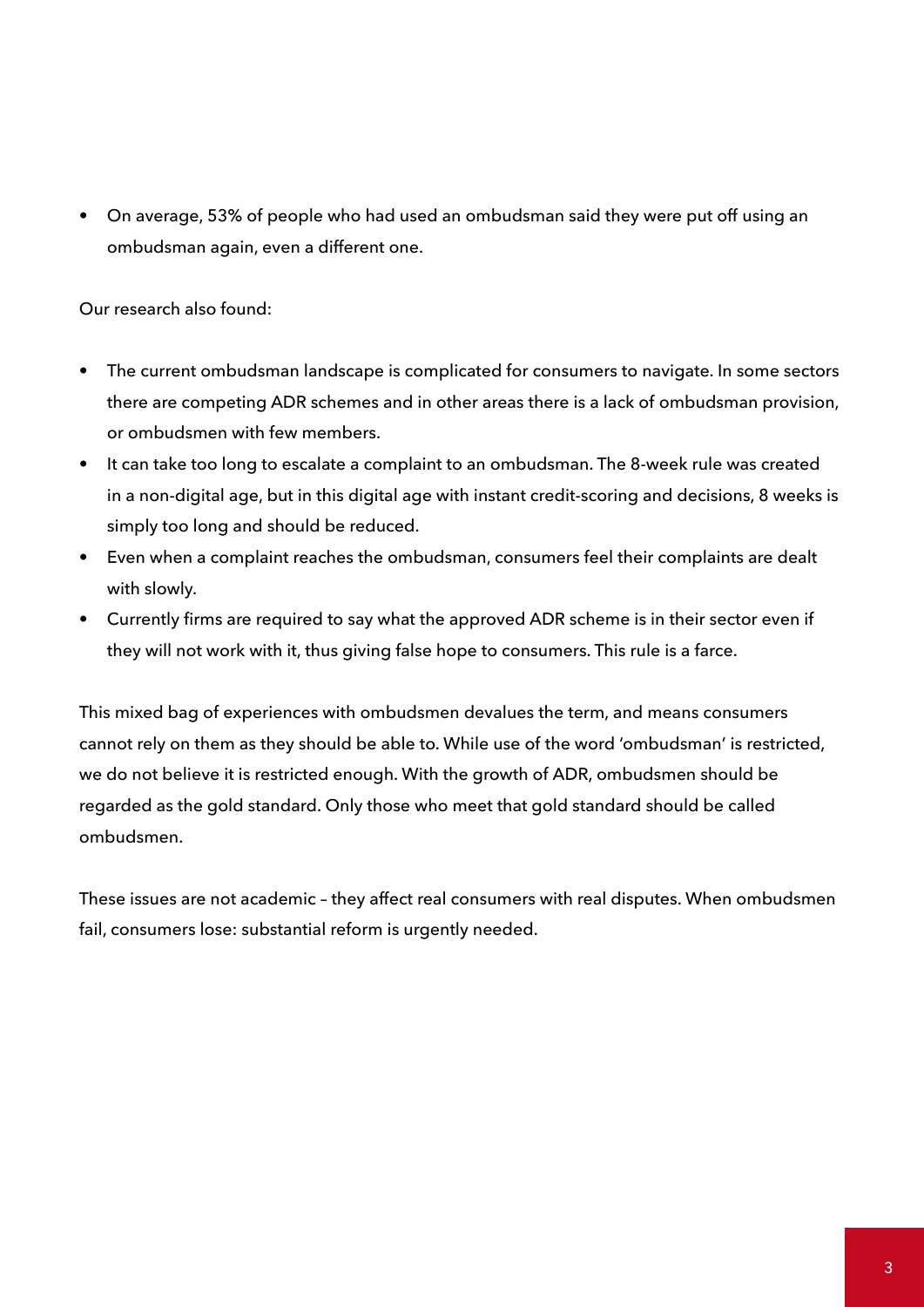### Comparative analysis of ombudsmen commonly used by consumers

The table summarises and contrasts ombudsmen's powers and features. It should be read in conjunction with its explanatory notes in the Annex.

| <b>Ombudsman</b>                                                      | <b>Powered by</b>              | <b>Decisions</b><br>directly<br>enforceable in<br>court by statute | <b>All firms/parts</b><br>of sector must<br>participate | <b>Ombudsman</b><br><b>Association</b><br>member | <b>Approved</b><br><b>ADR</b><br>entity |
|-----------------------------------------------------------------------|--------------------------------|--------------------------------------------------------------------|---------------------------------------------------------|--------------------------------------------------|-----------------------------------------|
| <b>Financial Ombudsman</b><br><b>Service</b>                          | <b>Statute</b>                 |                                                                    |                                                         |                                                  |                                         |
| <b>Legal Ombudsman</b>                                                | <b>Statute</b>                 |                                                                    |                                                         |                                                  |                                         |
| <b>The Pensions</b><br><b>Ombudsman</b>                               | <b>Statute</b>                 |                                                                    |                                                         |                                                  |                                         |
| <b>Local Government</b><br>and Social Care<br>Ombudsman               | <b>Statute</b>                 | X                                                                  |                                                         |                                                  |                                         |
| <b>Parliamentary and</b><br><b>Health Service</b><br><b>Ombudsman</b> | <b>Statute</b>                 | X                                                                  |                                                         |                                                  |                                         |
| <b>Housing Ombudsman</b><br><b>Service</b>                            | <b>Statute</b>                 |                                                                    | Social housing<br>X<br>Private rented sector            |                                                  |                                         |
| <b>Energy Ombudsman</b>                                               | <b>Underpinning</b><br>statute | X                                                                  |                                                         |                                                  |                                         |
| <b>Ombudsman Services:</b><br><b>Communications</b>                   | <b>Underpinning</b><br>statute | X                                                                  | Firms choose<br>ADR scheme                              |                                                  |                                         |
| <b>The Property</b><br><b>Ombudsman</b>                               | <b>Underpinning</b><br>statute | X                                                                  | Firms choose<br>ADR scheme                              |                                                  |                                         |
| <b>The Furniture</b><br><b>Ombudsman</b>                              | <b>Own rules</b>               | X                                                                  | X                                                       |                                                  |                                         |
| The Motor<br><b>Ombudsman</b>                                         | <b>Own rules</b>               | X                                                                  | X                                                       |                                                  |                                         |
| <b>Consumer</b><br>Ombudsman                                          | <b>Own rules</b>               | $\boldsymbol{X}$                                                   | $\chi$                                                  |                                                  |                                         |
| <b>Removals</b><br>Ombudsman                                          | <b>Own rules</b>               | $\boldsymbol{\chi}$                                                | $\boldsymbol{x}$                                        | $\checkmark$                                     | $\checkmark$                            |
| <b>RetailADR</b><br>(formerly The Retail<br>Ombudsman)                | <b>Own rules</b>               | X                                                                  | X                                                       | X<br>Formerly - resigned<br>membership           |                                         |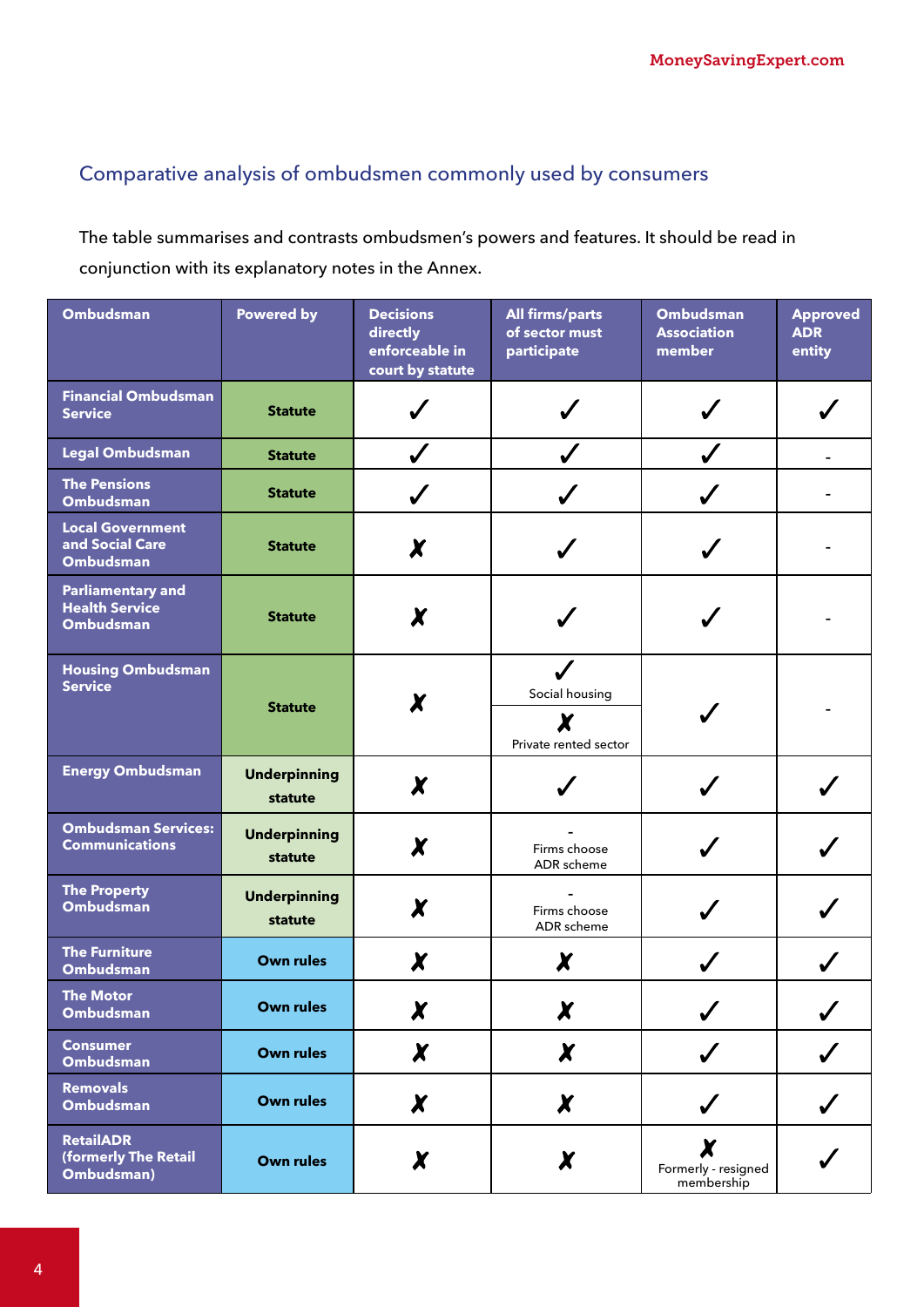### **Recommendation 1: All ombudsmen need a statutory basis as a foundation**

• Ombudsmen should have statutory powers to ensure that firms are cooperative with processes and compliant with decisions that have real legal teeth.

### **Recommendation 2: Oversight of ombudsmen must be boosted**

- Relevant Government Departments, the Ombudsman Association and Companies House should work to make sure that the performance of ombudsmen is consistently higher.
- Particular focus should be paid to:
	- o the ease of complaining;
	- o the speed at which complaints are processed; and
	- o the perception of fairness among those who complain to ombudsmen.
- Ineffective ombudsmen must be stripped of the right to use the word in their title.
- There should be a form of 'fit and proper' approved-persons test for people in senior roles in ombudsmen. The Department for Business, Energy and Industrial Strategy could approve such persons.

### **Recommendation 3: The 8-week rule should be shortened and needs vital exceptions**

- Unless a deadlock letter is received, consumers generally need to wait 8 weeks before using an ombudsman (but it can be more).
- If the complaint is about debt issues, payday loans, credit brokers or black marks on credit files, then waiting 8 weeks could leave consumers in crisis.
- The 8-week rule was created in a non-digital age. But in this digital age with instant credit scoring and decisions, 8 weeks is simply too long. That time should be reduced to somewhere between 2-4 weeks – as a blanket rule across all ombudsmen.
- There should also be exceptions so people who are in crisis due to an unresolved complaint can escalate to an ombudsman sooner.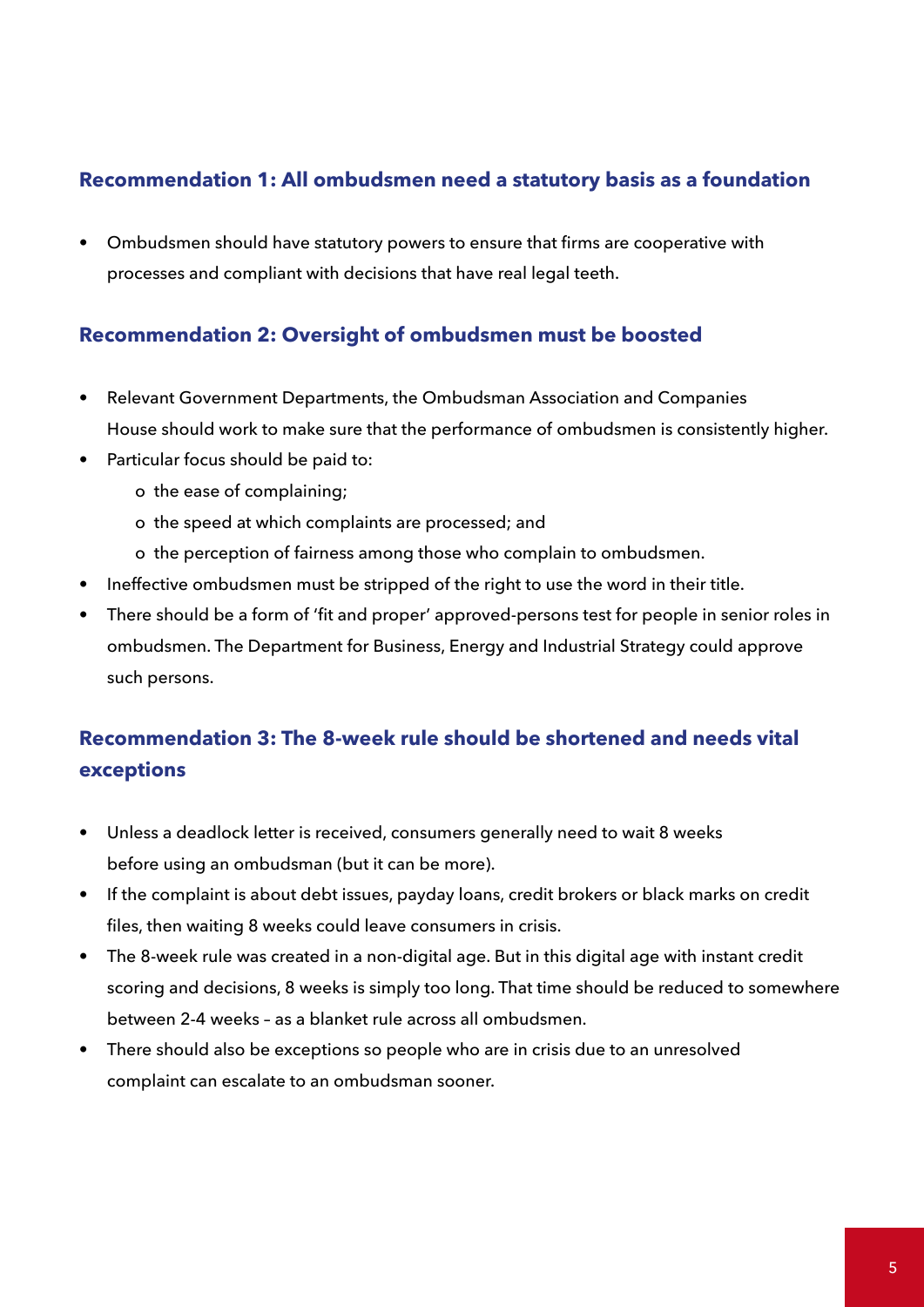#### **Aspiration: Comprehensive ombudsman membership in consumer sectors**

In an ideal world, all companies in consumer sectors would be members of an ombudsman.

This could be delivered through a single ombudsman for all consumer complaints, with every business serving consumers being a member; or having one ombudsman per sector, combined with a single body acting as a portal for all ombudsmen, and filtering complaints to the appropriate ombudsman behind the scenes.

However, this aspiration is far from being implemented; it would require radical, wholesale change. Until that happens, ombudsmen should be reformed to operate at a gold standard, truly distinct from other ADR providers.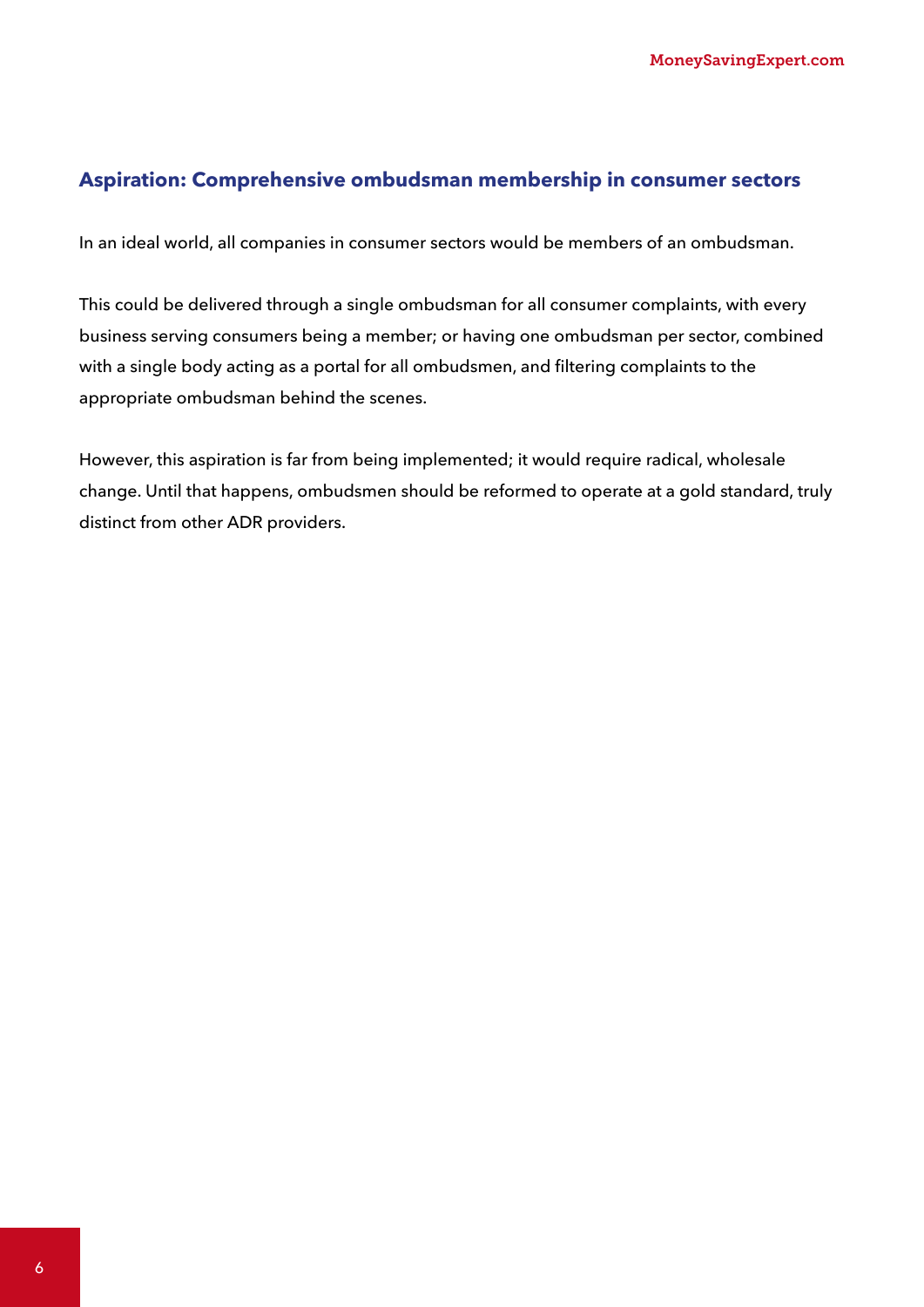## <span id="page-7-0"></span>**ABOUT** MSE **AND THIS REPORT**

### **About** MoneySavingExpert.com

MoneySavingExpert.com is the UK's biggest consumer website dedicated to saving people money on anything and everything by finding the best deals, beating the system and campaigning for financial justice. It's based on detailed journalistic research and cutting edge tools, and has one of the UK's top 10 social networking communities.

### **Context**

In February 2017 MoneySavingExpert.com was formally asked by Richard Arkless MP, Chair of the All-Party Parliamentary Group (APPG) on Consumer Protection to produce a report for the APPG on the effectiveness of ombudsmen. The Chair of the APPG is now Yvonne Fovargue MP. The report would provide a review of the ombudsmen landscape and useful consumer insight to inform and assist the Group's own inquiry on the subject.

This is the final report. It was presented to the APPG on 1 November 2017 by Martin Lewis OBE, founder and executive chairman of MoneySavingExpert.com.

## **Acknowledgements**

We would like to thank Mike Dailly for his legal services during the production of this report. In addition, we are grateful for the cooperation and help of many organisations in the ombudsman and ADR world, including: Chartered Trading Standards Institute; Department for Business, Energy and Industrial Strategy; Financial Ombudsman Service; The Furniture Ombudsman; Housing Ombudsman Service; Legal Ombudsman; Local Government and Social Care Ombudsman; Money Advice Trust; The Motor Ombudsman; Ofcom; Ofgem; Ombudsman Association; Ombudsman Services and WA Communications; Parliamentary and Health Service Ombudsman; The Pensions Ombudsman; The Property Ombudsman; Removals Ombudsman and RetailADR (formerly The Retail Ombudsman).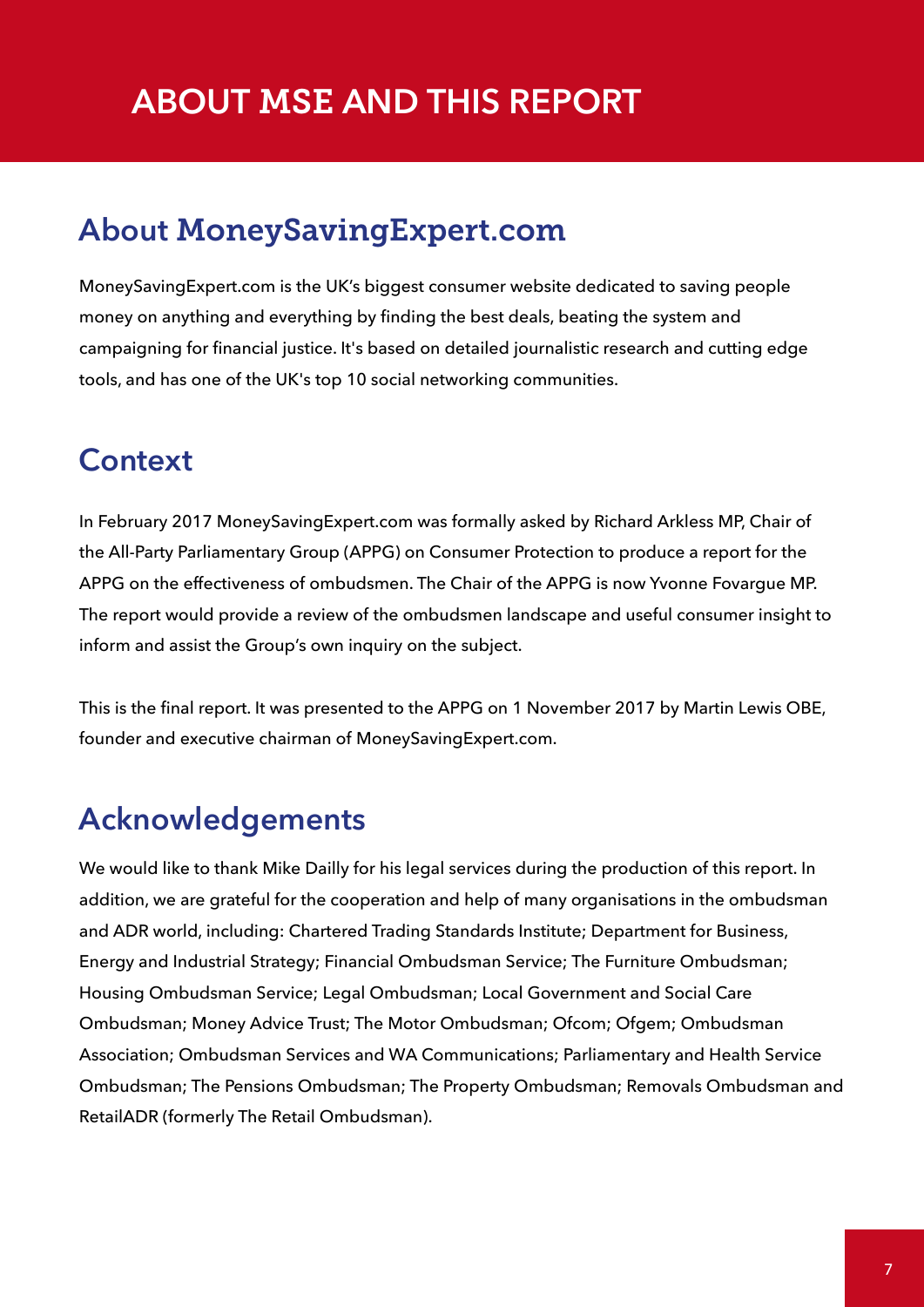## **Scope of report**

The report's scope is to assess the provision of ombudsmen in consumer sectors in the UK. Utilising the expertise of MoneySavingExpert.com as the leading consumer website in the UK, the report focuses on ombudsmen that the public can use as consumers. It does not attempt to include ombudsmen that deal with other types of complaints, such as the Prisons and Probation Ombudsman.

The Alternative Dispute Resolution (ADR) law is fundamental to the operation of ombudsmen, and an explanation of this area forms part of this report. There are many ADR providers approved under ADR regulations which are not ombudsmen, and do not call themselves such. These ADR providers are not a main focus of the research, and so feature in it to a lesser extent than ombudsmen.

## **Methodology**

A combination of qualitative and quantitative research methods were used:

- Desk research, including a review of various reports about ombudsmen in recent years, and information from ombudsmen's websites.
- Background discussions and on the record fact-checking with organisations mentioned in this report.
- Primary research in the form of an online survey conducted between 22 August and 11 September 2017. In total, 1,409 responses were recorded. Consumers were asked about their experiences with various ombudsmen that deal with consumer complaints. For the reasons outlined above, the survey focuses on ombudsmen, but there was space for consumers to submit their views on other similar services if they wished. Consumers also contacted us through social media and other means to share their experiences with us.

o While surveyed, the Removals Industry Ombudsman Scheme results have not been included in any of the quantitative data because the number of respondents for this ombudsman was very low and not deemed statistically meaningful.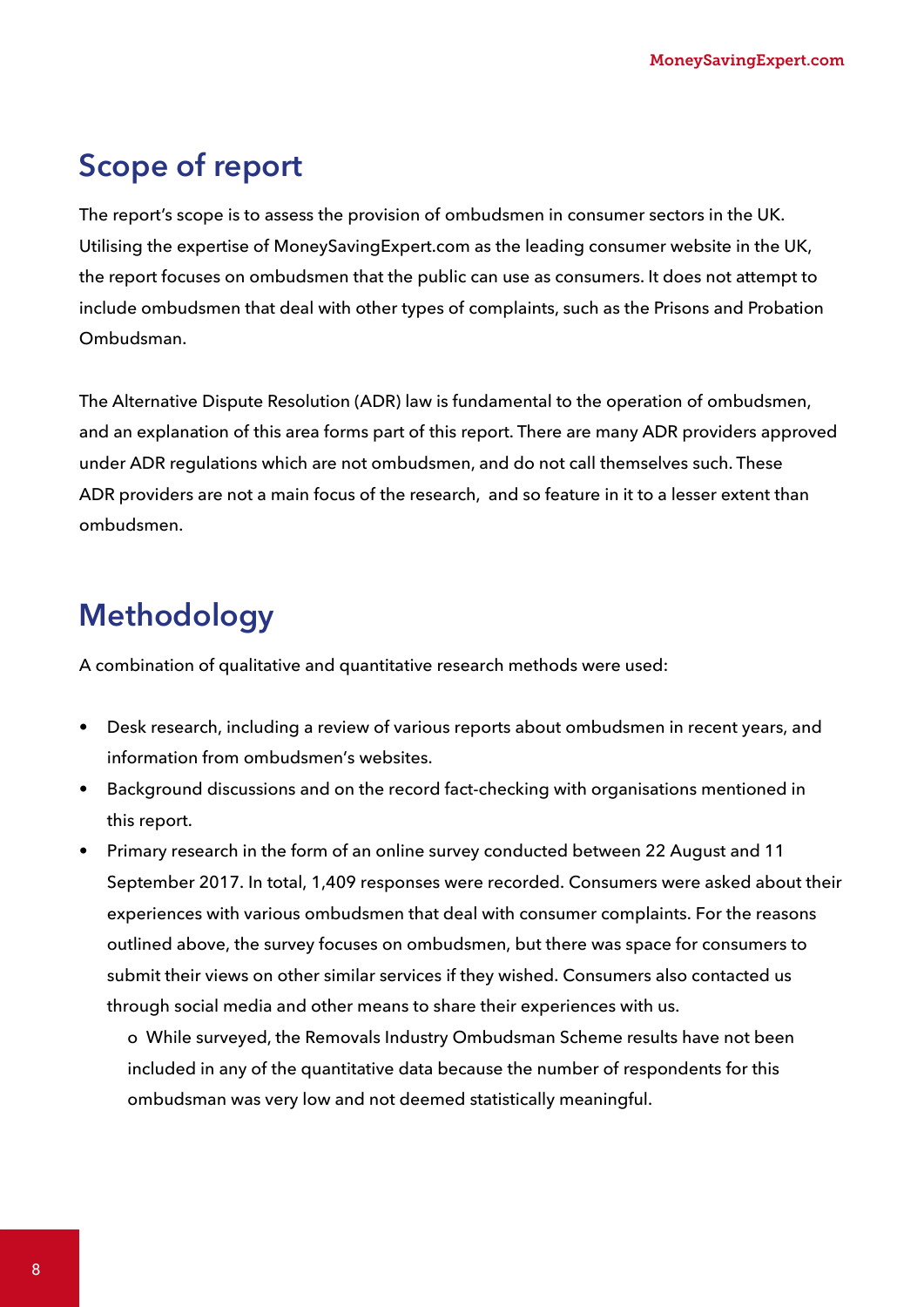## **Ombudsmen changes**

#### **Local Government and Social Care Ombudsman**

In June 2017, during the production of this report, the Local Government Ombudsman changed its name to the Local Government and Social Care Ombudsman.

It said it did this to "help people know that we look at complaints about all areas of adult social care – including privately arranged or funded care"1 but nothing has changed about its work. In this report it is referred to as the Local Government and Social Care Ombudsman.

#### **The Retail Ombudsman**

In July 2017, during the production of this report, the Retail Ombudsman resigned its membership of the Ombudsman Association and is now known as RetailADR. As a significant amount of data had already been collected on this former ombudsman and the findings aid understanding of the ombudsman sector as a whole, evidence about the Retail Ombudsman is still included in this report.

Consumer Dispute Resolution Limited (CDRL), which ran the Retail Ombudsman and runs RetailADR2 said:

"… The decision to transition from ombudsman to non-ombudsman has been taken entirely by CDRL and has been made to allow the continued growth of our very successful ADR model, which has benefited and will continue to benefit both consumers and traders. Government therefore did not withdraw CDRL's right to use the 'ombudsman' title and the relevant competent authorities that authorise CDRL under The Alternative Dispute Resolution for Consumer Disputes (Amendment) Regulations 2015 have been supportive of the transition."

<sup>1</sup> <http://www.lgo.org.uk/information-centre/news/2017/jun/new-name-for-the-local-government-ombudsman>Accessed 9/10/17.

 $^2$ <https://www.theretailombudsman.org.uk/> Accessed 9/10/17.  $\hbox{9}$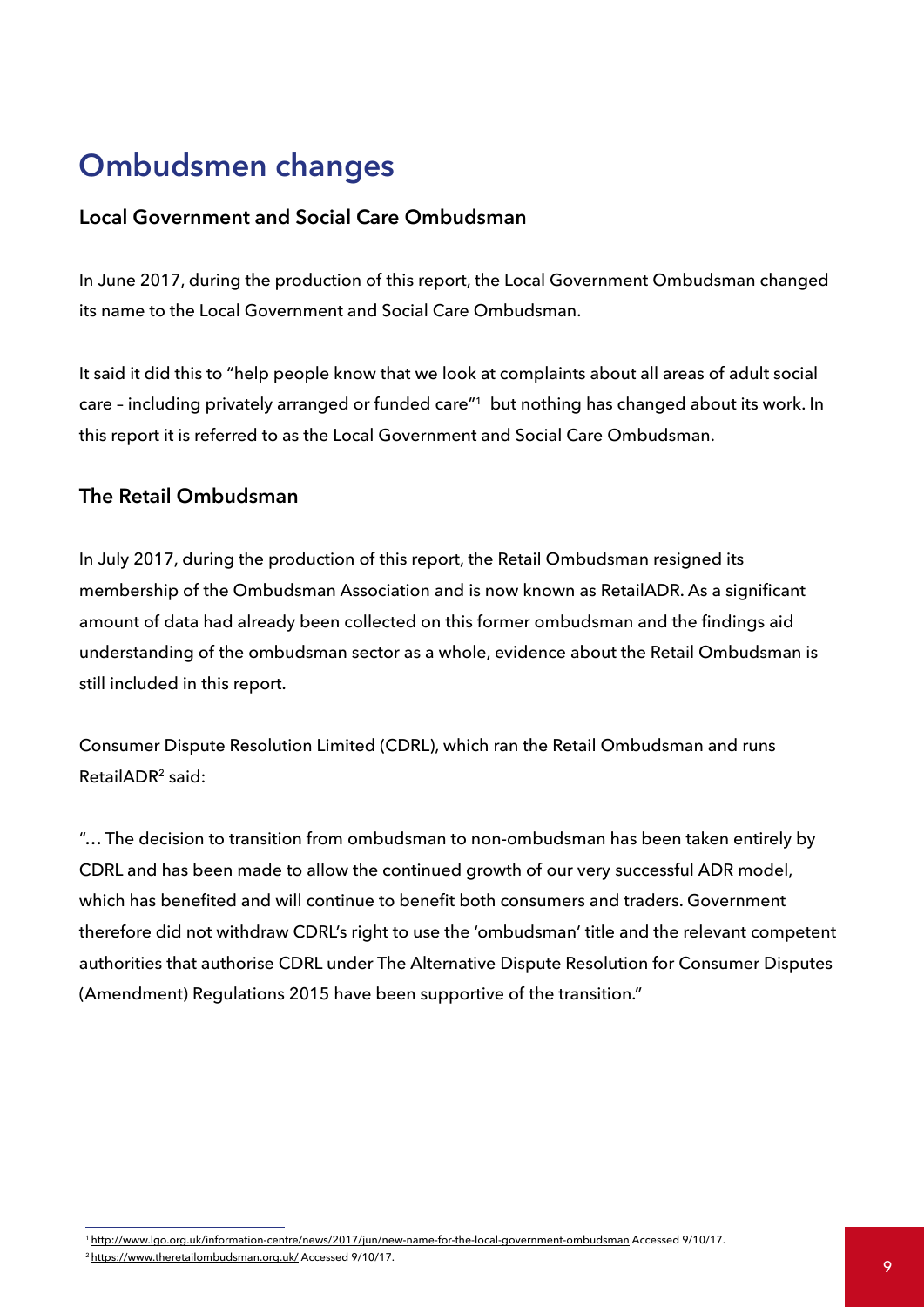#### **The Motor Ombudsman**

The Motor Ombudsman was established in November 2016. This was made clear in the MoneySavingExpert.com consumer survey, in order to seek consumer experiences of this ombudsman only since that date.

## **Ombudsmen mentioned in this report and abbreviated or shortened name**

- Financial Ombudsman Service
- Legal Ombudsman
- Local Government and Social Care Ombudsman (LGSCO)
- Parliamentary and Health Service Ombudsman (PHSO)
- Pensions Ombudsman
- Housing Ombudsman Service
- Ombudsman Services: The Energy Ombudsman (Energy Ombudsman)
- Ombudsman Services: Communications
- Ombudsman Services: Property
- The Property Ombudsman
- The Furniture Ombudsman/ Dispute Resolution Ombudsman
- The Retail Ombudsman/ RetailADR
- The Motor Ombudsman
- Ombudsman Services: the Consumer Ombudsman (Consumer Ombudsman)
- Removals Ombudsman

## **Disclaimer**

The information, materials and opinions contained in this report are for general information purposes only, do not constitute legal advice and should not be relied on as such.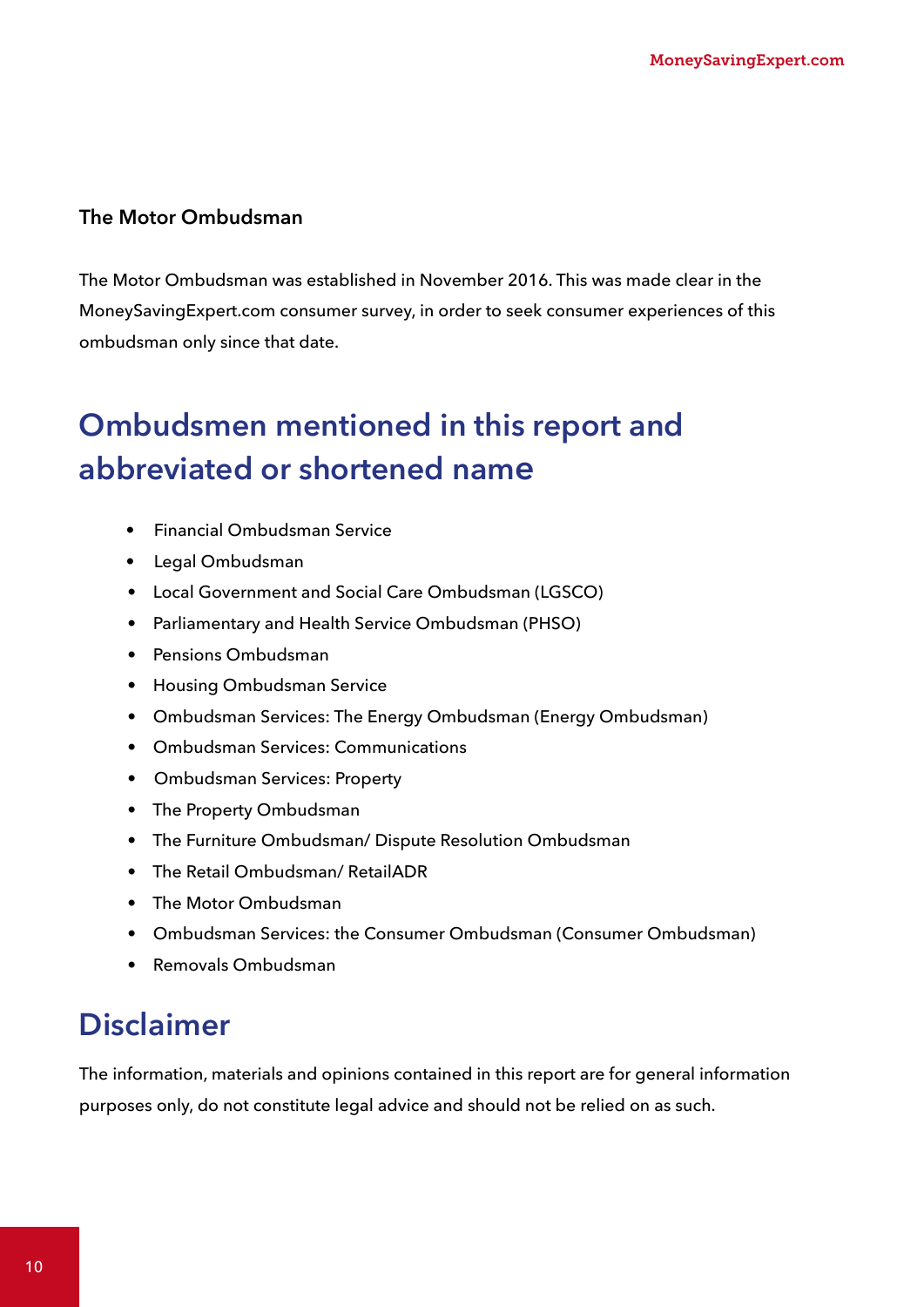## <span id="page-11-0"></span>**INTRODUCTION**

In an ideal world consumers would not experience problems with firms or other organisations they interact with. But when something does go wrong, consumers need to be adequately protected. It is always better if consumers and businesses can resolve problems between themselves, but if this has not worked, consumers need a route to seek a remedy. If found in favour of the consumer, that could be monetary redress, an apology or a practical solution.

While consumers can go to court, this is expensive, time-consuming and can be overwhelming. It is often not a realistic option. This is particularly the case when the problem is with a relatively low-cost product or service, as the costs would vastly outweigh any potential benefits. Against this backdrop, a system of Alternative Dispute Resolution (ADR) has developed as an alternative to going to court. Unlike courts, ADR providers can come to a decision based on fairness, as well as the law.

ADR encompasses a variety of different bodies that deal with complaints between individuals and organisations. Some ADR providers call themselves 'ombudsmen' – and even within this group there is diversity of powers, status in law, and consumer outcomes.

This report reviews the landscape of ombudsmen in the UK, seeking to provide a working understanding of:

- how ombudsmen fit into the bigger ADR picture
- the forms ombudsmen take
- the work ombudsmen do
- the powers ombudsmen have

In a key part of its research, MoneySavingExpert.com conducted an online survey of consumer experiences of ombudsmen. The results provided both a detailed and a high-level view of consumers' perceptions and experiences. The findings show there is a mixed experience of ombudsmen, but on balance the best performing ombudsman in our survey is the Financial Ombudsman Service, particularly when taking into account the consumer perception of its outcomes being put into action.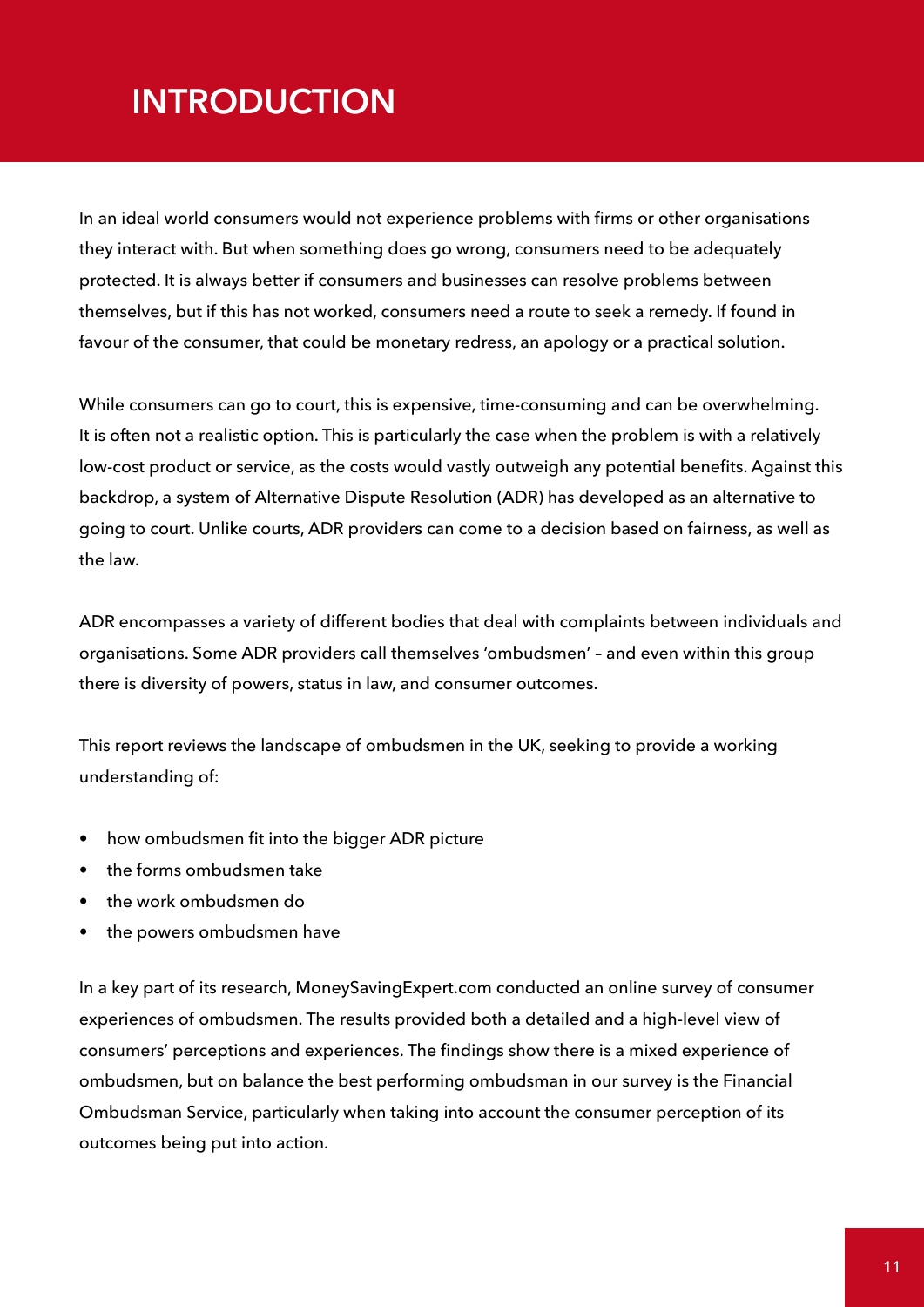This report is intended to serve the specific purpose of informing the work of the All-Party Parliamentary Group on Consumer Protection in its forthcoming inquiry into the effectiveness of ombudsmen. As such, based on the evidence used in this report, we take the opportunity to make policy recommendations that the APPG may wish to consider.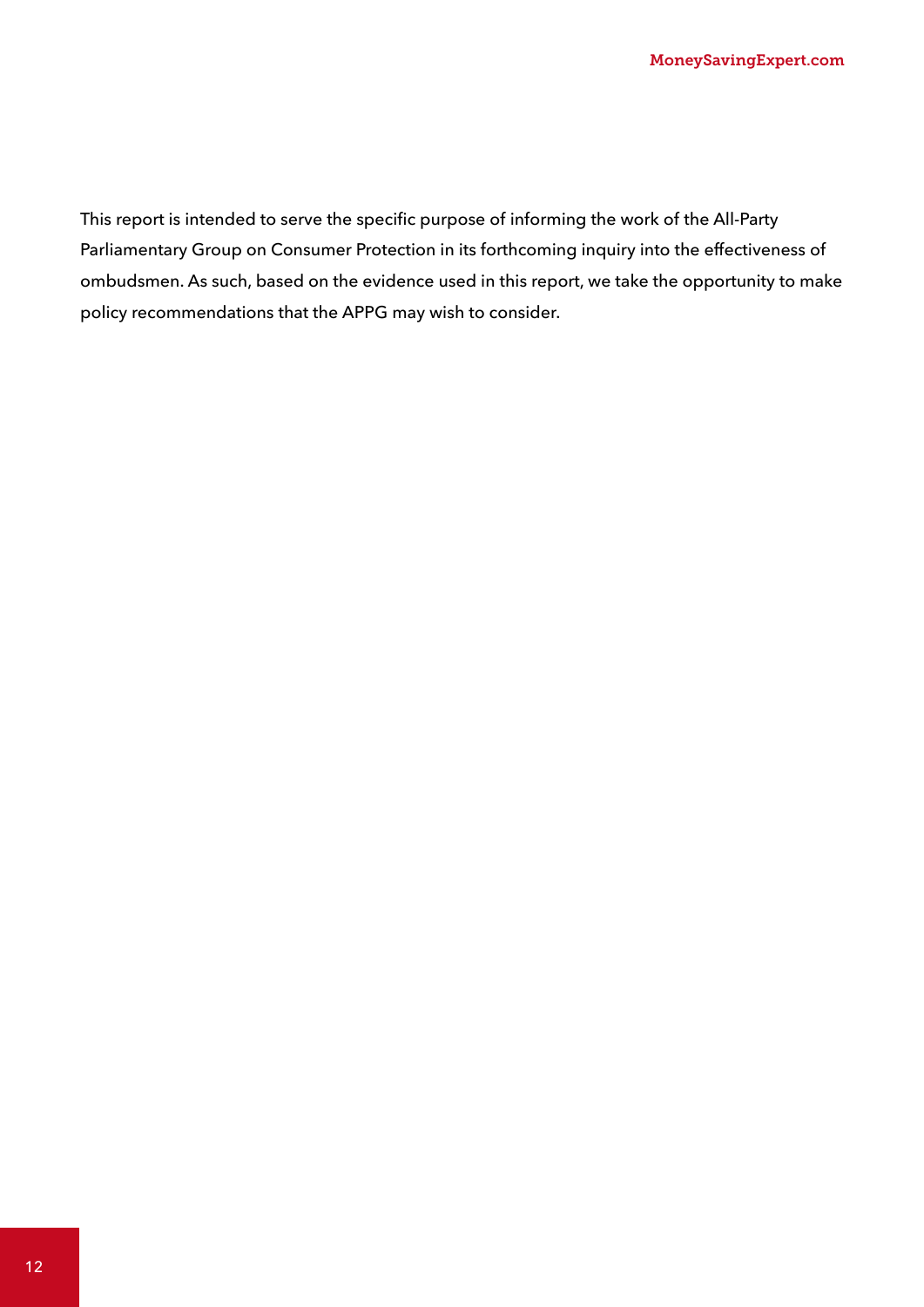# <span id="page-13-0"></span>**CHAPTER 1: SETTING THE ADR SCENE**

The terms 'ombudsman' and 'ADR' are often used in the same breath, but they are not interchangeable. Ombudsmen are a form of ADR, but not all ADR providers call themselves ombudsmen. In order for this report to shed a spotlight on ombudsmen, it is essential to first understand the wider ADR scene they sit within.

### What is ADR?

ADR is an umbrella term which covers all routes to redress which do not involve going to court, including:

- mediation, where an independent third party helps the disputing parties to come to a mutually acceptable outcome;<sup>3</sup>
- arbitration, where an independent third party considers the facts and takes a decision that is often binding on one or both parties;<sup>4</sup> and
- conciliation, which focuses on what [the consumer] and the trader want and tries to find a way of solving the problem that... both [are] happy with.<sup>5</sup>

### Some ADR providers are approved 'ADR entities'

Many ADR providers have received a stamp of approval under EU law. These have been approved as meeting the requirements of Regulations by a designated 'competent authority' for their sector. This system is designed to hold them to a higher standard than other (non-approved) providers. This system is explained in more detail below.

### Some ADR providers are 'ombudsmen'

Among all ADR providers, some are ombudsmen:

- these include some approved ADR entities, but
- there are approved ADR entities which are not ombudsmen;
- there are also some ombudsmen which are not approved ADR entities.

<sup>3</sup><https://www.gov.uk/government/publications/alternative-dispute-resolution-for-consumers/alternative-dispute-resolution-for-consumers> Accessed 9/10/17.

<sup>4</sup> Ibid.

<sup>5</sup> [https://www.citizensadvice.org.uk/consumer/alternative-dispute-resolution/settling-out-of-court/using-alternative-dispute-resolution-adr/](https://www.citizensadvice.org.uk/consumer/alternative-dispute-resolution/settling-out-of-court/usin) Accessed 9/10/17.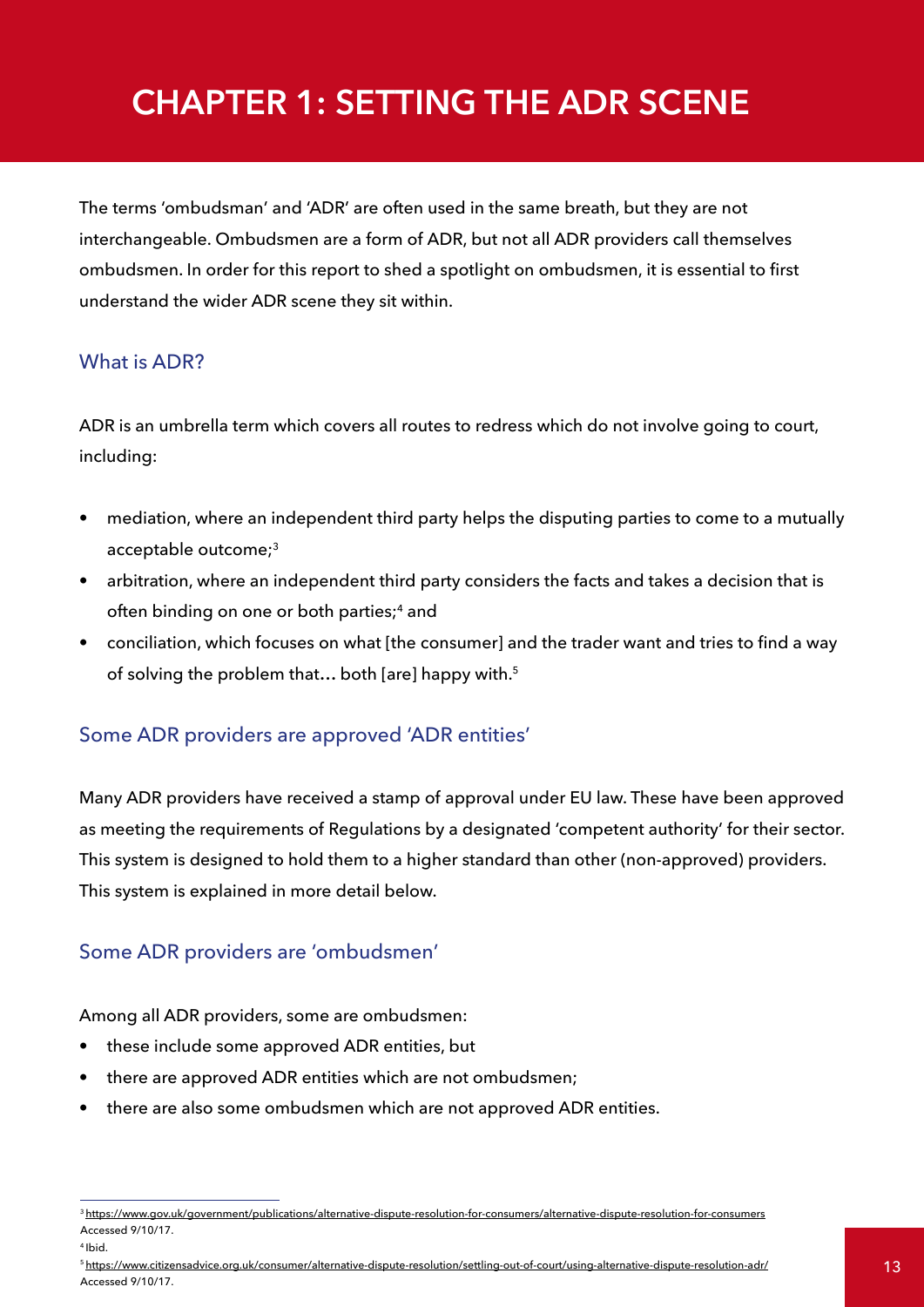

### ADR Regulations

\*Image is not to scale

In 2013 the EU passed ADR legislation<sup>6</sup> that aimed to improve the standard and consistency of ADR services offered in Member States. The provisions in the ADR Directive are "minimum harmonisation", which means there is nothing to prevent the UK introducing greater protection and standards for consumers.7

For goods bought over the internet within the EU there is now an online dispute resolution (ODR) platform for any EU consumer to submit a complaint.<sup>8</sup> The ODR platform is a single portal intended to encourage cross-border purchasing by consumers across the EU.<sup>9</sup>

ADR legislation was transposed into UK law in 2015 through the ADR Regulations.10 Two key changes the ADR Regulations brought in were to establish 'competent authorities' and to require businesses to give consumers information about ADR.

**• The ADR Regulations require businesses selling to consumers to inform them of an appropriate ADR entity** when the internal complaints process has been exhausted – but there is no compulsion in the Regulations for the firm to actually use (and therefore obey) an ADR scheme.

<sup>8</sup> <http://eur-lex.europa.eu/LexUriServ/LexUriServ.do?uri=OJ:L:2013:165:0001:0012:EN:PDF> Accessed 9/10/17.

<sup>6</sup> [http://eur-lex.europa.eu/LexUriServ/LexUriServ.do?uri=OJ:L:2013:165:0063:0079:EN:PDF]( http://eur-lex.europa.eu/LexUriServ/LexUriServ.do?uri=OJ:L:2013:165:0063:0079:EN:PDF ) Accessed 9/10/17.

<sup>&</sup>lt;sup>7</sup>See paragraph 7.4 of the Explanatory Note to the 2015 ADR Regulations http://www.legislation.gov.uk/uksi/2015/542/pdfs/uksiem\_20150542\_en.pdf Accessed 9/10/17.

<sup>9</sup> The ODR Platform is here:<https://ec.europa.eu/consumers/odr/main/?event=main.home.show>Accessed 9/10/17.

<sup>10</sup> The ADR for Consumer Disputes (Competent Authorities and Information) Regulations 2015 and the ADR for Consumer Disputes (Amendment) Regulations 2015 were in full effect from 1 October 2015.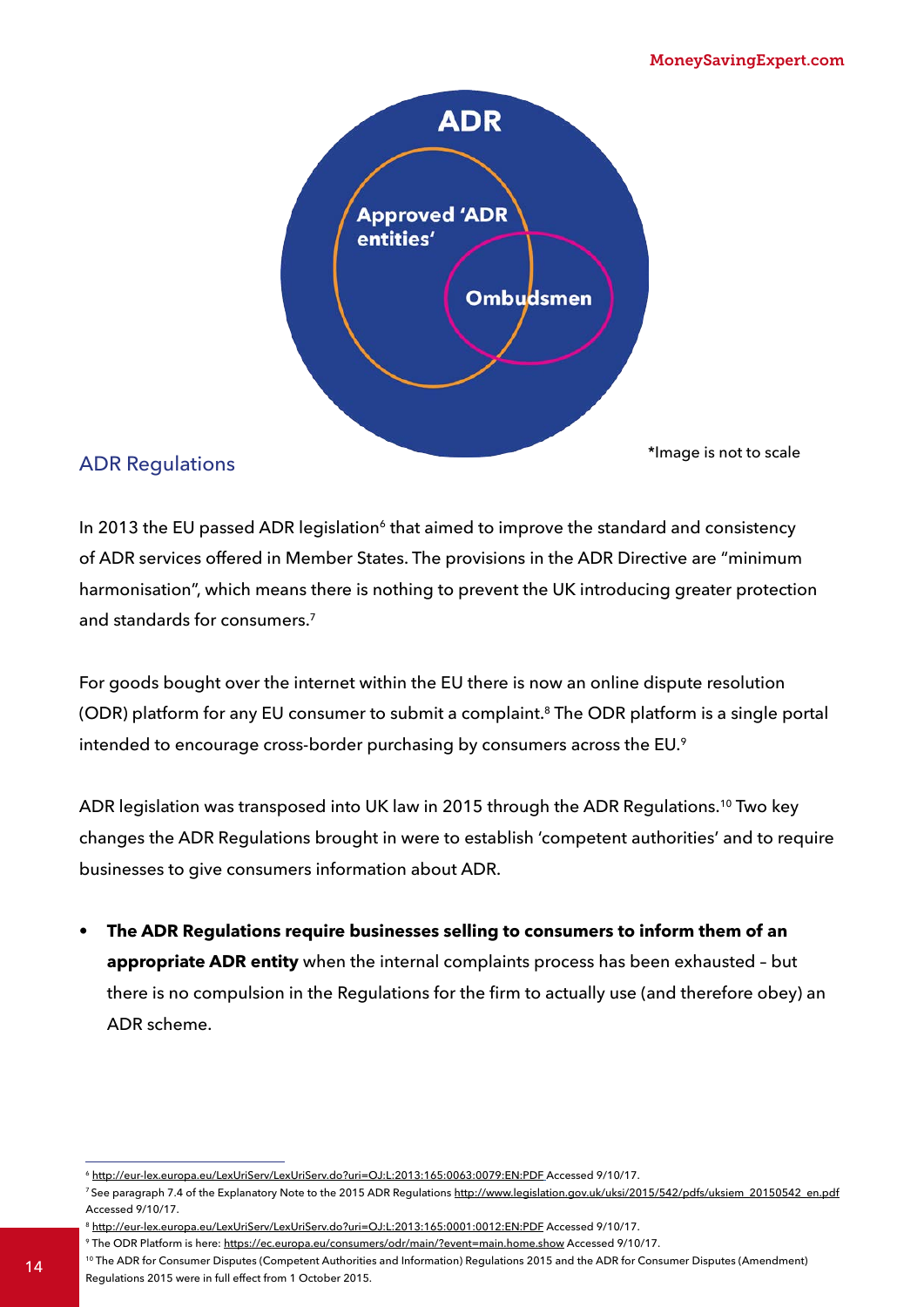**• The ADR Regulations established 'competent authorities' to approve ADR schemes** and monitor their standards according to specified criteria.

These competent authorities approve ADR entities if they meet the requirements<sup>11</sup> of the Regulations, but must also withdraw approval if sufficiently serious issues emerge.

The ADR Regulations do *not* compel ADR providers to be approved by a competent authority but the intention is that ADR providers will choose to be approved as a sign of their quality. Approval might then mean that businesses and consumers would all be more willing to use them.

The requirements to be an approved ADR entity include:

- **• being accessible** online and offline, and via the EU's ODR;
- **• having expertise, independence and impartiality,** including employing ADR officials (including managers) with enough experience to be competent;
- **• having a prescribed conflict of interest procedure,** so that where possible another ADR handler or ADR entity is used;
- **• being transparent,** including publicising information about being approved as an ADR entity, types of disputes that can be dealt with, producing an annual report, and exchanging best practice with other ADR entities;
- **• being effective,** without obligation to have a lawyer, free of charge or available for a nominal fee, and notifying the parties of the outcome within 90 days (but this can be extended in complicated cases);
- **• being fair,** which includes:
	- o giving parties a reasonable amount of time to express their view;
	- o providing each party with the documents provided by the other party upon request;
	- o informing the parties they do not *need* legal advice but *can* seek advice, representation or assistance from a third party;
	- o notifying the parties of the outcome and the reasons for it;
	- o participation does not prevent the possibility of seeking redress through court proceedings;
	- o telling the parties that the ADR entity may come to a different solution than a court might; and
- **• legality**, including that the solution is only binding if the consumer accepts it.

<sup>&</sup>lt;sup>11</sup> See, in particular, Schedule 3 [http://www.legislation.gov.uk/uksi/2015/542/pdfs/uksi\\_20150542\\_en.pdf](ttp://www.legislation.gov.uk/uksi/2015/542/pdfs/uksi_20150542_en.pdf) Accessed 11/10/17.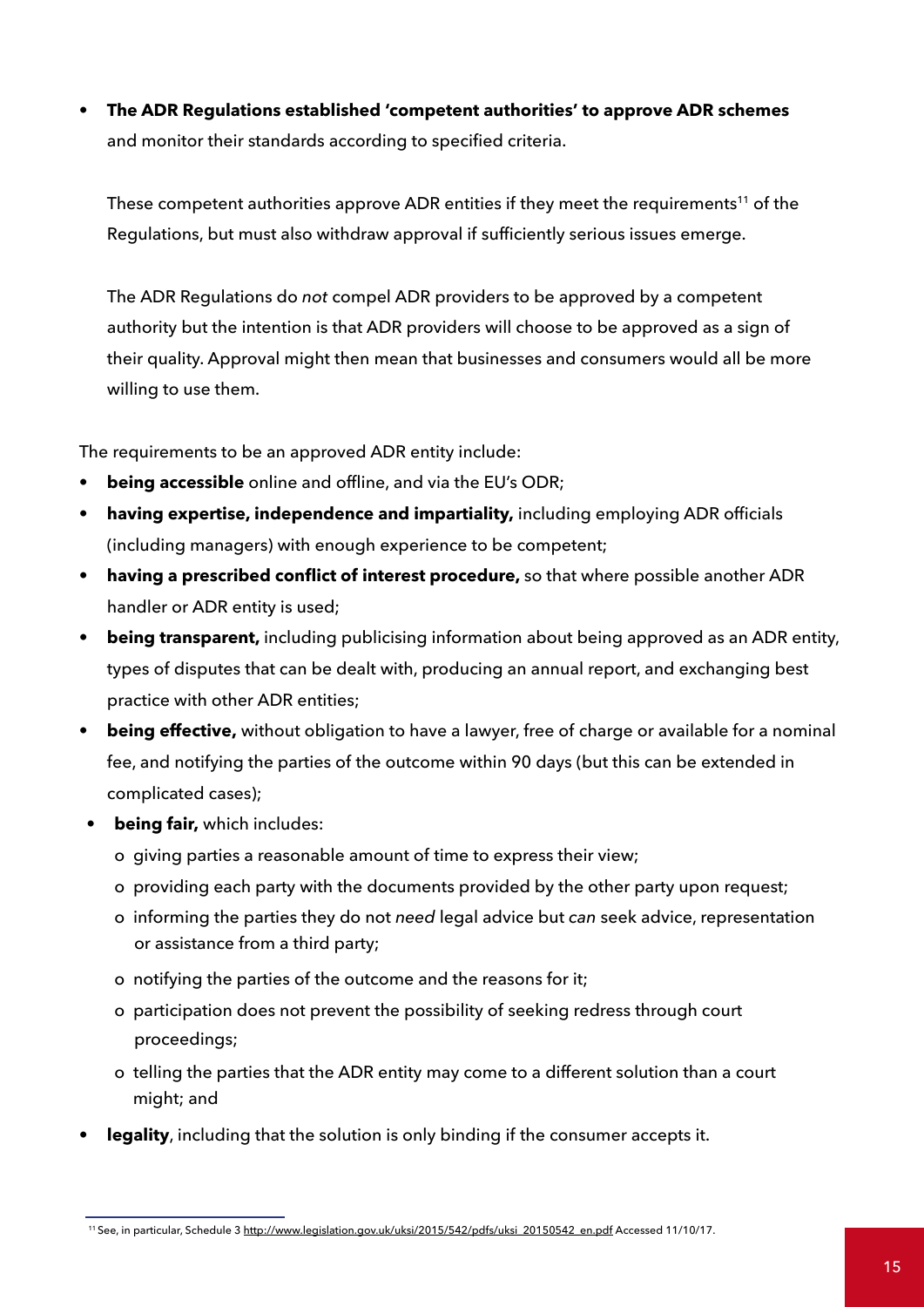#### **Competent Authorities and the ADR schemes they have approved**

The table below shows competent authorities in the UK and the ADR schemes they approve. Many, but not all, approved ADR entities are also ombudsmen.12

| <b>Competent Authority</b>                                  | <b>Approved ADR schemes</b>                                                                                                                                                                                                                                                                                                                                     |                                                                                                                                                                                                                                                                                                                                                                                                                   |  |
|-------------------------------------------------------------|-----------------------------------------------------------------------------------------------------------------------------------------------------------------------------------------------------------------------------------------------------------------------------------------------------------------------------------------------------------------|-------------------------------------------------------------------------------------------------------------------------------------------------------------------------------------------------------------------------------------------------------------------------------------------------------------------------------------------------------------------------------------------------------------------|--|
| <b>Regulated Sectors</b>                                    |                                                                                                                                                                                                                                                                                                                                                                 |                                                                                                                                                                                                                                                                                                                                                                                                                   |  |
| <b>Financial Conduct Authority (FCA)</b>                    | <b>Financial Ombudsman Service</b>                                                                                                                                                                                                                                                                                                                              |                                                                                                                                                                                                                                                                                                                                                                                                                   |  |
| Ofgem                                                       | Ombudsman Services: the Energy Ombudsman                                                                                                                                                                                                                                                                                                                        |                                                                                                                                                                                                                                                                                                                                                                                                                   |  |
| Ofcom                                                       | <b>Ombudsman Services: Communications</b><br>Communications and Internet Services Adjudication Scheme<br>(CISAS). Part of the Centre for Effective Dispute Resolution<br>(CEDR)                                                                                                                                                                                 |                                                                                                                                                                                                                                                                                                                                                                                                                   |  |
| Legal Services Board                                        | No approved ADR scheme. The Legal Services Board can only<br>approve the Legal Ombudsman. While the Legal Ombudsman<br>did begin this process, it then withdrew its application following<br>a consultation in 2015. The Legal Ombudsman is therefore not<br>an approved ADR entity. <sup>13</sup>                                                              |                                                                                                                                                                                                                                                                                                                                                                                                                   |  |
| Civil Aviation Authority <sup>14</sup>                      | Centre for Effective Dispute Resolution (CEDR)<br>Consumer Dispute Resolution Limited (Aviation ADR)<br>The CAA also lists ADR schemes based outside the UK on its<br>website.                                                                                                                                                                                  |                                                                                                                                                                                                                                                                                                                                                                                                                   |  |
| Gambling Commission <sup>15</sup>                           | <b>ADR</b> Group<br>Bacta ADR service<br>Centre for Effective Dispute<br><b>Resolution (CEDR)</b><br>eCOGRA<br><b>IBAS</b><br>Jennifer Gallagher (Lindsays)                                                                                                                                                                                                     | <b>National Casino Forum -</b><br>Independent Panel for Casino<br>Arbitration<br>ProMediate (UK) Limited<br><b>Tattersalls Committee</b>                                                                                                                                                                                                                                                                          |  |
| National Trading Standards Estate Agency Team <sup>16</sup> | The Property Ombudsman<br><b>Ombudsman Services: Property</b><br><b>Property Redress Scheme</b>                                                                                                                                                                                                                                                                 |                                                                                                                                                                                                                                                                                                                                                                                                                   |  |
| <b>Unregulated sectors (all other sectors)</b>              |                                                                                                                                                                                                                                                                                                                                                                 |                                                                                                                                                                                                                                                                                                                                                                                                                   |  |
| Chartered Trading Standards Institute <sup>17</sup>         | ABTA<br>Furniture Ombudsman<br>The Motor Ombudsman<br>(Motor Codes)<br><b>National Conciliation Service</b><br><b>NetNeutrals</b><br><b>OIAHE</b><br><b>Ombudsman Services</b><br><b>RECC</b><br>Retail Ombudsman<br>The Property Ombudsman<br>The Association of Chartered<br><b>Certified Accountants (ACCA)</b><br><b>BVRLA</b><br><b>CEDR</b><br>ProMediate | Independent Appeals Service<br>Trustmark<br>Waterways Ombudsman<br><b>Federation of Master Builders</b><br>HF Resolution Ltd trading as<br>the Property Redress Scheme<br><b>NI Law Society</b><br>Independent Football<br>Ombudsman<br><b>RICS</b><br>Removals Industry<br>Ombudsman Scheme<br>Kent ADR<br>Law Society of Northern<br>Ireland (Dispute Resolution<br>Service)<br><b>Bus Users</b><br><b>STAR</b> |  |

<sup>&</sup>lt;sup>12</sup> There are also some ombudsmen which are not approved ADR entities. These are generally statutory ombudsmen such the PHSO.

16

<sup>&</sup>lt;sup>13</sup>There is also no approved ADR scheme for legal service complaints in Scotland, complaints are made through the Scottish Legal Complaints Commission: <https://www.scottishlegalcomplaints.org.uk/news/2015/slcc-statement-on-adr-directive.aspx> Accessed 10/10/17.

<sup>14</sup> [https://www.caa.co.uk/Passengers/Resolving-travel-problems/How-the-CAA-can-help/Alternative-dispute-resolution/](https://www.caa.co.uk/Passengers/Resolving-travel-problems/How-the-CAA-can-help/Alternative-dispute-) Accessed 10/10/17. 15 [http://www.gamblingcommission.gov.uk/for-gambling-businesses/Compliance/General-compliance/ADR/Approved-ADR-providers.aspx](http://www.gamblingcommission.gov.uk/for-gambling-businesses/Compliance/General-compliance/ADR/Appro)

Accessed 10/10/17. 16 [http://www.powys.gov.uk/en/licensing-trading-standards/national-trading-standards-estate-agency-team/alternative-dispute-resolution-ad](http://www.powys.gov.uk/en/licensing-trading-standards/national-trading-standards-estate-agency-team)r

<sup>17</sup> Information supplied by Chartered Trading Standards Institute on 20/6/17.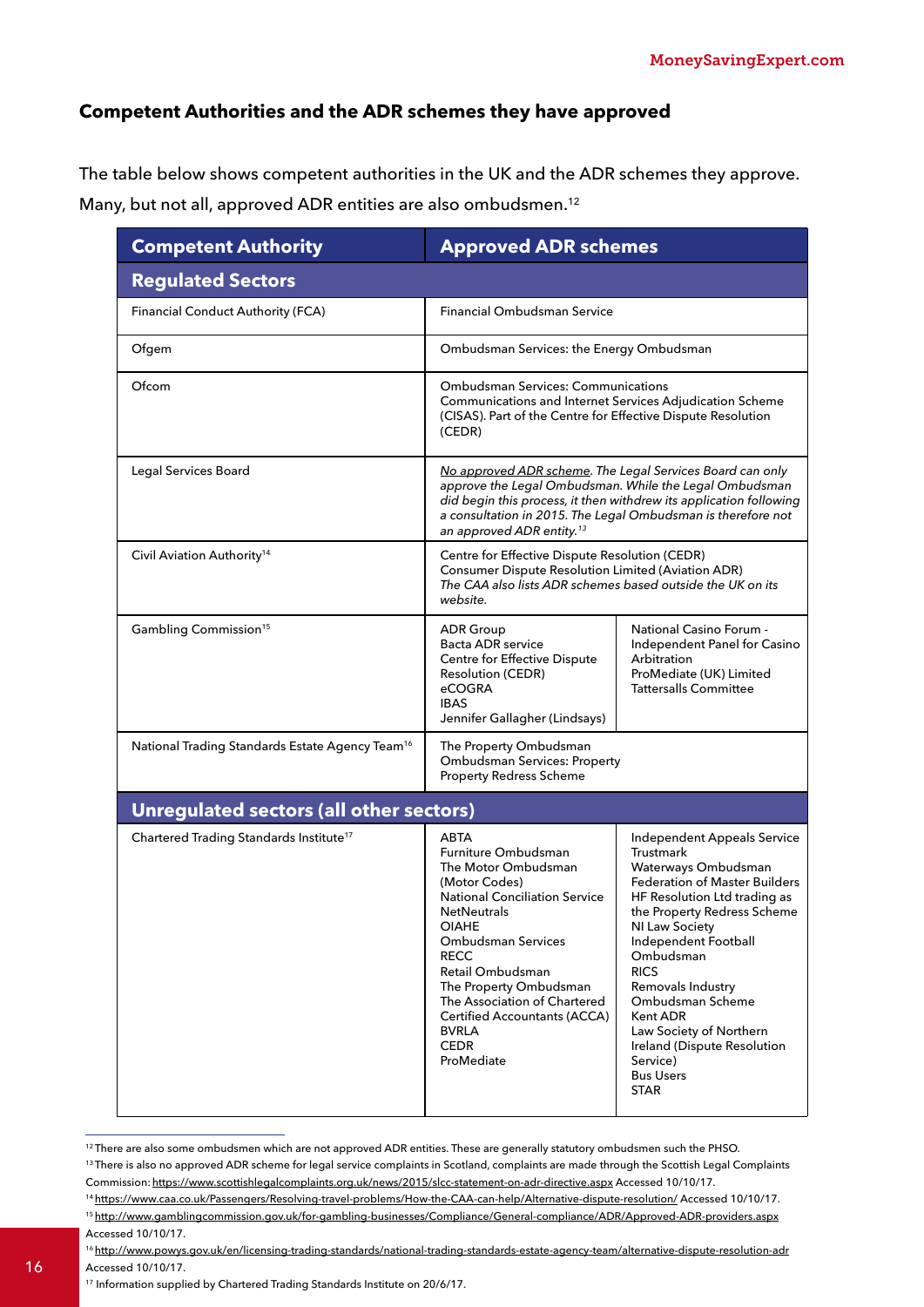# <span id="page-17-0"></span>**CHAPTER 2: FEATURES AND POWERS OF OMBUDSMEN**

As we have seen, ombudsmen exist within the bigger ADR picture. They may or may not be approved ADR entities, but all seek to resolve complaints independently between consumers and organisations (generally private businesses or public sector bodies). However, not all ombudsmen are the same; this chapter gives an overview of their features, categorisation and powers.

### The term 'ombudsman' is protected

A key distinction between ombudsmen and other ADR providers comes from the protection of the term 'ombudsman' by Companies House acting on behalf of the Secretary of State for Business, Energy and Industrial Strategy. This restricts which bodies can use this word in their title, or trade as an ombudsman.

To meet the Companies House criteria,<sup>18</sup> ombudsmen must either:

- be a statutory complaints organisation; or
- be a non-statutory body:
	- o certified as a provider of Alternative Dispute Resolution by a competent authority (see Chapter 1);
	- o with a proven track record in dispute resolution in the relevant complaints area, normally for at least 12 months; and
	- o holding Ombudsman-level membership of the Ombudsman Association.

See the report findings in Chapter 7 for an analysis of how this protection is not strong enough, and the recommendations section for how to boost the protection offered by ombudsmen.

### Some ombudsmen hold statutory powers

Statutory powers are held by some ombudsmen. This is either because those ombudsmen were created by statute or because their powers were created by statute and then delegated to them.

<sup>18</sup><https://www.gov.uk/government/publications/incorporation-and-names/incorporation-and-names#sensitive> and [https://www.gov.uk/government/](https://www.gov.uk/government/publications/incorporation-and-names/annex-a-sensitive-words-and-expre) [publications/incorporation-and-names/annex-a-sensitive-words-and-expressions-or-words-that-could-imply-a-connection-with-government](https://www.gov.uk/government/publications/incorporation-and-names/annex-a-sensitive-words-and-expre) Accessed 9/10/17.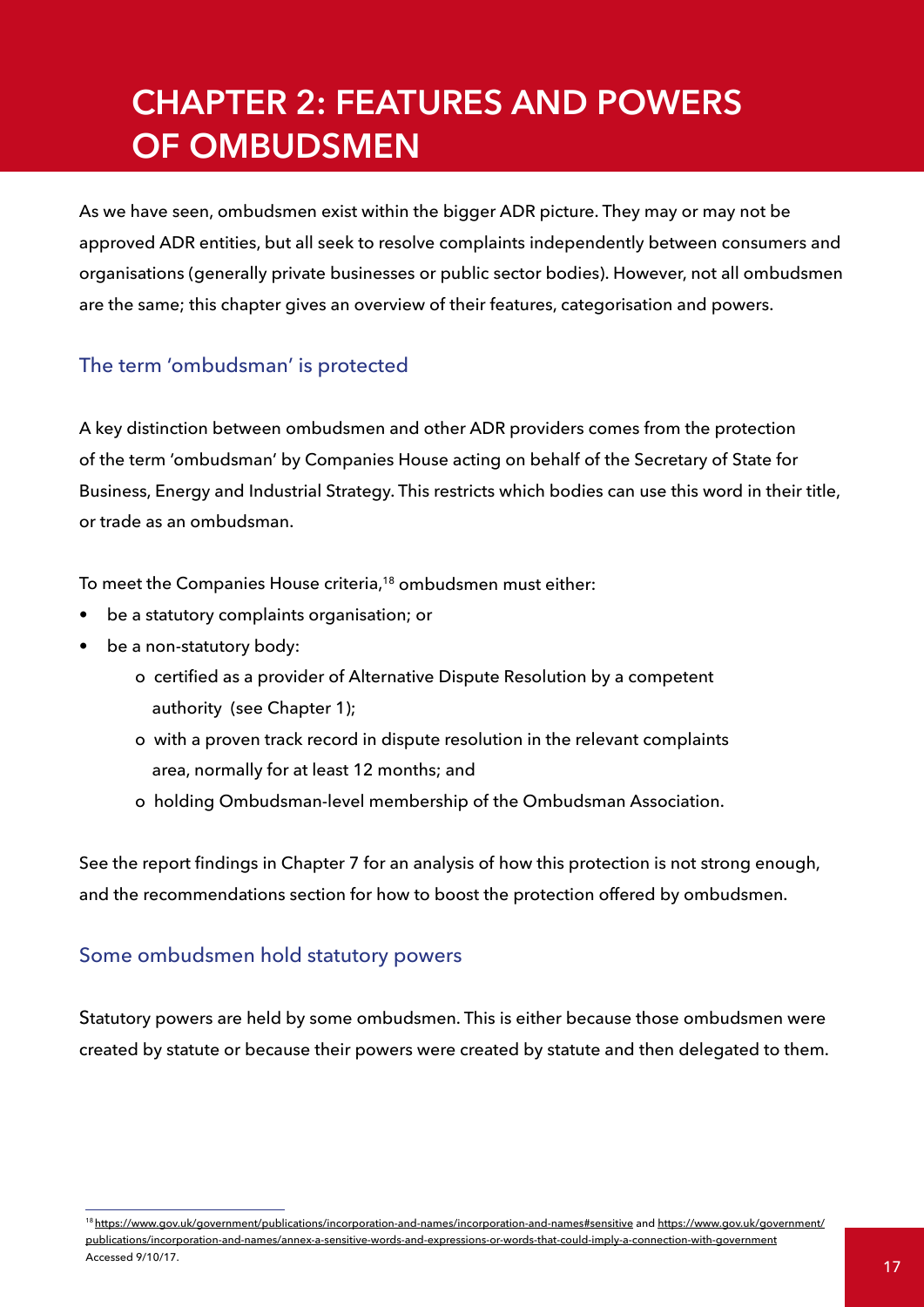In some sectors, ombudsmen do not hold any statutory powers.

This can be understood through the Ombudsman Association's classification<sup>19</sup> of how ombudsmen are established:

- 1. Statutory ombudsmen
- 2. Ombudsmen underpinned by statute (these are technically non-statutory, because they are not established by statute but they do exercise powers that come from statute)
- 3. Voluntarily set up ombudsmen (these are non-statutory)

Each of these methods of establishment is explained below, with examples.

#### Statutory ombudsmen

These ombudsmen are established by and get their powers from an Act of Parliament.<sup>20</sup> Their powers are therefore tailored to their own sector and they hold statutory duties to use them. The Ombudsman Association says that, typically, the statute "provides a framework of powers" which means that the ombudsman and/or its regulator can make detailed rules about jurisdiction, process and powers without needing to update the statute.<sup>21</sup>

Companies House does not *require* statutory ombudsmen to be members of the Ombudsman Association, although they usually are in practice.

Examples of statutory ombudsmen, their powers and funding include:

### **Financial Ombudsman Service (FOS)**

- Set up under the Financial Services and Markets Act 2000 (as amended)
- Binding decisions if accepted by consumer

<sup>19</sup><http://www.ombudsmanassociation.org/about-methods-of-establishment.php>Accessed 10/10/17.

<sup>&</sup>lt;sup>20</sup>In practice, the Act may create another body to establish the ombudsman. For example, the Legal Services Act created the Office for Legal Complaints which in turn established the Legal Ombudsman.<http://www.legalombudsman.org.uk/downloads/documents/publications/Scheme-Rules.pdf> Accessed 5/6/17.

<sup>18&</sup>lt;sup>21</sup><http://www.ombudsmanassociation.org/about-methods-of-establishment.php>Accessed 10/4/17.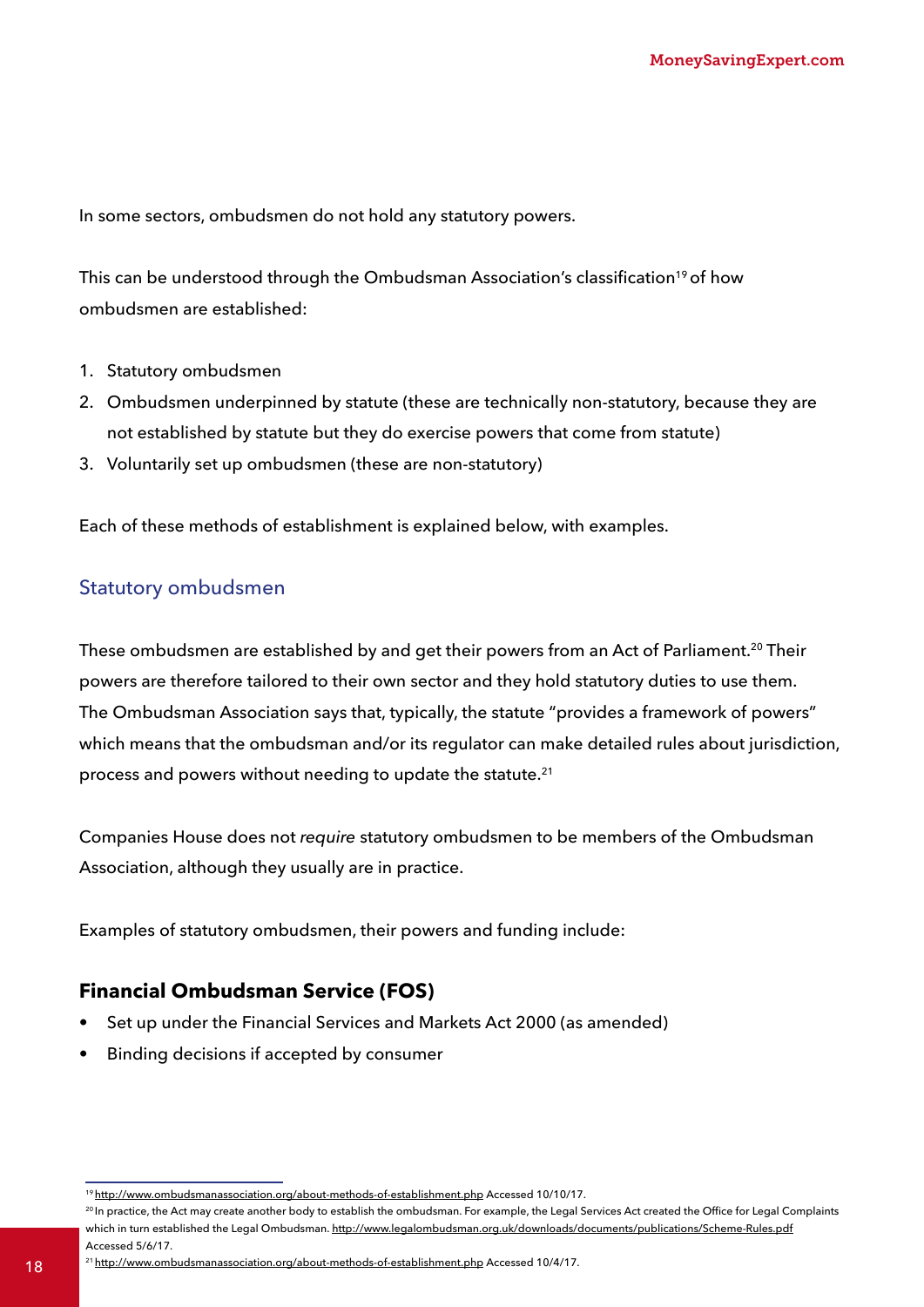- Compulsory membership for regulated firms<sup>22</sup>
- Can award compensation for financial or other loss up to £150,000 plus interest and costs, or other action that is 'just and appropriate' (whether or not a court could order those steps to be  $taken$ <sup>23</sup>
- Can require information from parties. If this is not complied with, the courts can be notified and could find the party in contempt
- Funded by an industry levy

#### *What consumers say about the Financial Ombudsman Service*

- *"Financial Ombudsman Service was faultless and fast for me with a Section 75 claim that was being "sidestepped" by the provider. Letter from Financial Ombudsman and settled in 72 hours job done" Steve via Facebook.*
- *"Dealing with the Financial Ombudsman has been an extremely frustrating experience Granted, our case is a complex one that depended on the outcome of a judicial review, but even so, the case has been in process for more than 4 years and the FOS still refuses to give us any timescales for resolution. In fact, they refuse to give specific answers to any questions; they simply tell us (over and over) that they appreciate how disappointing it must be for us to be left in the dark for so long." via MSE survey.*
	- *"Financial Ombudsman is an example of how to run the service…" Rob, via MSE survey.*
- *"We used the Financial Ombudsman. Very quick response and prompted the other party into action and ultimately resolving a 2 year dispute [...] Just getting the Ombudsman involved was a trigger enough." via MSE survey.*

<sup>&</sup>lt;sup>22</sup>The FOS says the financial businesses it covers include: businesses that are regulated by the Financial Conduct Authority (FCA) to provide retail financial services or credit-related activities; some businesses that were regulated in the past (which may not now appear on the FCA's register); some businesses that are based outside the UK and are not regulated by the FCA; and some businesses that provide financial services and products that are "branded" under other companies' names. [http://www.financial-ombudsman.org.uk/faq/answers/complaints\\_a2.html](http://www.financial-ombudsman.org.uk/faq/answers/complaints_a2.html) Accessed 5/6/17.  $^{23}$ <https://www.handbook.fca.org.uk/handbook/DISP/3/7.html>Accessed 10/10/17.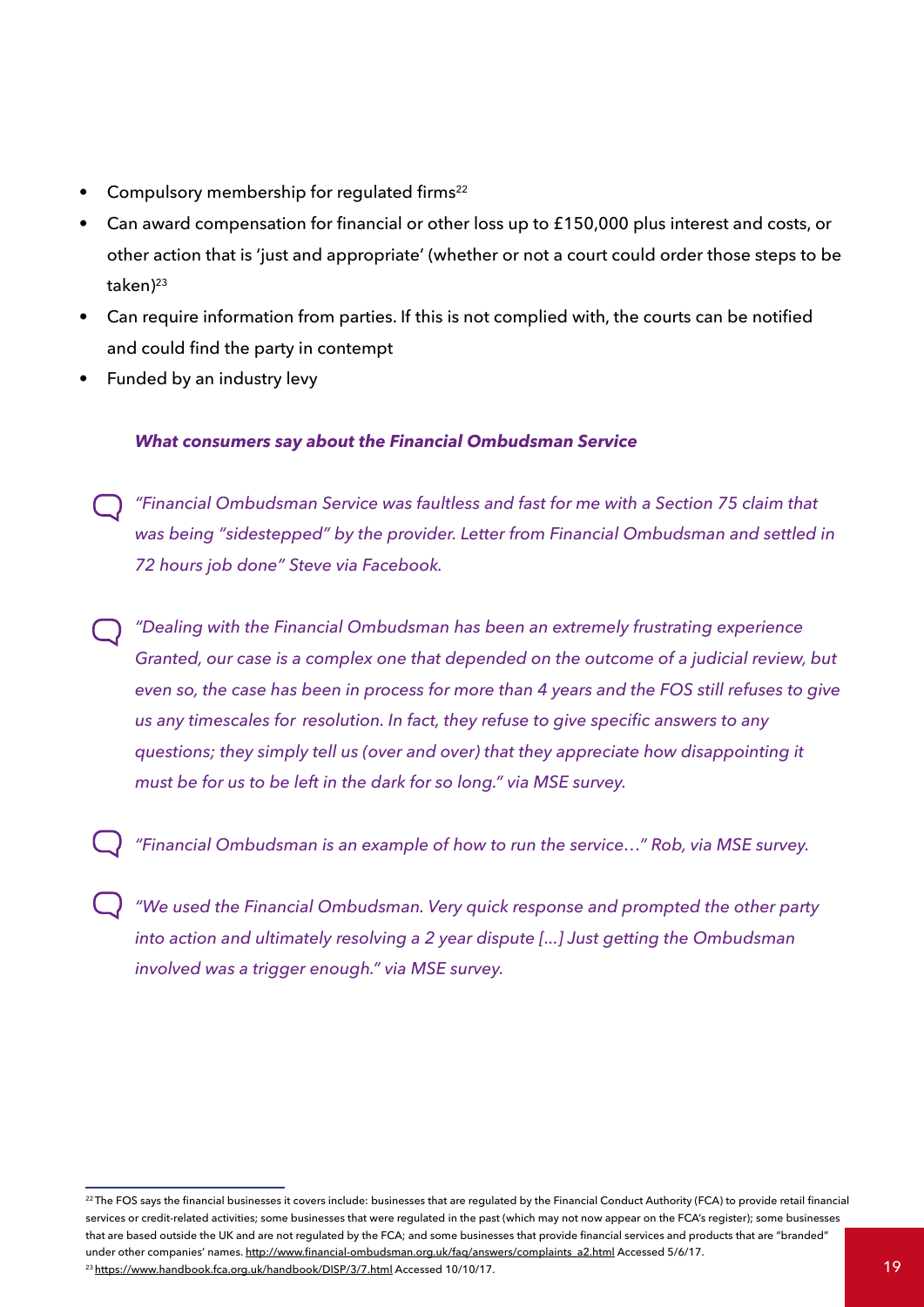#### Legal Ombudsman<sup>24</sup>

- Set up under the Legal Services Act 2007
- Compulsory membership
- Binding decisions if accepted by consumer
- The outcome can require:
	- o an apology
	- o compensation up to £50,000 (plus interest)
	- o things to be put right (and paid for)
	- o action in favour of the consumer (and it paid for)
	- o a specified amount for costs
	- o fees to be limited
- Can require information from parties. Ultimately, this can be enforced through the High Court on any party
- The vast majority of funding is from a levy which is paid to the Legal Services Board by approved regulators of service providers. In some circumstances, it also charges case fees to the service providers it has investigated

#### *What consumers say about the Legal Ombudsman*

*"Felt Legal Ombudsman did not fully read our story and did not explain fully their decision. They went in favour of solicitor. We were misled by our solicitor." via MSE survey.*

*"I was very disappointed with the Legal Ombudsman. I made a complaint about a lawyer I had hired after I had exhausted all options to resolve the situation with the law firm. After a very stressful case I wanted transparency on my final invoices as I hadn't received them. I felt sure a third party would support this but the service was very biased from the beginning and the tone of all correspondence was heavily weighted in favour of the*  lawyer. I felt scared and intimidated so eventually I pulled my claim and was left feeling *there was no impartiality at The Legal Ombudsman." Clare, via MSE survey.*

<sup>&</sup>lt;sup>24</sup> See Rules made by the Office for Legal Complaints under the powers given to it by the Act [http://www.legalombudsman.org.uk/downloads/](http://www.legalombudsman.org.uk/downloads/ documents/publications/Scheme-Rules.pdf) [documents/publications/Scheme-Rules.pdf](http://www.legalombudsman.org.uk/downloads/ documents/publications/Scheme-Rules.pdf) and [http://www.legislation.gov.uk/ukpga/2007/29/pdfs/ukpga\\_20070029\\_en.pdf](http://www.legislation.gov.uk/ukpga/2007/29/pdfs/ukpga_20070029_en.pdf) Accessed 9/10/17.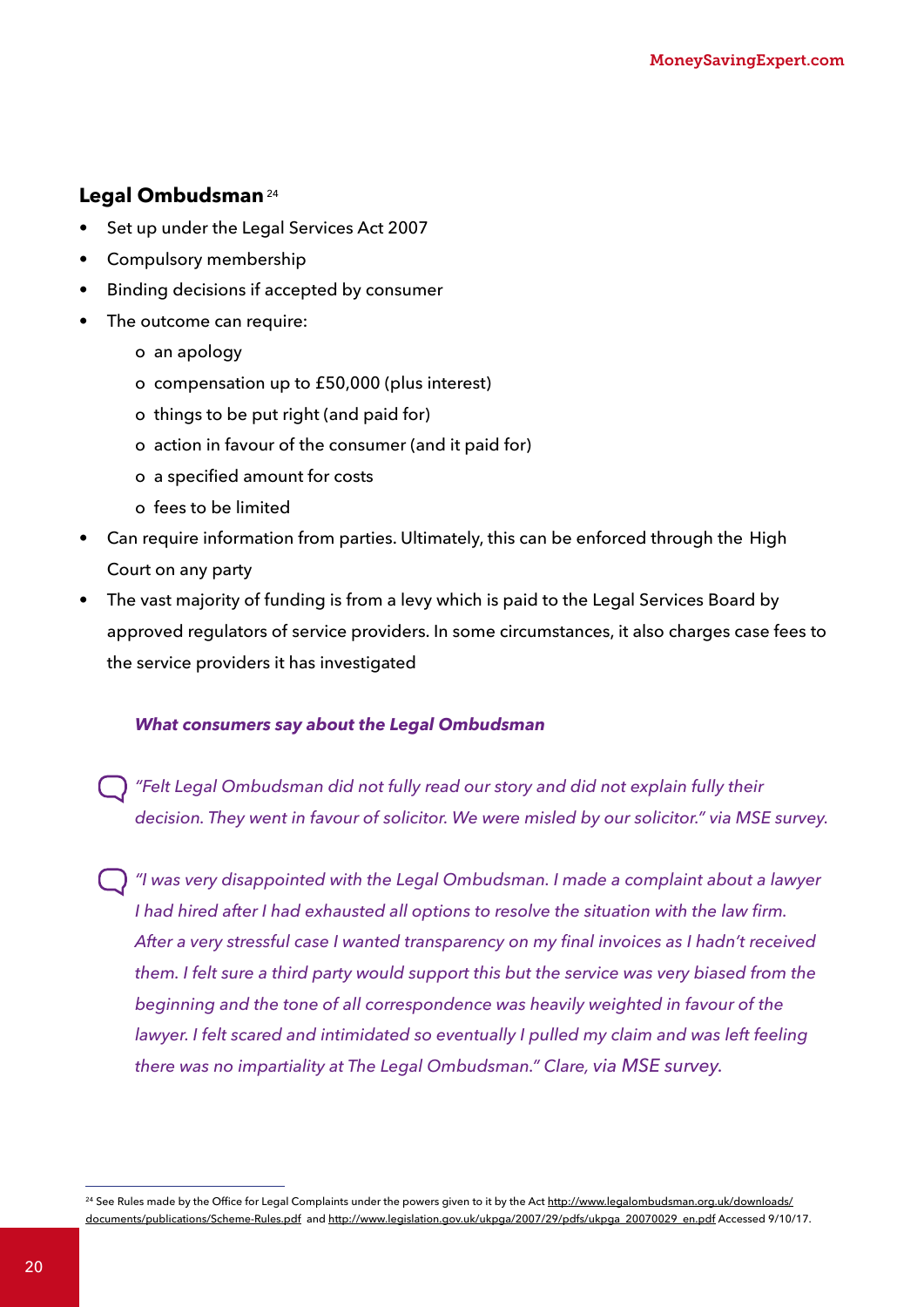*"The Legal Ombudsman closed ranks in order that a solicitor's office could not be seen to have failed to comply with the Supply of Goods and Services Act 1982 and by noncompliance of this act were then further negligent in the mistakes and errors in not finalising my case. The Ombudsman decision was that I was out of time in my complaint, something I dispute due to the nature of the case." Derek, via MSE survey.*

#### **The Pensions Ombudsman**<sup>25</sup>

- Set up under the Social Security Pensions Act 1975, as inserted in that act by the Social Security Act 1990 (and since consolidated)<sup>26</sup>
- Compulsory membership
- Investigate complaints about pension administration and can also consider complaints about the actions and decisions of the Pension Protection Fund and about some decisions made by the Financial Assistance Scheme<sup>27</sup>
- Binding decisions on both parties
- Outcome can require:<sup>28</sup>
	- o telling someone to make good a financial loss
	- o directing a certain action
	- o paying compensation for any non-financial injustice, such as distress or inconvenience caused
- Pension Schemes Act gives it the power to require production of information or documents; and also to certify to the Court that a party is in its view obstructing its investigation without lawful excuse. The Court can then consider making a contempt of court finding<sup>29</sup>
- Funded by a grant-in-aid from the Department for Work and Pensions, which is largely received from a levy on industry

<sup>25</sup> <https://www.pensions-ombudsman.org.uk/wp-content/uploads/Framework-Document-2014-FINAL-.pdf> and [http://www.legislation.gov.uk/](http://www.legislation.gov.uk/ukpga/1993/48/part/X/enacted) [ukpga/1993/48/part/X/enacted](http://www.legislation.gov.uk/ukpga/1993/48/part/X/enacted) Accessed 11/10/17.

<sup>&</sup>lt;sup>26</sup><http://discovery.nationalarchives.gov.uk/details/r/C15927>Accessed 11/10/17.

<sup>&</sup>lt;sup>27</sup><https://www.pensions-ombudsman.org.uk/about-us/> Accessed 11/10/17.

<sup>&</sup>lt;sup>28</sup><https://www.pensions-ombudsman.org.uk/guidance/putting-things-right/>Accessed 11/10/17.

<sup>29</sup> Email communication 4/8/17.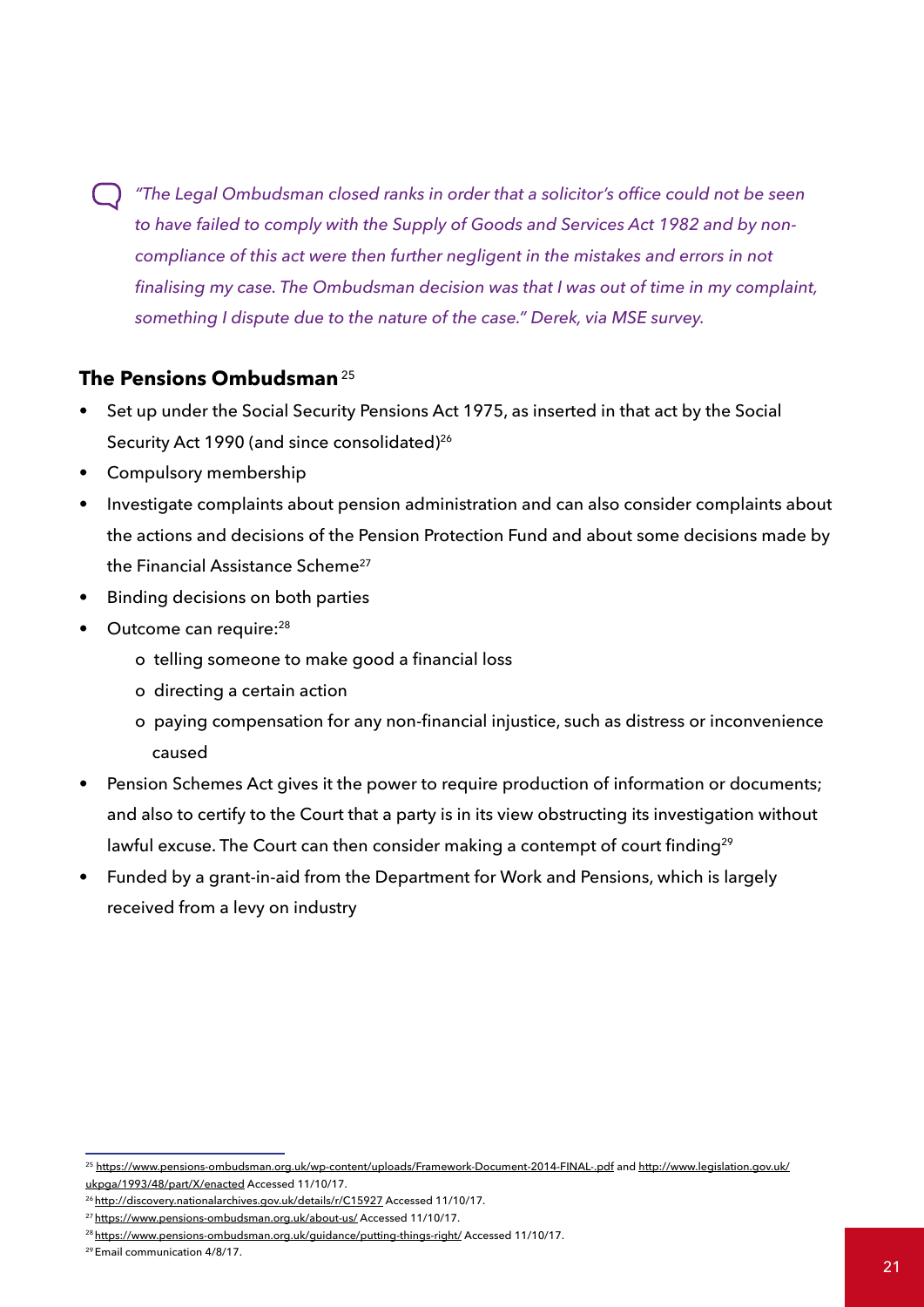#### *What consumers say about the Pensions Ombudsman*

*"The Pension Ombudsman service is very slow and bureaucratic. One part of my complaint was tardiness by the pension authority. The ombudsman was even slower in coming to a decision." via MSE survey.*

*"I felt the Pensions Ombudsman was only interested in agreeing completely with the pension company who I had made the complaint about, even though the Inland Revenue*  also felt the same as I did. She said they were wrong... but I continued to fight, and actually *eventually received double what had originally been quoted by the pension company, also due to Inland Revenue's assistance. This however took well over one year to fight, and I could have given up on many occasions. The fact that my State Pension, under the "new" scheme was reduced due to my private pension, meant that I would have been many thousands of pounds out of pocket, if I had accepted what [the Ombudsman] told me to*  accept. She was completely on the side of [the pension company]... I would not *recommend using the Pensions Ombudsman..." Paul via MSE survey.*

*"No evidence that they understood the issue being raised and heavy bias in favour of the administrators who repeatedly provided poor, incorrect benefit information leading to financial loss for me." via MSE survey.*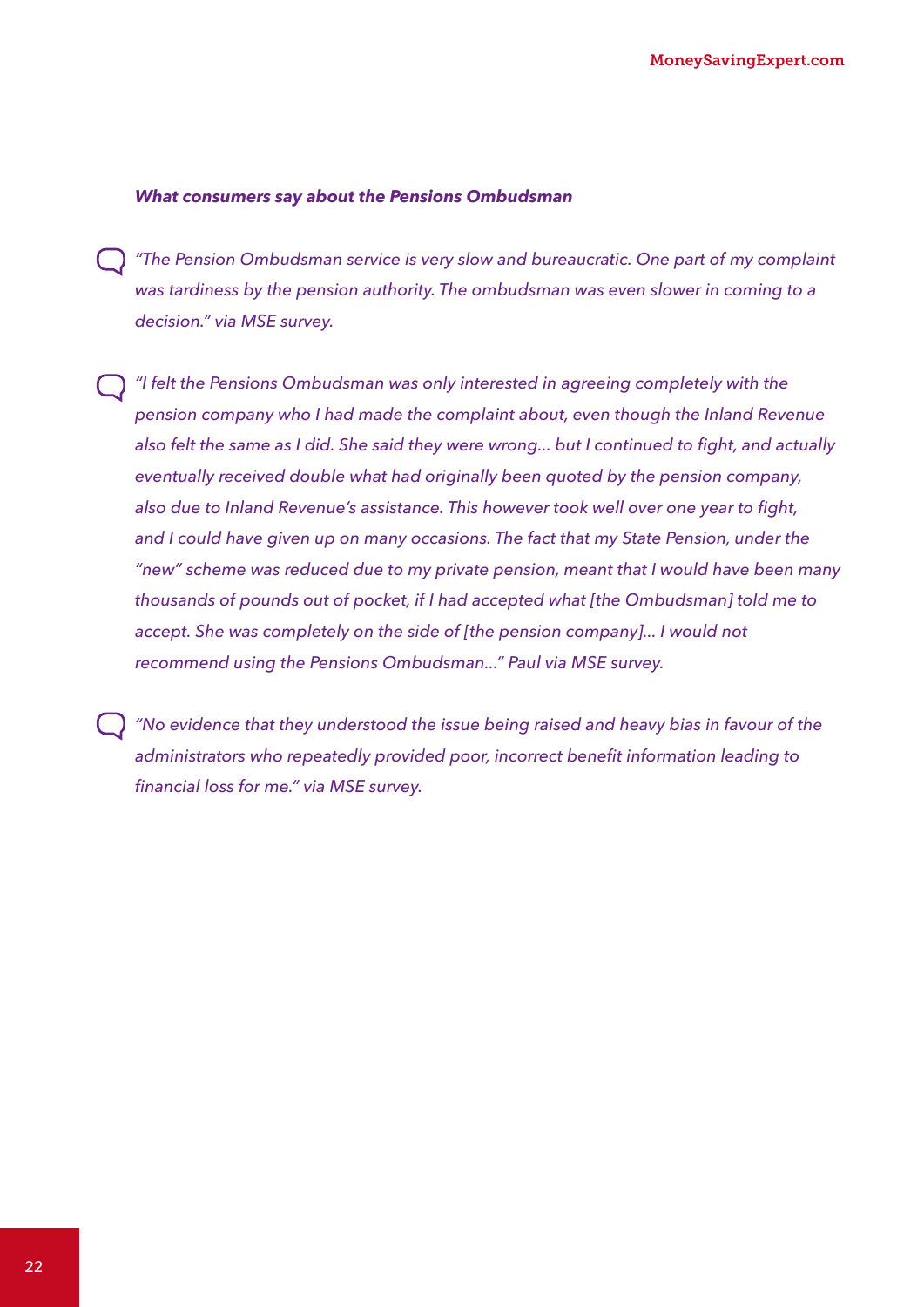#### Ombudsmen underpinned by statute

Unlike statutory ombudsmen, ombudsmen underpinned by statute are not established by law, but their regulator has given them powers which come from specific pieces of legislation. This means that, perhaps counter-intuitively, some non-statutory ombudsmen do exercise statutory powers.

These are private ombudsmen founded independently and generally operating as private companies on a non-profit basis.

As these are not statutory ombudsmen, in order to use the name 'Ombudsman', Companies House requires these to be approved ADR entities and members of the Ombudsman Association.<sup>30</sup>

Examples of ombudsmen underpinned by statute include:

#### **The Energy Ombudsman**

- Underpinned by the Consumers, Estate Agents and Redress Act 2007 (CEARA) as approved by Ofgem
- Compulsory membership
- Binding decisions, if the consumer accepts $31$
- May decide that a service or a practical action is needed such as removing incorrect charges; an apology is required; or a financial award up to £10,000
- Ombudsman Services says that participating companies have to submit a case file within 14 days of being requested otherwise the case will be worked on based on the information available, and it is therefore in the interests of both parties to support their case with evidence. Ombudsman Services notes that *"…it would be more likely for Ombudsman Services to find in the consumer's favour if a company failed to submit a file or provide relevant information on request"* <sup>32</sup>
- Of the total number of case files, 71% are received in Energy<sup>33</sup>
- Funded by an annual subscription fee and a case fee<sup>34</sup>

<sup>&</sup>lt;sup>30</sup> See para 1.86: [https://www.gov.uk/government/publications/incorporation-and-names/annex-a-sensitive-words-and-expressions-or-words-that-could](https://www.gov.uk/government/publications/incorporation-and-names/annex-a-sensitive-words-and-expre)[imply-a-connection-with-government](https://www.gov.uk/government/publications/incorporation-and-names/annex-a-sensitive-words-and-expre) Accessed 9/10/17.

<sup>&</sup>lt;sup>31</sup> [https://www.ombudsman-services.org/docs/default-source/Factsheets/about-os-energy-factsheet.pdf?sfvrsn=10](https://www.ombudsman-services.org/docs/default-source/Factsheets/about-os-energy-factsheet.pdf?sfvr) Accessed 10/10/17.

<sup>&</sup>lt;sup>32</sup> Email communication 29/6/17.

 $33$  Ibid.

<sup>34</sup> Email communication 12/6/17.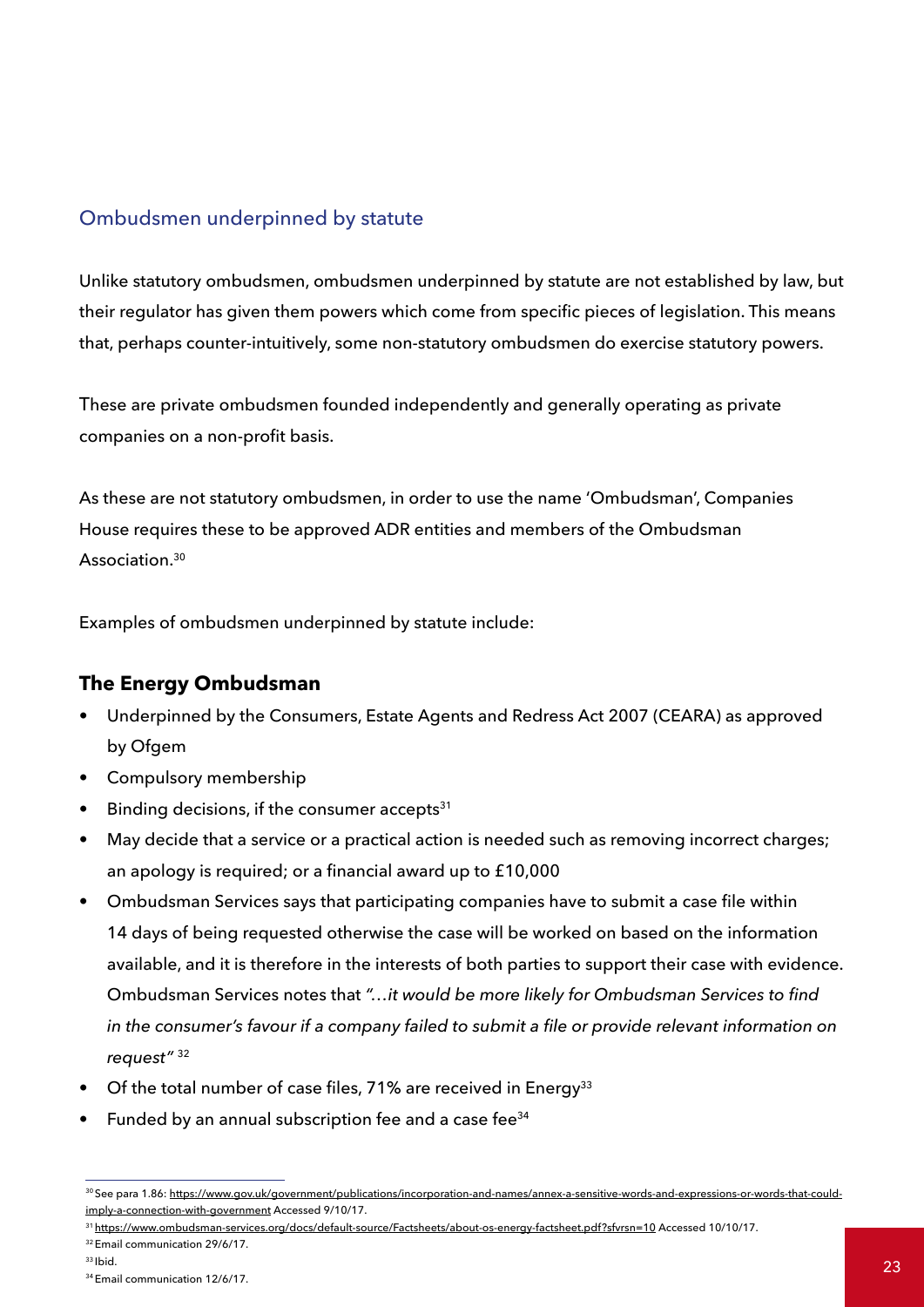#### *What consumers say about the Energy Ombudsman*

- *"Energy Ombudsman dealing with Scottish Power (SP) complaint. Due to high number of complaints they are dealing with for this company the ombudsman was very lenient with SP. Extended SP's response time 3 times so I waited months for a response. Left me wondering why I bothered using the ombudsman at all." via MSE survey.*
- *"Energy Ombudsman finally got British Gas to pay attention, answer my query about appalling transfer of supplier exercise and I was awarded £75, had become a point of principle, but I have better ways to spend my time to get £75! However without the Ombudsman the case would have gone on for ever!" via MSE survey.*
- *"Excellent service - got answers and action (from Scottish Power) when I couldn't. Reduced my stress considerably." via MSE survey.*

*"The Energy Ombudsman is toothless, useless, and completely biased towards the energy firms and is not fit for purpose." via MSE survey.*

#### **Ombudsman Services: Communications**

- Underpinned by the Communications Act 2003 and approved by Ofcom
- Firms must be a member of either this scheme or CISAS
- Binding decisions, $35$  if the consumer accepts
- May require an apology; an explanation of what went wrong; a practical action to correct the problem; a financial award up to £10,000<sup>36</sup>
- As with the Energy Ombudsman, Ombudsman Services says that participating companies have to submit a case file within 14 days of being requested or the case will be worked on based on the information available. It is therefore in the interests of both parties to support their case with evidence. Ombudsman Services notes that *"…it would be more likely for Ombudsman Services to find in the consumer's favour if a company failed to submit a file or provide relevant information on request"*<sup>37</sup>

<sup>35</sup> [https://www.ombudsman-services.org/docs/default-source/Factsheets/about-os-communications-factsheet.pdf?sfvrsn=12](https://www.ombudsman-services.org/docs/default-source/Factsheets/about-os-communications-factsheet.) Accessed 9/10/17.

<sup>36</sup><https://www.ombudsman-services.org/sectors/communications/resolutions>Accessed 10/10/17.

<sup>37</sup> Email communication 29/6/17.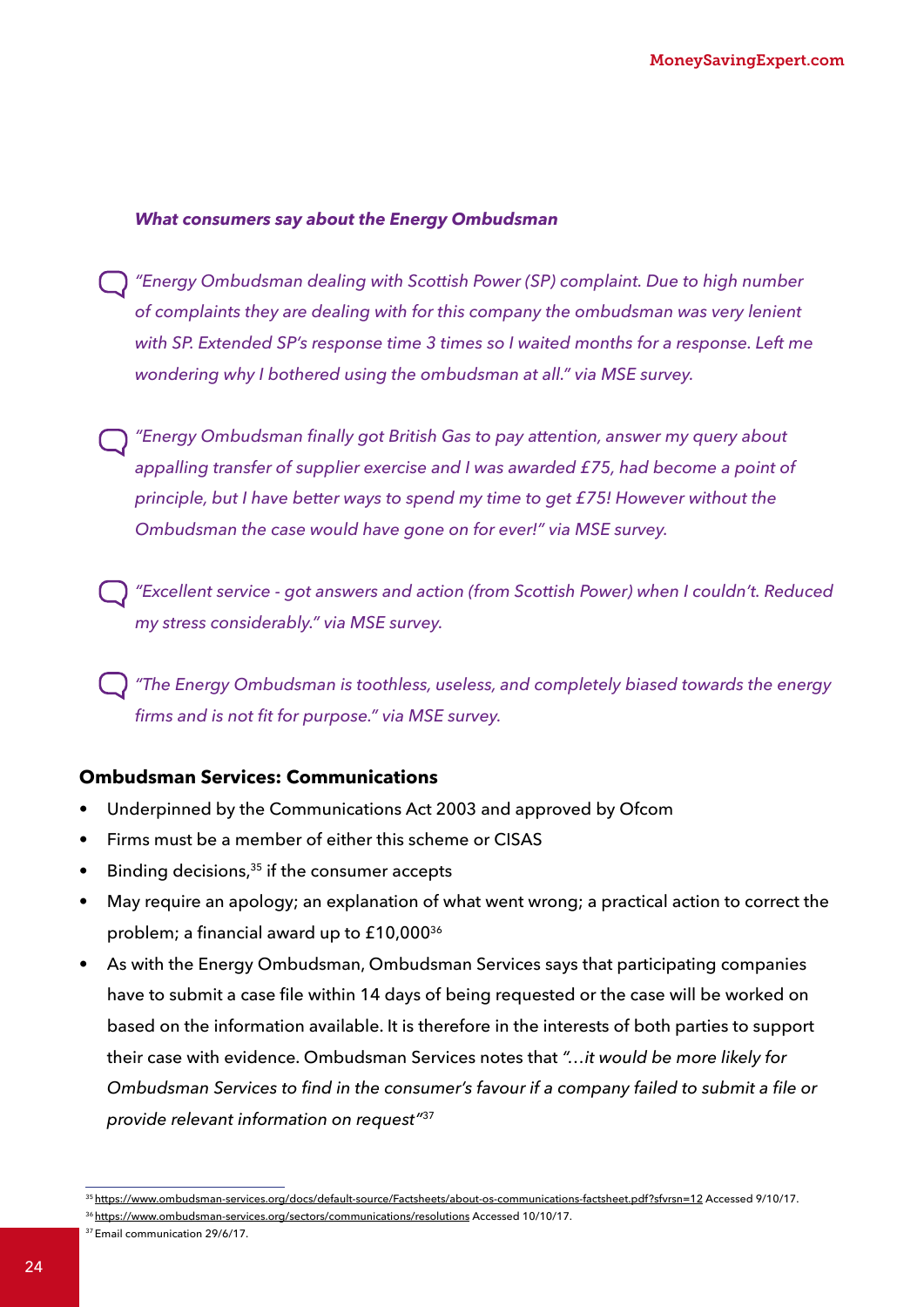- Of the total number of case files,  $67\%$  are received in Communications<sup>38</sup>
- Funded by an annual subscription fee and a case fee<sup>39</sup>

#### *What consumers say about Ombudsman Services: Communications*

*"Ombudsman Services: Communications completely failed to address my specific complaint and made up things to support their position. This was acknowledged on appeal, but the decision remained the same. I understand that if the ombudsman fails to rule in your*  favour, you naturally will be upset and have a negative view. But my particular situation, I *believe they showed attributes of maladministration on how they dealt with my complaint. To the point that I feel they made a decision and attempted to fabricate the evidence to fit this view. Unfortunately this meant they had to make up the facts. This was raised on appeal and acknowledged, but the outcome remained the same. If they can't take a fair and balanced view on a complaint, then they shouldn't accept the case. I now have to take my complaint to the small claims court and have every intention of raising my experience of the Ombudsman with my local MP as my experience has shown they are not fit for purpose." Keith, via MSE survey.* 

- *"The Communications Ombudsman found in my favour against BT but sanctioned only half of the compensation I sought. I tried to be reasonable with my compensation claim but I am left wondering whether the Ombudsman simply went for 50% of my claim and that I should have over-egged it to get the reasonable sum." Charlie, via MSE survey.*
- *"The Communications Ombudsman made things happen. Up until that point our complaints to the communications company in question were completely ignored, to the point where they denied having received letters that had been sent by recorded delivery. We were never asking for compensation or anything unreasonable from the communications company, just an acknowledgement that they were incorrect and an apology. After the Communications Ombudsman got involved, this happened." via MSE survey.*

<sup>38</sup> Ibid. 39 Email communication 12/6/17.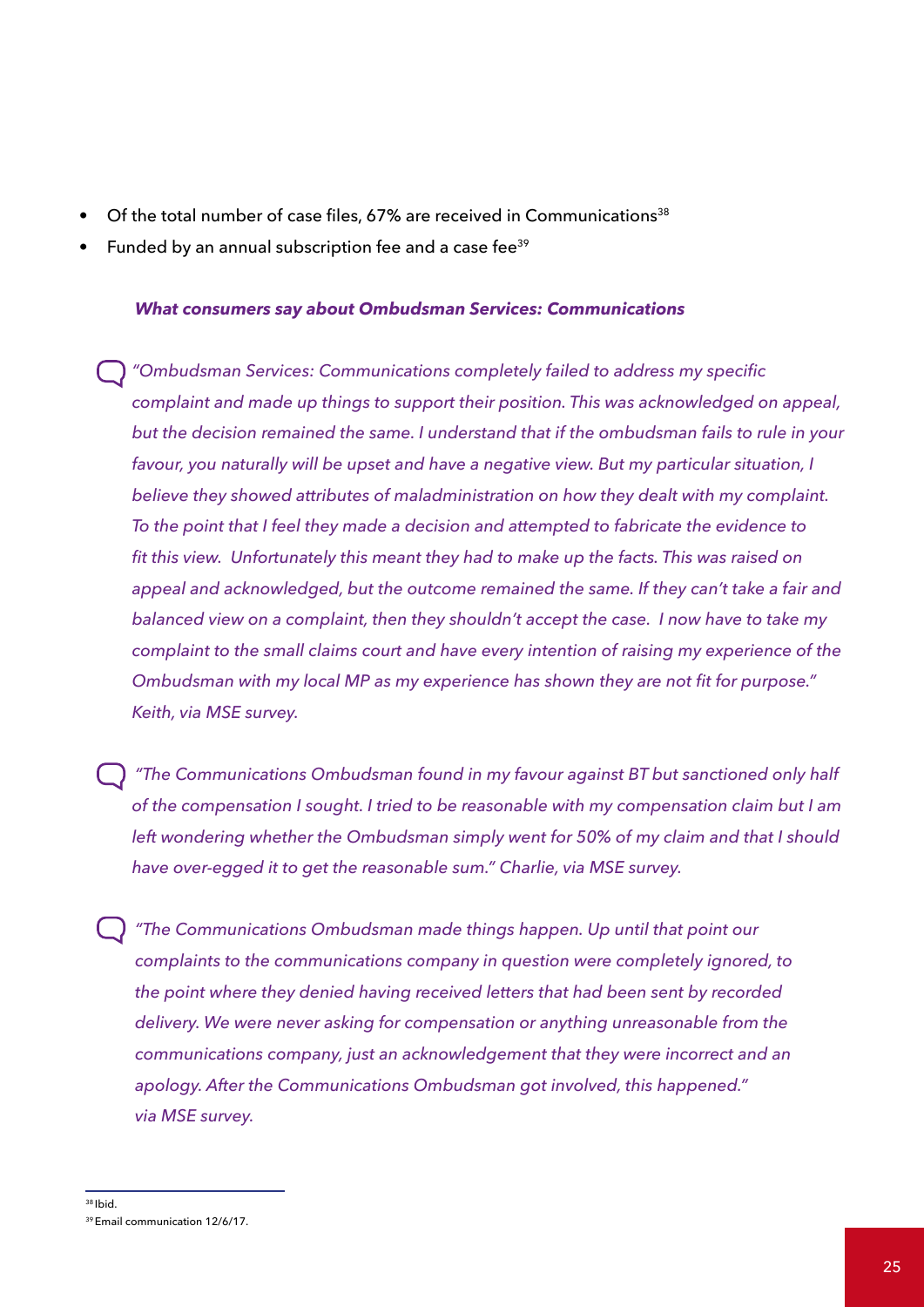*"Uploading documents on Communications Ombudsman site not the easiest. Great service though: exceedingly helpful" via MSE survey.*

#### **The Property Ombudsman (TPO)**

- Underpinned by the Consumers, Estate Agents and Redress Act 2007 (CEARA) and the Enterprise and Regulatory Reform Act 2013, and approved by National Trading Standards Estate Agency Team<sup>40</sup>
- A limited company
- The company has three parts: TPO Council; the Office of the Ombudsman; TPO Board. The Ombudsman is accountable to TPO Council<sup>41</sup>
- The TPO says: *"When an agent signs up with TPO they agree to abide by the Ombudsman's Terms of Reference and the TPO Codes. Both documents set out an agent's obligations to fully cooperate with a formal investigation. By necessity, this includes providing all the information we require in order to conduct an investigation. If an agent does not comply, the decision will likely go against them on the basis they have no evidence to support their position..."*<sup>42</sup>
- The TPO says that it automatically checks for compliance with its decisions, and where members do not implement its decisions, they are referred to a Disciplinary and Standards Committee (DSC), which has the power to impose sanctions or expel a business from the scheme. Expulsion means that firms are *"named and shamed in the trade and local media"*, 43 and cannot join another redress scheme until they have acted as directed by the Ombudsman. It also notes that trading without redress is illegal for English and Welsh property agents
- Decisions can be to take (or stop taking) specified action; that a formal apology is made; that a financial award of up to  $£25,000$  in compensation is made<sup>44</sup>

<sup>40</sup> See <https://www.tpos.co.uk/2-uncategorised?start=36>and [http://www.powys.gov.uk/en/licensing-trading-standards/national-trading-standards-estate](http://www.powys.gov.uk/en/licensing-trading-standards/national-trading-standards-estate-agency-team)[agency-team/ombudsman-redress-schemes/](http://www.powys.gov.uk/en/licensing-trading-standards/national-trading-standards-estate-agency-team) Accessed 9/10/17.

<sup>41</sup> https://www.tpos.co.uk/images/documents/corporate-reference-policy-and-procedures/TPOE31-3 Terms\_of\_-Reference\_A5.pdf Accessed 9/10/17.

[<sup>42</sup> Email communication 27/6/17.](https://www.tpos.co.uk/images/documents/corporate-reference-policy-and-procedures/TPOE31-3_Terms_of_)

<sup>43</sup> Email communication 16/6/17.

<sup>44</sup> [https://www.tpos.co.uk/images/documents/corporate-reference-policy-and-procedures/TPOE31-3\\_Terms\\_of\\_-Reference\\_A5.pdf](https://www.tpos.co.uk/images/documents/corporate-reference-policy-and-procedures/TPOE31-3_Terms_of_) Accessed 10/10/17.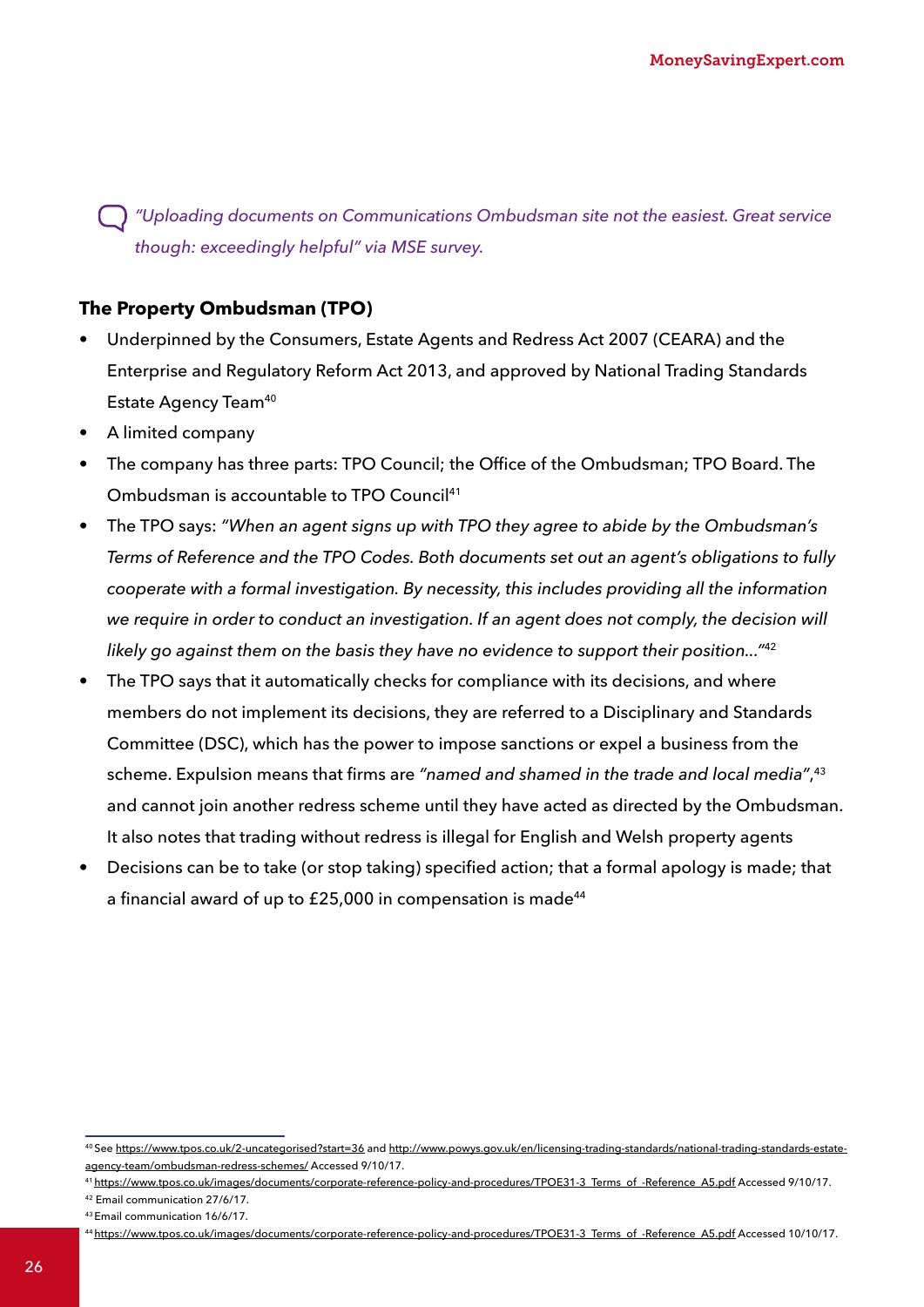#### *What consumers say about The Property Ombudsman*

 *"Property ombudsman is a complete waste of time, I've done your survey and explained in full. They can't even impose sanctions!!" @freefalling2 via Twitter.*

 *"The Property Ombudsman is a members' club funded by subscription from its members. As such it is unlikely to find against a member, especially a big player" via MSE survey.*

As shown above, the power to approve ombudsmen (or other ADR) schemes underpinned by statute has been delegated by Parliament to the relevant regulators, who then approve one or more schemes in their respective sectors. These ombudsmen have powers derived from statute which are therefore in excess of other ADR providers.

The regulator's role is to ensure that the scheme complies with the underpinning statute. As described in Chapter 1, it also acts as the competent authority to approve the ombudsman (as well as potentially other ADR schemes) under the ADR regulations.

Regulators may approve a single ombudsman scheme, or more than one. For example, in the energy sector, Ofgem has approved only Ombudsman Services: The Energy Ombudsman, which is underpinned by the Consumers, Estate Agents and Redress Act 2007. All energy suppliers must be signed up to this ombudsman.

In the communications sector, Ofcom has approved two services: Ombudsman Services: Communications and CISAS. Both services are underpinned by the Communications Act 2003, but only Ombudsman Services uses the term 'ombudsman' in its name, and accordingly only it is a member of the Ombudsman Association. Firms in this sector can choose between the two options.

Likewise, in the property sector, the National Trading Standards Estate Agency Team has approved one ombudsman and two ADR schemes.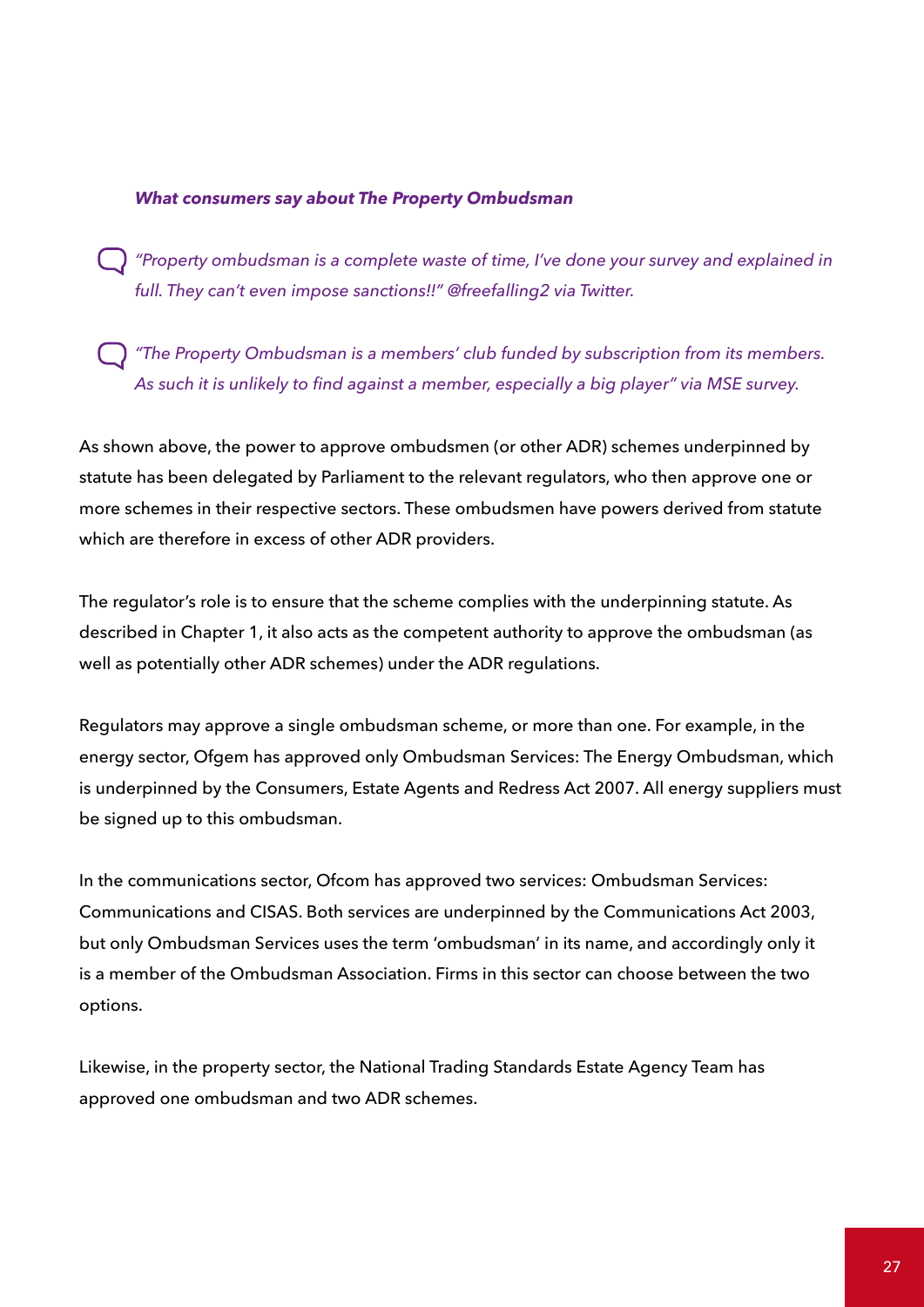#### 'Voluntarily' established ombudsmen in non-regulated sectors

As these are not statutory ombudsmen, Companies House requires that they are approved ADR entities (in this case, by the Chartered Trading Standards Institute, which is the competent authority for non-regulated sectors).

They are also all members of the Ombudsman Association (see Chapter 3 for more details), which is also a Companies House requirement for non-statutory ombudsmen.

#### Examples include:

- The Furniture Ombudsman
- The Motor Ombudsman
- Consumer Ombudsman
- Removals Ombudsman
- The Retail Ombudsman (now known as RetailADR, and is no longer an OA member)

In addition to ombudsmen, there are also many other ADR providers in the non-regulated sectors.

#### *What consumers say about ombudsmen in non-regulated sectors*

*"Consumer Ombudsman is totally ineffective. They will only consider applications where the companies are registered with them yet there are very few of these. Their website states they will contact companies who are not registered with them to see whether they will work with the Ombudsman service to resolve complaints but in my case they didn't without any explanation as to why. In my experience they are utterly useless and ineffective and not fit for purpose." Derek via MSE survey.*

*"The main problem I have with the like of the Consumer Ombudsman is that they seem quite powerless. Not much point complaining to them if there's nothing they can do to change or correct the issue" via MSE survey.*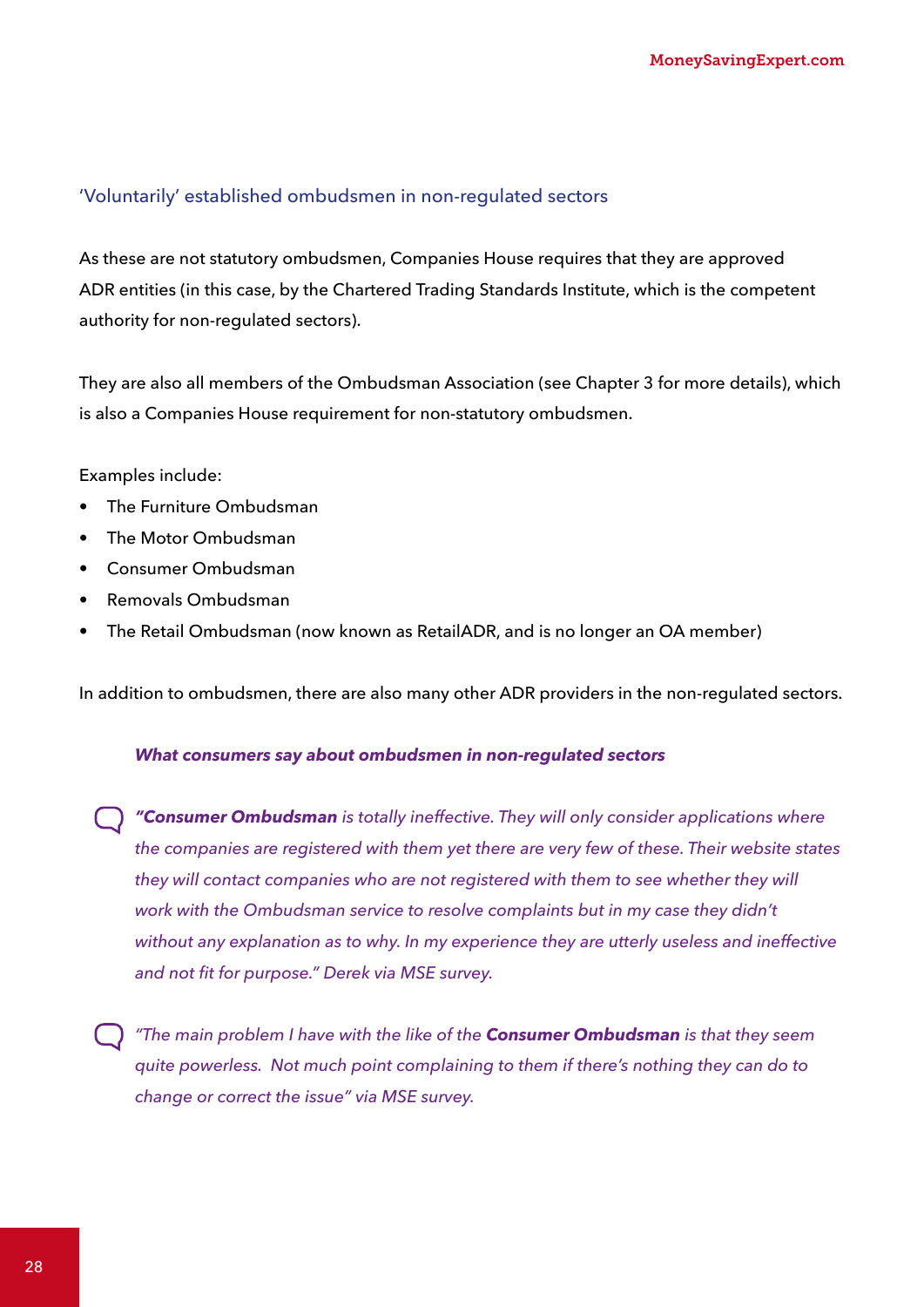*"Furniture Ombudsman - complete waste of time. The person to whom I spoke several times kept saying she could see why I was complaining and thought I had a good case, then said her bosses told her they couldn't enforce anything so not to bother with it any more. I was, and still am, very cross with them." via MSE survey.* 

*"The Furniture Ombudsman is a waste of time. I've had three sofas from [a furniture shop] and hassle for 14 months now and they rejected my complaint and said the company are doing all they can." Shane, via Facebook.*

*"The Motor Ombudsman ruled in my favour […] still waiting for the garage to accept the ruling. They are given 10 days in which to respond but they are still in talks with the ombudsman. The garage owe me over £10k in damages." Emily via MSE survey.*

*"The Motor Ombudsman was completely biased towards the motor company and kept suggesting that since they are "trained professionals" they are truthful and are unable to make a mistake. They will not refer to their own "code of conduct" when taking cases. They have taken over 4 months to come to a resolution and did not keep to their waiting times for responses. I have been given a quote of over £3000 by the motor company for damages that were not present when they had checked the vehicle, though were present after they had carried out repairs. This is even when I clearly had a solid case using their own records as proof of their misconduct or mistakes. I have disagreed with their decision and am looking to take it further." Suraj, via MSE survey.*

*"The Retail Ombudsman refused to handle a complaint [with a company] as they are based abroad, but all their complaint policies refer back to the Retail Ombudsman, claiming they were a member. The ombudsman wasn't even interested in pursuing them to stop this claim…" Antony, via MSE survey.*

*"The Retail Ombudsman was useless, as the company… had not signed up to the scheme, therefore the Ombudsman could do nothing..." via MSE survey.*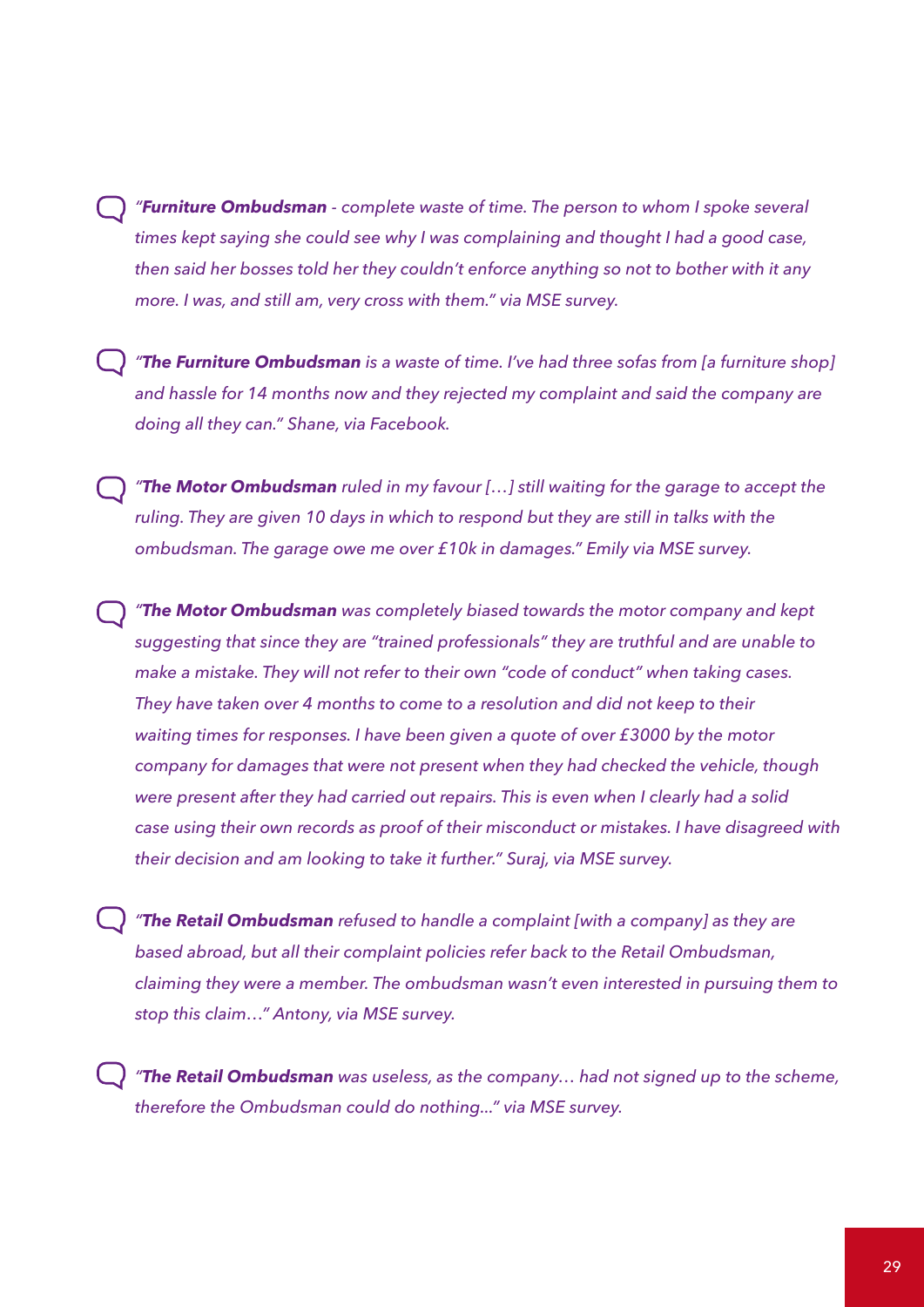The features of these ombudsmen include:

- Voluntary membership firms can choose whether they want to participate. If they do not, the consumer may have to take their dispute to court or abandon it
- Under Ombudsman Association rules, decisions must either be binding or there should be a 'reasonable expectation' of compliance
- Voluntary ombudsmen told us that firms do engage and cooperate with them:
	- o The Furniture Ombudsman said the voluntary nature of its scheme *"helps to ensure that membership tends to attract businesses who are serious about doing the right thing. The positive effect of this is that members are willing to engage with us about cases and to take on board our advice... We would describe co-operation and engagement with registered businesses as high* (emphasis added)".45 In its annual report, the Furniture Ombudsman says *"there were no instances of non-compliance in 2016"*<sup>46</sup>
	- o The Motor Ombudsman said that its terms and conditions state that accredited businesses must give it relevant information, although they can ask for it to not be disclosed to the other side, for example if it is commercially sensitive. The Motor Ombudsman said that *"co-operation is excellent"* and that it has *"never had a business outright refuse to provide something we ask to see"*<sup>47</sup>
- Decisions could require:
	- o an apology;
	- o an explanation of what went wrong;
	- o a practical action to correct the problem; and/or
	- o a financial award.

The Ombudsman Association says that these ombudsmen are established by trade associations but governed independently and with a minority business representation among the directors.<sup>48</sup>

47 Email communication 28/6/17.

<sup>45</sup> Email communication 27/6/17.

<sup>46</sup> Furniture Ombudsman 2016 Annual Review, p.7. [https://www.thefurnitureombudsman.org/\\_documents/The-Furniture-Ombudsman-Annual-](https://www.thefurnitureombudsman.org/_documents/The-Furniture-Ombudsman-Annual-Review-2016.pdf)[Review-2016.pdf](https://www.thefurnitureombudsman.org/_documents/The-Furniture-Ombudsman-Annual-Review-2016.pdf) Accessed 11/10/17.

<sup>48</sup><http://www.ombudsmanassociation.org/about-methods-of-establishment.php#vol> Accessed 10/10/17. <sup>30</sup>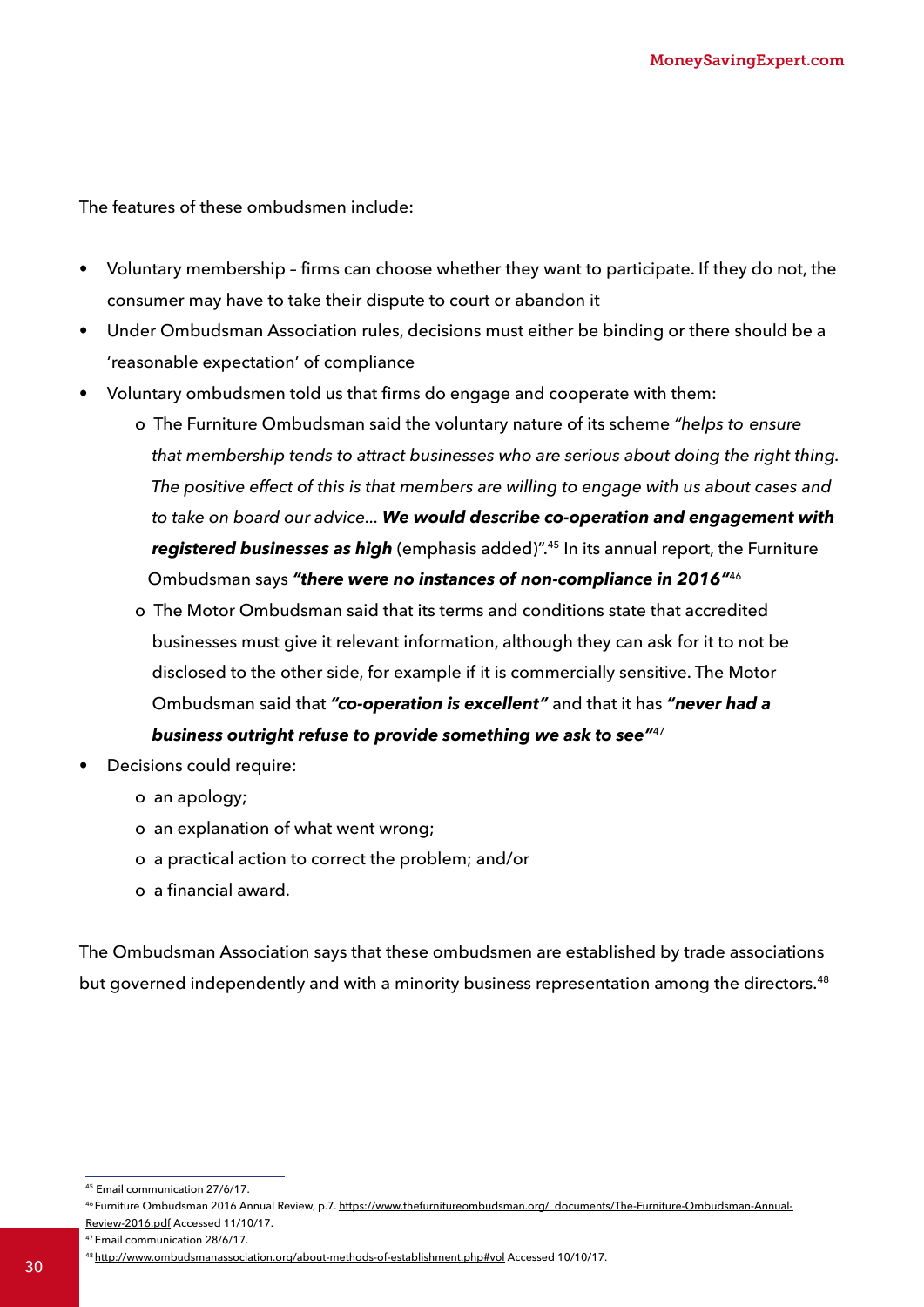The Ombudsman Association points out similarities to the statutory model in terms of the appointment of ombudsmen, and the existence of an independent board to safeguard their independence, but key differences are:

- firms' membership of these ombudsmen is voluntary; and
- even when approved the competent authority's role is limited to checking the ombudsman's compliance with the requirements of the ADR Regulations. It does not also have a regulatory role, as with other sectors.

The Ombudsman Association points out that these ombudsmen's rules about jurisdiction, process and powers are set in their own constitutions and rules, which may be supplemented by an industry code of practice.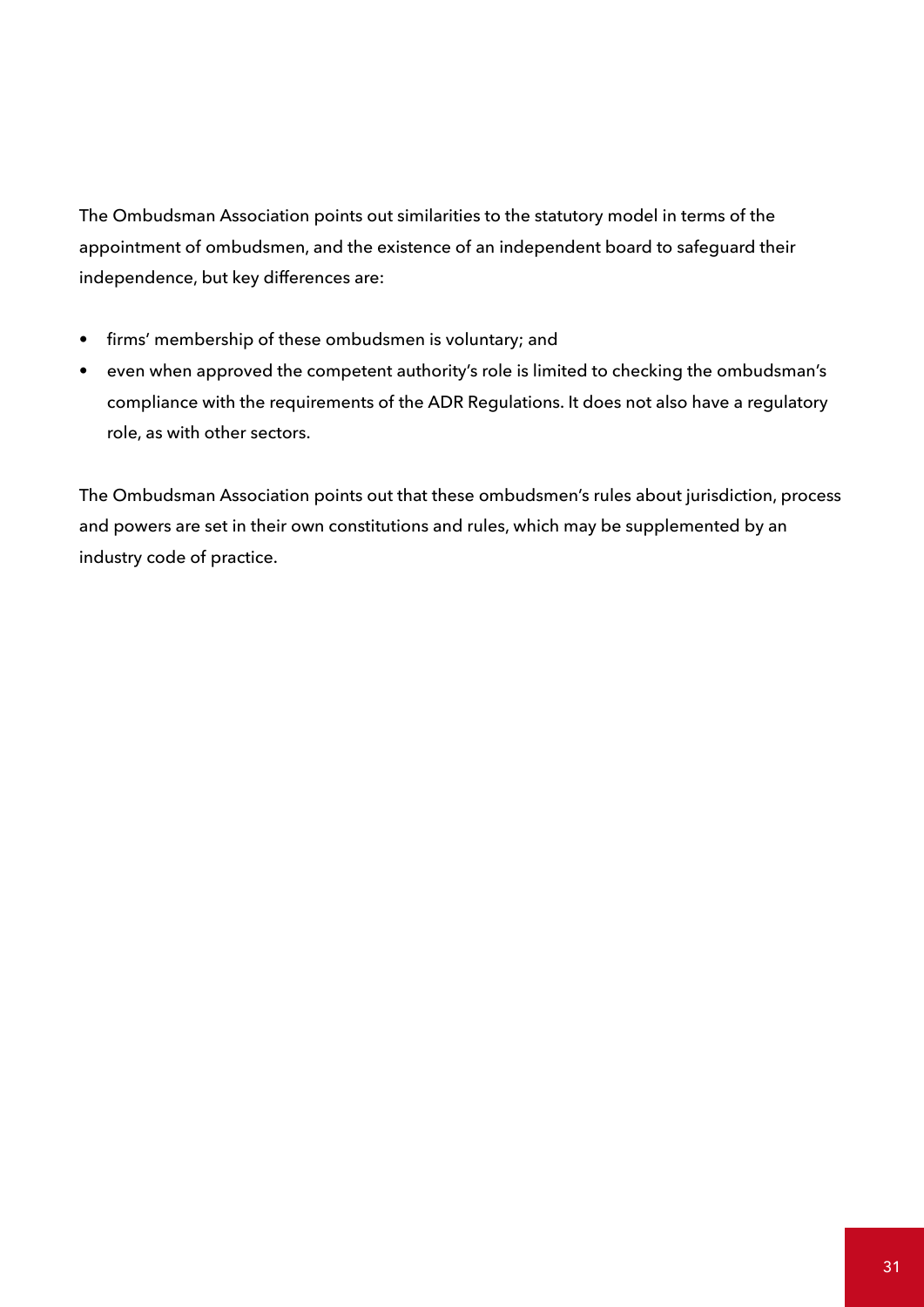# **Comparative analysis of ombudsmen commonly used by consumers**

The table summarises and contrasts ombudsmen's powers and features. It should be read in conjunction with its explanatory notes in the Annex.

| Ombudsman                                                             | <b>Powered by</b>              | <b>Decisions</b><br>directly<br>enforceable in<br>court by statute | <b>All firms/parts</b><br>of sector must<br>participate | <b>Ombudsman</b><br><b>Association</b><br>member         | <b>Approved</b><br><b>ADR</b><br>entity |
|-----------------------------------------------------------------------|--------------------------------|--------------------------------------------------------------------|---------------------------------------------------------|----------------------------------------------------------|-----------------------------------------|
| <b>Financial Ombudsman</b><br><b>Service</b>                          | <b>Statute</b>                 |                                                                    |                                                         |                                                          |                                         |
| <b>Legal Ombudsman</b>                                                | <b>Statute</b>                 |                                                                    |                                                         |                                                          |                                         |
| <b>The Pensions</b><br><b>Ombudsman</b>                               | <b>Statute</b>                 |                                                                    |                                                         |                                                          |                                         |
| <b>Local Government</b><br>and Social Care<br><b>Ombudsman</b>        | <b>Statute</b>                 | X                                                                  |                                                         |                                                          |                                         |
| <b>Parliamentary and</b><br><b>Health Service</b><br><b>Ombudsman</b> | <b>Statute</b>                 | X                                                                  |                                                         |                                                          |                                         |
| <b>Housing Ombudsman</b><br><b>Service</b>                            | <b>Statute</b>                 | X                                                                  | Social housing<br>X<br>Private rented sector            |                                                          |                                         |
| <b>Energy Ombudsman</b>                                               | <b>Underpinning</b><br>statute | X                                                                  |                                                         |                                                          |                                         |
| <b>Ombudsman Services:</b><br><b>Communications</b>                   | <b>Underpinning</b><br>statute | X                                                                  | Firms choose<br>ADR scheme                              |                                                          |                                         |
| <b>The Property</b><br><b>Ombudsman</b>                               | <b>Underpinning</b><br>statute | X                                                                  | Firms choose<br>ADR scheme                              |                                                          |                                         |
| <b>The Furniture</b><br><b>Ombudsman</b>                              | <b>Own rules</b>               | X                                                                  | X                                                       |                                                          |                                         |
| <b>The Motor</b><br>Ombudsman                                         | <b>Own rules</b>               | $\boldsymbol{\chi}$                                                | X                                                       |                                                          |                                         |
| <b>Consumer</b><br>Ombudsman                                          | <b>Own rules</b>               | $\boldsymbol{X}$                                                   | $\boldsymbol{x}$                                        |                                                          |                                         |
| <b>Removals</b><br><b>Ombudsman</b>                                   | <b>Own rules</b>               | $\boldsymbol{\chi}$                                                | $\boldsymbol{\chi}$                                     |                                                          |                                         |
| <b>RetailADR</b><br>(formerly The Retail<br>Ombudsman)                | <b>Own rules</b>               | $\boldsymbol{x}$                                                   | X                                                       | $\boldsymbol{\chi}$<br>Formerly - resigned<br>membership |                                         |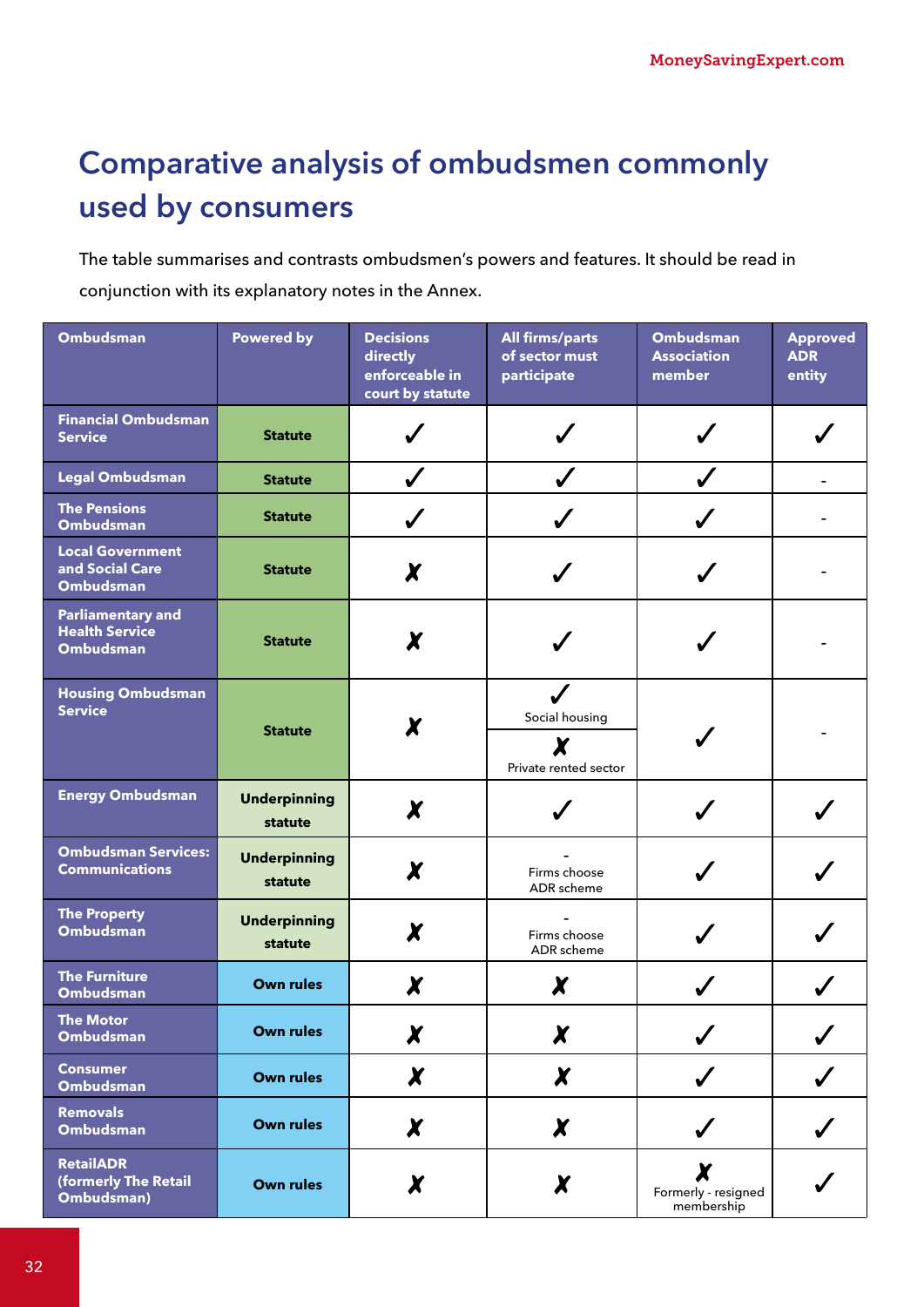# <span id="page-33-0"></span>**CHAPTER 3: OMBUDSMAN ASSOCIATION**

The Ombudsman Association is the professional association for ombudsmen. Its Executive Committee is composed of members,<sup>49</sup> making it a self-regulatory system.

Although membership is voluntary, non-statutory ombudsmen must be members to meet the Companies House criteria for using the protected word in their title.

The Ombudsman Association says that an ombudsman's role is to investigate the complaint, and "resolve, determine or make recommendations."50 Its principles state that the primary role of ombudsmen must be to handle complaints about maladministration; unfair treatment or poor service or other inequitable conduct.

The Ombudsman Association argues that if there are ombudsmen 'competing' for members in a particular sector this can create confusion for the public and result in less public confidence.<sup>51</sup>

The criteria for members of the Ombudsman Association are summarised below.52

### Summary of Ombudsman Association criteria for recognition of ombudsmen

The Ombudsman Association says its criteria have been drawn up with the different forms of ombudsmen in mind, and will be applied flexibly.

- 1. There must be 'visible and demonstrable' **independence** of ombudsmen from those who they investigate.
- 2. The Ombudsman should be impartial, proceed **fairly** and act in accordance with the principles of natural justice. They must take into account what is fair, good practice, inequitable conduct and maladministration.
- 3. Ombudsmen must be "adequately staffed and funded" to be **effective** and **expeditiously investigate** and resolve complaints. They should also have straightforward procedures and it should be **free to complain.**

<sup>49</sup><http://www.ombudsmanassociation.org/the-ombudsman-association.php>, <http://www.ombudsmanassociation.org/docs/Updated-OA-Rules.pdf>and <http://www.ombudsmanassociation.org/association-objects.php>Accessed 9/10/17.

<sup>&</sup>lt;sup>50</sup><http://www.ombudsmanassociation.org/docs/BIOA-Rules-New-May2011-Schedule-1.pdf> Accessed 9/10/17.

<sup>51</sup> <http://www.ombudsmanassociation.org/dev/about-methods-of-establishment.php> Accessed 10/10/17.

<sup>52</sup> <http://www.ombudsmanassociation.org/docs/BIOA-Rules-New-May2011-Schedule-1.pdf> Accessed 9/10/17.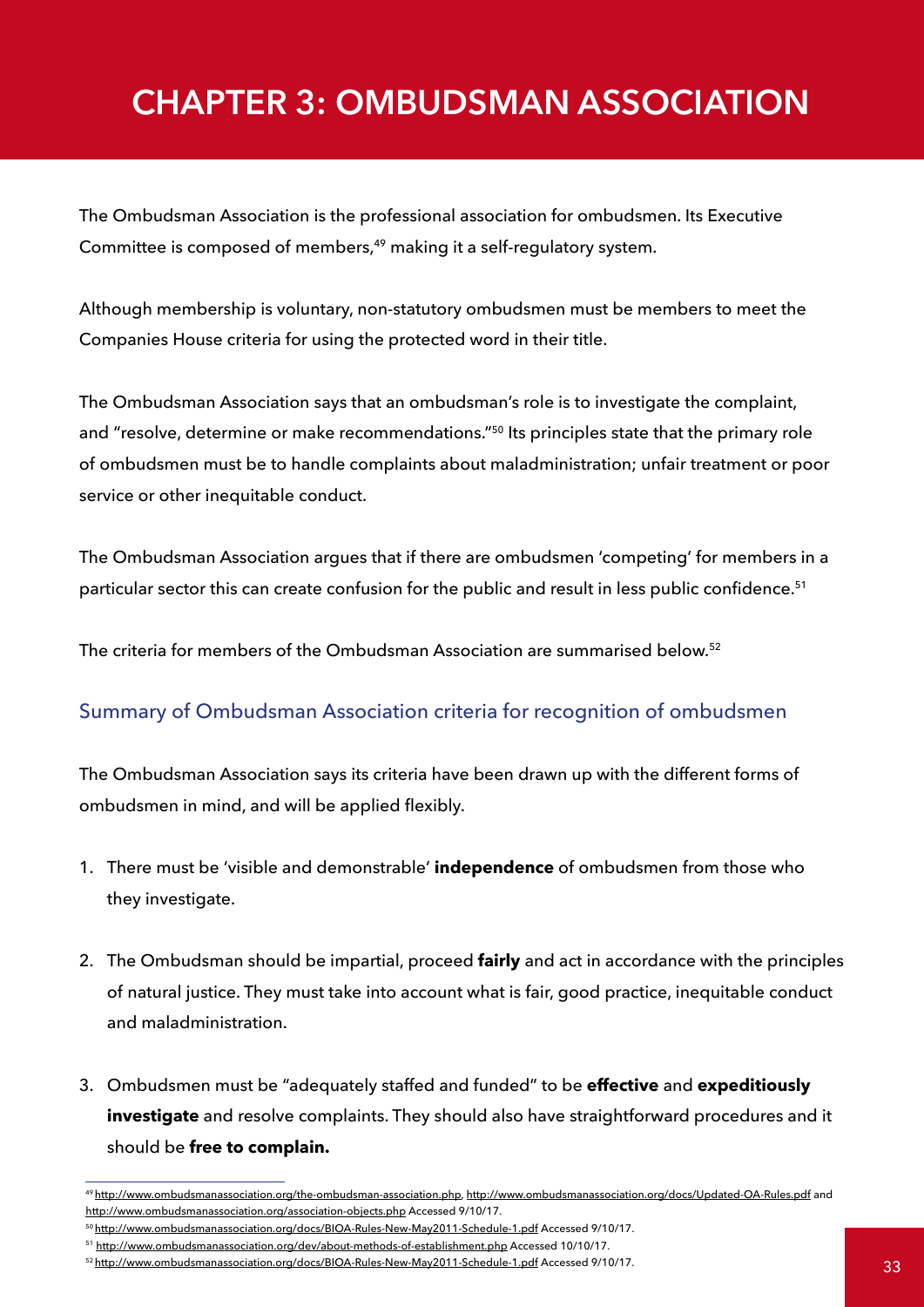Ombudsmen's decisions or recommendations should either be **binding**, or there should be a **"reasonable expectation" of compliance**. If the decision or recommendation is not complied with, ombudsmen "should have the power to publicise, or require the publication of such non-compliance at the expense of those investigated".

- 4. The existence of a scheme, what it does, and what complainants can expect should be **open and transparent.** Publicly available information should include a clear explanation of the legal constitution, governance and funding arrangements, as well as the jurisdiction, powers and method of appointment of the ombudsman. Ombudsmen are "entitled" – but not required – to publish anonymised reports of investigations.
- 5. The ombudsman, staff and any governing body should be seen to be responsible and **accountable** for their actions.

#### What is not included in the Ombudsman Association criteria

- 1. There is **no general requirement for ombudsmen to have comprehensive coverage of businesses or organisations operating in a sector.**
- 2. There is **no requirement to publicly list the members** of the scheme.
- 3. The criteria **do not specify the length of time** an ombudsman should need to deal with a complaint, although this is a factor that competent authorities do consider under the ADR regulations.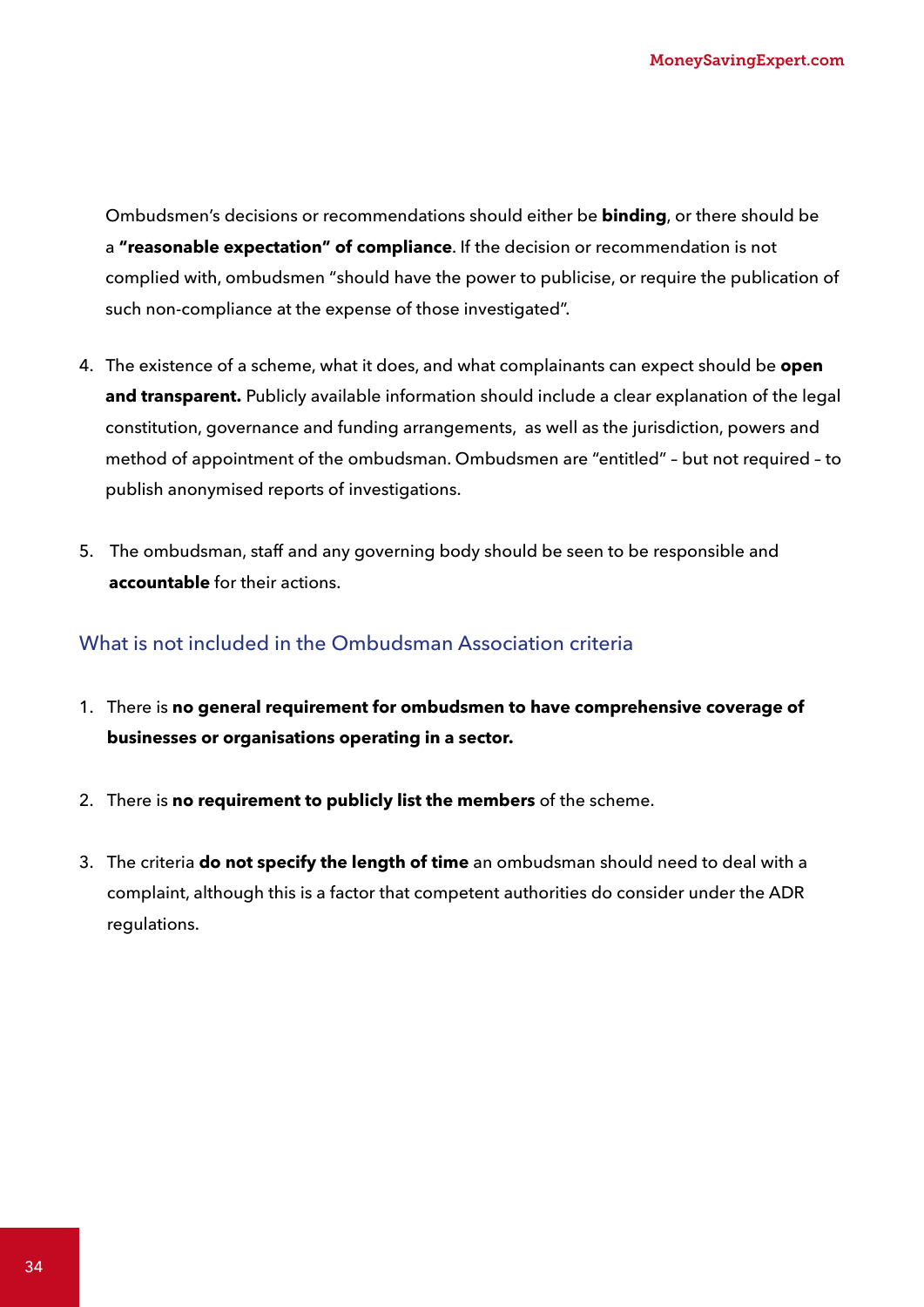# <span id="page-35-0"></span>**CHAPTER 4: THE DISTINCTION BETWEEN OMBUDSMEN AND ADR**

Protection of their title by Companies House means ombudsmen have a special status, set apart from other ADR providers.

We approached key stakeholders to ask each how they define the word 'ombudsman' and how they are different from ADR in general. Responses included:

#### The Ombudsman Association:

"We would define an ombudsman as an organisation that meets our membership criteria.53 An ombudsman is a form of ADR, in the same way that mediation or arbitration is – it is an alternative to the courts. However there are many different forms of ADR. We would argue that an ombudsman adds greater value than other forms of ADR, such as adjudication or mediation, by not only providing individual redress but also in identifying and addressing systemic issues, and in providing feedback to the organisations in jurisdiction that can then be used to improve services. Three areas in which ombudsman schemes are recognised as providing 'more' include around: advice and sign posting; recommendations for improvement; and provision of data for use by enforcement and regulatory agencies."

#### Financial Ombudsman Service:

"Ombudsman schemes are a type of alternative dispute resolution (ADR). As an ombudsman scheme we are guided by the principles that we are an independent service set up to make decisions that we consider to be fair and reasonable in all the circumstances as quickly and as informally as possible. The Ombudsman Association is a professional association for ombudsmen and other types of complaints handlers. It sets out the common principles that help to define what an ombudsman is on its website here."54

<sup>53</sup> The response linked to: <http://www.ombudsmanassociation.org/docs/OA-Rules-Schedule-1.pdf>Accessed 9/10/17.

<sup>54</sup> The response linked to: <http://www.ombudsmanassociation.org/about-the-role-of-an-ombudsman.php>Accessed 9/10/17.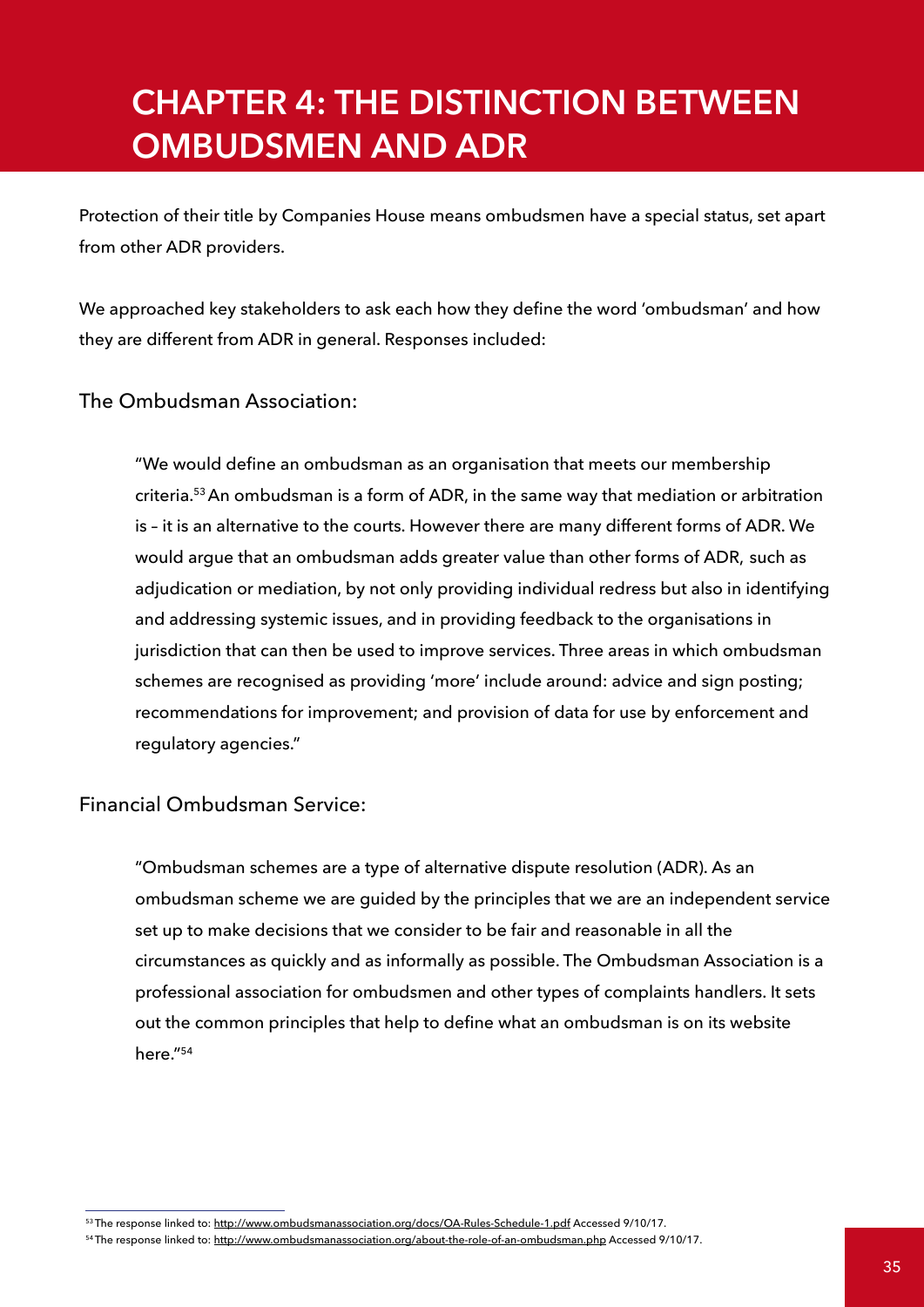### The Retail Ombudsman:

"We follow and subscribe to the ombudsman criteria and explanations of what an ombudsman is and does set out by Ombudsman Association. Generally, an ombudsman scheme is a 'form' of ADR, not an alternative."55

#### The Legal Ombudsman:

"An ombudsman is a complaints handling service that offers an independent assessment to consumers who are not happy with the direct handling of their complaint. Following an in-depth review of the details of a given case, a decision will be made as to whether the consumer has received poor service. We do not offer ADR services but are still an alternative route for seeking redress."56

When taken together, the responses above indicate that the distinction between ombudsmen and other ADR is based on the former being members of the Ombudsman Association, and that ombudsmen also work to address systemic problems they identify.

## **A working definition of ombudsmen under the current system**

Basing the definition of an ombudsman heavily on membership of the self-regulatory Ombudsman Association feels circular and unsatisfactory, so a working definition of what ombudsmen currently are in practice, and how they fit into the ADR picture would be:

*Ombudsmen consider complaints from consumers against businesses, or other organisations. The body being complained against needs to be a member of the ombudsman (which may or may not be optional), or in some other way obliged to participate.*

<sup>55</sup> This comment was given by email on 15/6/17, before The Retail Ombudsman became RetailADR. 56 Email communication 11/9/17.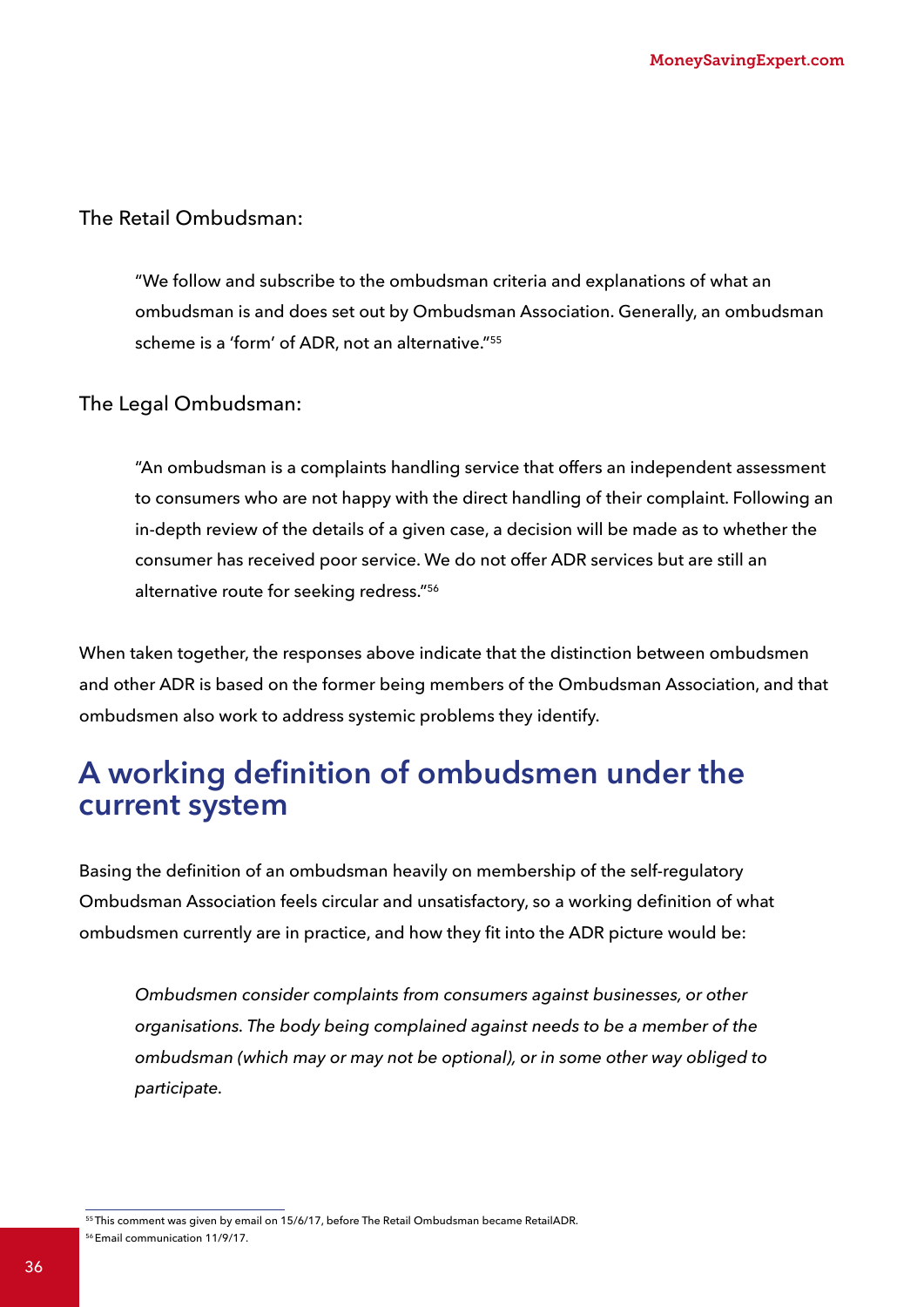*Ombudsmen can request information from both parties and then use this to make an impartial decision. Ombudsmen will base their decisions on the law, but will also seek to achieve an equitable outcome.* 

 *Ombudsmen's decisions are not legal decisions and do not set a legal precedent. Consumers are generally free to accept or reject them, and can still go to court for a decision if they do not accept the ombudsman's decision.*

 *Ombudsmen's decisions can be binding. In the case of non-compliance a sector regulator might be able to enforce compliance, or some ombudsmen's decisions can be enforced in court.*

*Unlike other ADR providers, to comply with Companies House rules, ombudsmen must either be set up by Parliament, or be a member of the self-regulatory Ombudsman Association, certified by a competent authority and have been working in their sector for over a year.*

*In addition, ombudsmen may work with complained about organisations in order to help them address issues that are leading to complaints. Wider than this, some ombudsmen also work with regulators and other stakeholders in order to work to address systemic issues.*

The flexible character of this working definition highlights the diversity that exists in how ombudsmen are formed, the weight of their decisions, the powers that they hold and the work that they do.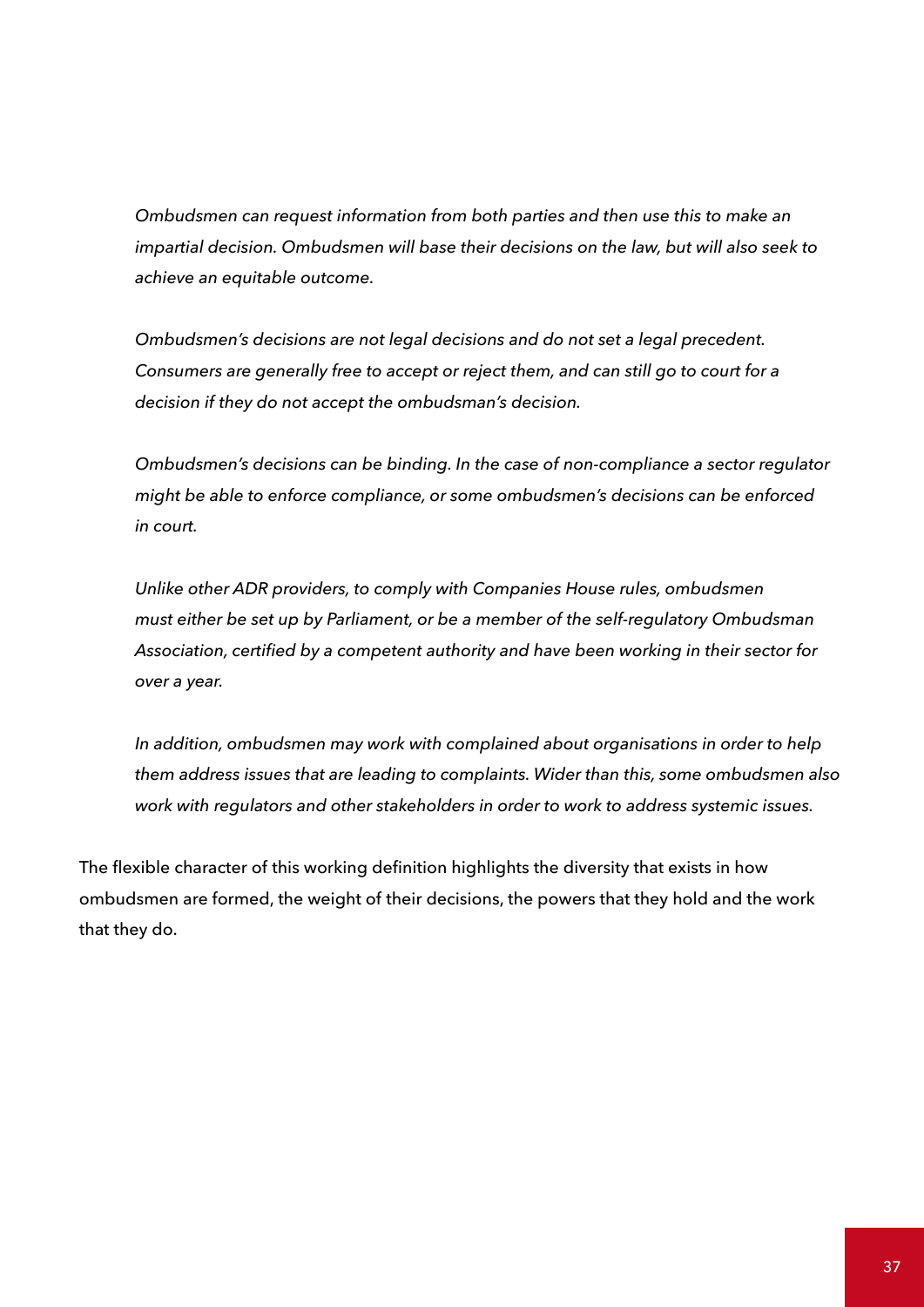# **CHAPTER 5: THE PROCESS OF COMPLAINING TO AN OMBUDSMAN**

How a complaint is taken to an ombudsman varies, but there are many shared features as well as some differences in the detail:

- 1. Consumers must complain to the business or organisation first. Ombudsmen are not a first port of call – they are a place to go when things have not been resolved by talking to the business or organisation in question first, so the internal complaints procedure needs to have been exhausted.
- 2. When a complaint can be started with an ombudsman varies, for example:
	- a. For **financial, energy, communications, legal, retail, motor** and other consumer issues, either:

 i. after **8 weeks**, the consumer can take their complaint to the ombudsman (or other ADR), **or**

ii. if the business has issued a 'final response letter' (also known as a 'deadlock letter'), and the consumer is still not satisfied, the consumer can use this to start their complaint with the ombudsman at that point (which may be sooner than 8 weeks)

- b. The Furniture Ombudsman<sup>57</sup> says it will only deal with complaints once the internal complaints process has been used or **three months** has passed (whichever is sooner).
- c. For the Local Government and Social Care Ombudsman, there has to have been no response 'within a reasonable time', which it says usually means **12 weeks** but may be longer for social care complaints.<sup>58</sup>
- d. For the Parliamentary and Health Service Ombudsman, complaints about UK Government departments and other UK public organisations must be **referred to**  it by an MP. The complainant still needs to have exhausted the internal complaints process and be unhappy with the final decision.<sup>59</sup>
- 3. The ombudsman investigates complaints it thinks are within its remit, requesting information from the parties involved. Ombudsmen may take evidence only online or in writing. Some will also discuss complaints by telephone, but they usually do not take evidence in person. During this process, ombudsmen may try to first resolve the issue informally by 'brokering' a solution acceptable to all parties.

<sup>57</sup><http://www.thefurnitureombudsman.org/faq-resources/frequently-asked-questions/>Accessed 15/4/17. 58<http://www.lgo.org.uk/make-a-complaint Accessed> 11/10/17.

<sup>59</sup><https://www.ombudsman.org.uk/making-complaint/before-you-come-to-us> Accessed 11/10/17.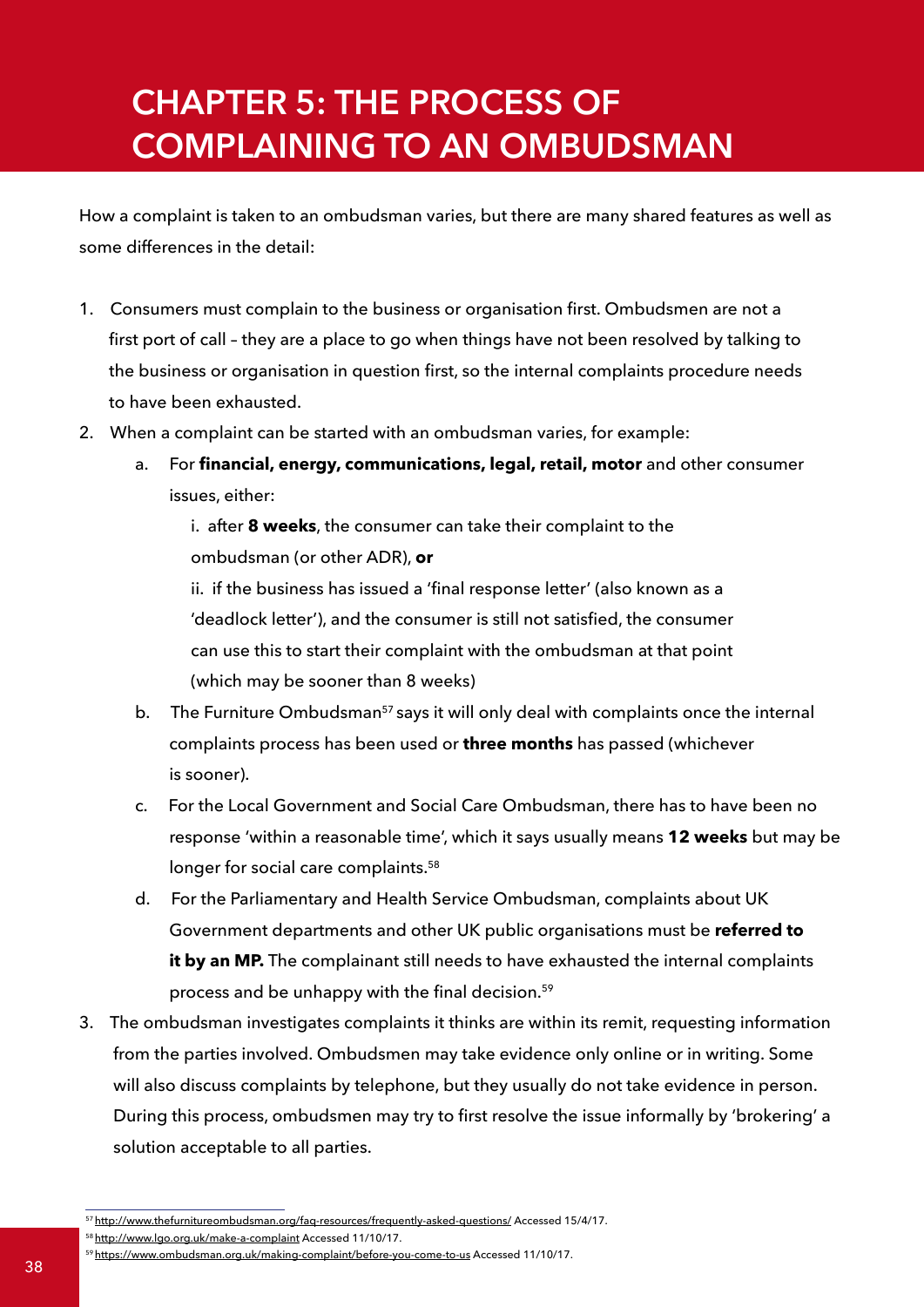The Motor Ombudsman said:

"Sometimes, we can see that there is an amicable resolution which we can propose to get things sorted - or it may have been that a fair offer has already been made, and we can encourage both sides to agree to this offer."<sup>60</sup>

• The Furniture Ombudsman said:

"Our dispute resolution includes a process of conciliation and in some instances an adjudication… Our conciliation process is designed to resolve cases informally bringing the parties together through 3rd party dialogue with our team of qualified ombudsmen. This is a highly flexible mechanism and may include arriving at a solution that is both fair and practical. We resolve most of the cases that we look at in this way and we find it works well for the kinds of disputes that we most commonly look at."61

• Ombudsman Services said:

 "All cases are reviewed to see if there is an opportunity for early resolution, which we would aim to have completed within five working days. Early resolutions tend to focus on simple actions and low value goodwill gestures, with remedies being able to be implemented within our normal standard of 28 days.

 "During the investigation stage we would look to see if we can achieve a mutually acceptable settlement – this normally occurs when there is no dispute on any of the facts of a complaint from both parties.

 "We also allow participating companies to resolve a case prior to it being allocated to an investigation officer."<sup>62</sup>

<sup>60</sup> Email communication 29/6/17.

<sup>61</sup> Email communication 27/6/17.

<sup>62</sup> Email communication 29/6/17.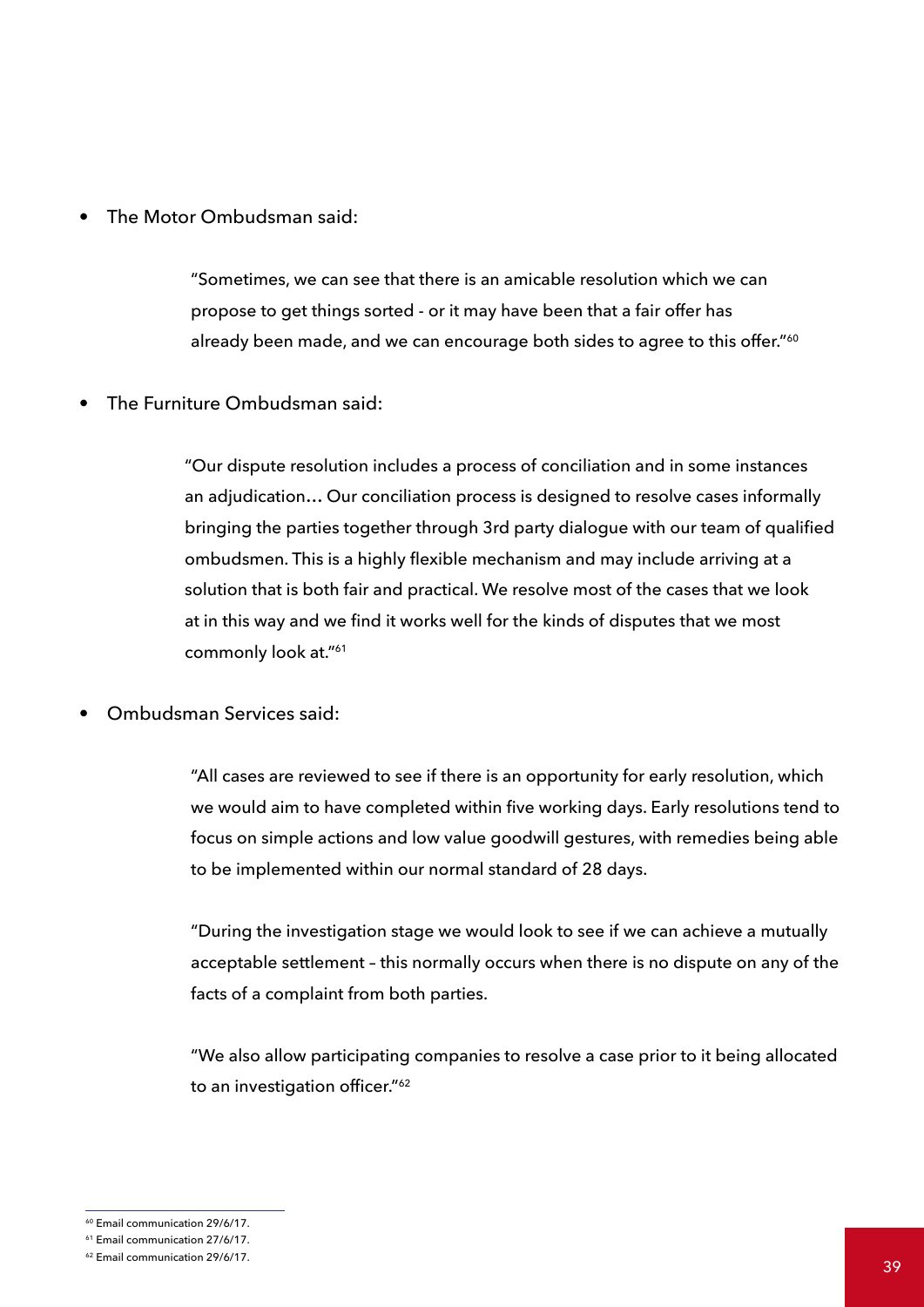- 4. Ombudsmen will issue a decision. In general, they aim to do this in three months, but can take longer:
	- a. Approved ADR entities (including for energy, financial, communications, and retail sectors) are supposed to issue a decision within 90 days, but can take longer.
	- b. The Legal Ombudsman aims to resolve complaints within 3 months (but, again, says it can take longer). In its comments to MoneySavingExpert, the Legal Ombudsman said:"… [It is] difficult to establish an average length of time for complaint-handling, as the complexity of cases varies a great deal and this has a profound effect on timeliness. Nevertheless, in 2015/16, 88-94% of cases in our legal jurisdiction and 98-100% of cases in our CMC jurisdiction were handled within 180 days."
	- c. The Furniture Ombudsman website says its process "could take in the region of three months" if it is a particularly complex or serious case, but it told MoneySavingExpert that the latest figure from 2016 was "37 days to resolve/close a case".
	- d. RetailADR (formerly The Retail Ombudsman)<sup>63</sup> says it aims to process all complaints within 60 days, and added that it does this in most cases.
	- e. Many cases take significantly longer than 3 months. For example, more than 130,000 payment protection insurance (PPI) cases were on hold at the Financial Ombudsman Service waiting for new FCA rules on the Plevin case to come into force. Following multiple consultations, these rules came into force on 29 August 2017. In the financial year 2016/17 the Financial Ombudsman Service said it resolved 65% of complaints within 3 months, or 83% of complaints that did not involve PPI.
- 5. It is a criteria of Ombudsman Association rules that ombudsmen's decisions are binding on their member firms, or there's a reasonable expectation they will be implemented. The Findings chapter shows that this often isn't the consumer's experience in practice.
- 6. Ombudsmen may also issue recommendations to the business in order to address the causes of any problems identified.

<sup>63</sup><https://www.retailadr.org.uk/how-to-complain-about/retail-complaints-in-store-online-help-advice/>Accessed 11/10/17.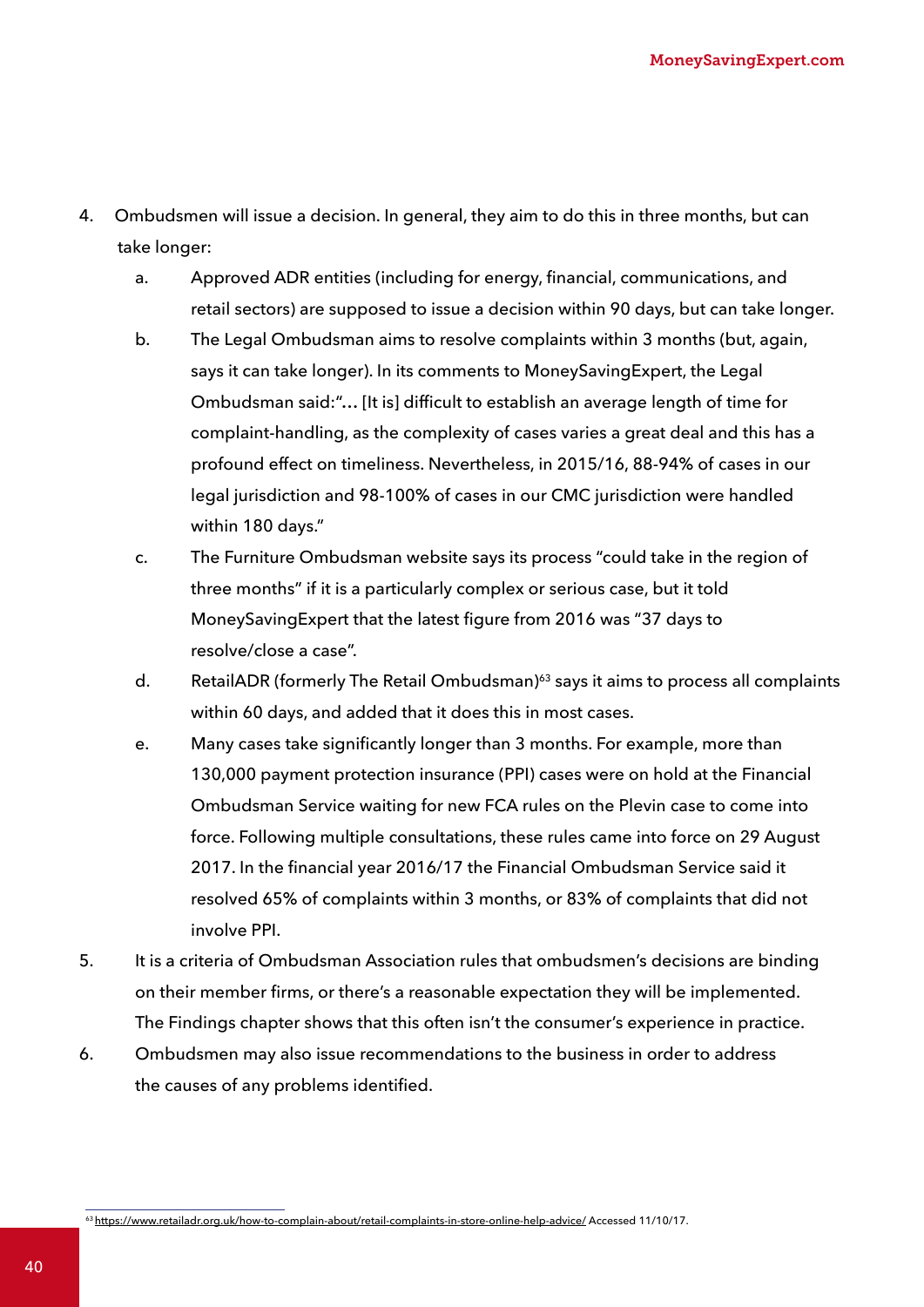#### *What consumers say about the process of complaining*

- *"Financial Ombudsman acknowledged receipt of complaint, said they'd be in touch in about 2 months when they have contacted other party, but still waiting for contact after 3 months!" via MSE survey.*
- *"[Parliamentary and Health Service Ombudsman] process is appalling. They make every attempt to dismiss your complaint. They only actually investigate a small minority of complaints referred to them. They misunderstand or misrepresent facts. They make silly factual errors (e.g. dates of their own phone calls). They do not allow you to comment on draft decisions (as the LGO does). They are very bad at investigating complaints into their own service - it took almost a year for them even to start looking at ours." Martin via MSE survey.*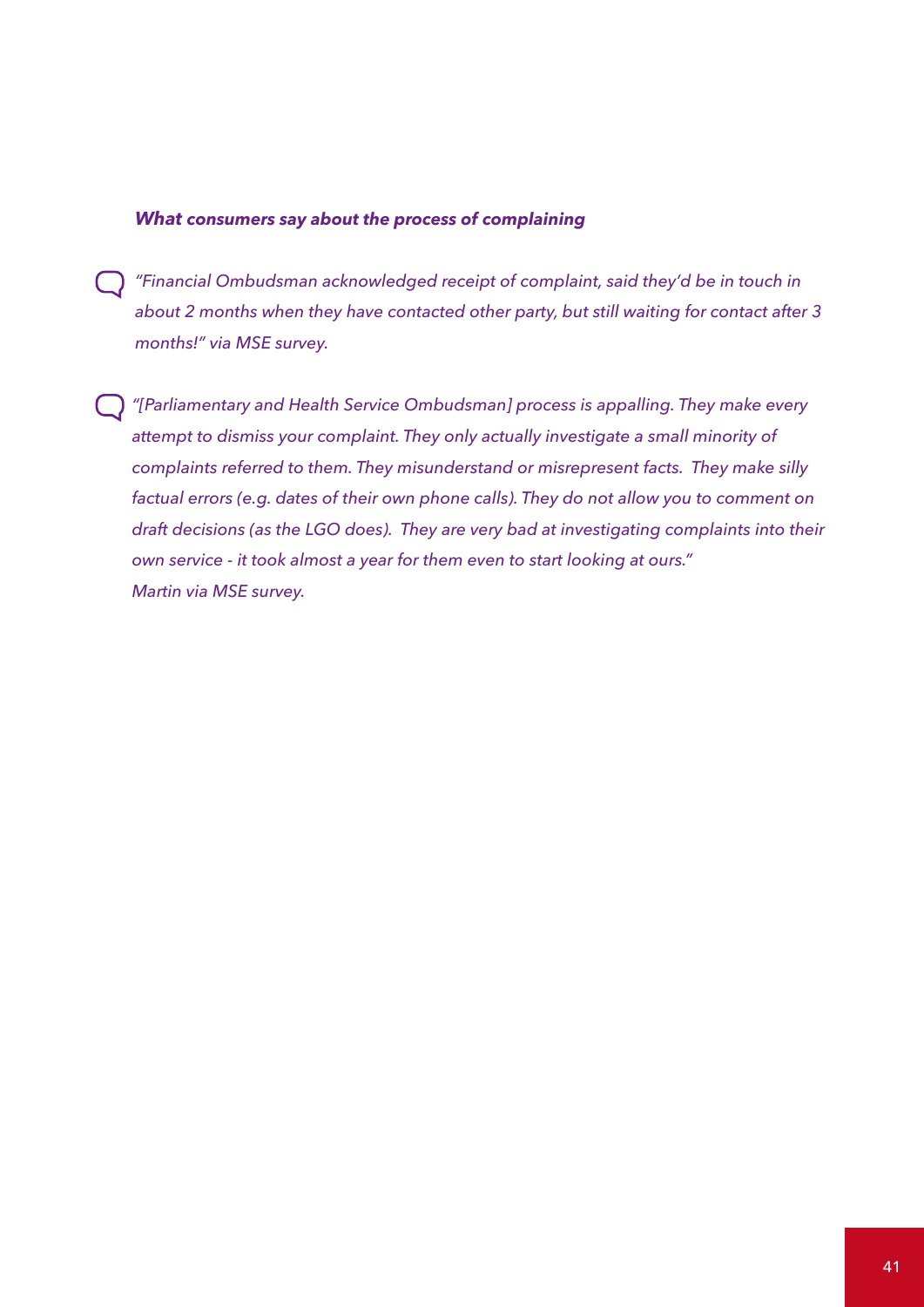## **CHAPTER 6: MEMBERSHIP, COMPLIANCE, CONSISTENCY AND REGULATORS**

#### Membership transparency

Current ombudsmen are transparent about the firms that they cover, which is particularly important when firms don't have to sign up as members.

**The Financial Ombudsman Service** makes clear that it covers businesses regulated by the FCA to provide retail financial services or credit-related activities, and links to the FCA's register of these businesses. It also explains that there are certain other types of businesses that it covers.<sup>64</sup>

**The Legal Ombudsman** makes clear that it can deal with complaints about "solicitors; barristers; licensed conveyancers; cost lawyers; legal executives; notaries; patent attorneys; trade mark attorneys; law firms and companies providing legal services such as some accountants" and that these firms should tell consumers about the Legal Ombudsman when they take on a case.<sup>65</sup>

**Ombudsman Services** makes available lists of all the participating companies in its schemes (covering energy, communications, property and consumers).

**The Furniture Ombudsman** lists its members on its website. It also operates the Dispute Resolution Ombudsman and said that this "provides the same services as the Furniture Ombudsman but is branded more broadly to try to prevent consumers being confused about what categories of products and services we can look at..."<sup>66</sup> The language used here is crucial, as the Dispute Resolution Ombudsman does not have compulsory membership of firms. Therefore, while the categories of products and services might apply, if the firm is not signed up, there is still scope for consumer confusion.

66 Email communication 7/6/17.

<sup>&</sup>lt;sup>64</sup> [http://www.financial-ombudsman.org.uk/faq/answers/complaints\\_a2.html](http://www.financial-ombudsman.org.uk/faq/answers/complaints_a2.html) Accessed 11/10/17.

<sup>65</sup><http://www.legalombudsman.org.uk/?faqs=what-is-a-legal-service-provider>Accessed 11/10/17.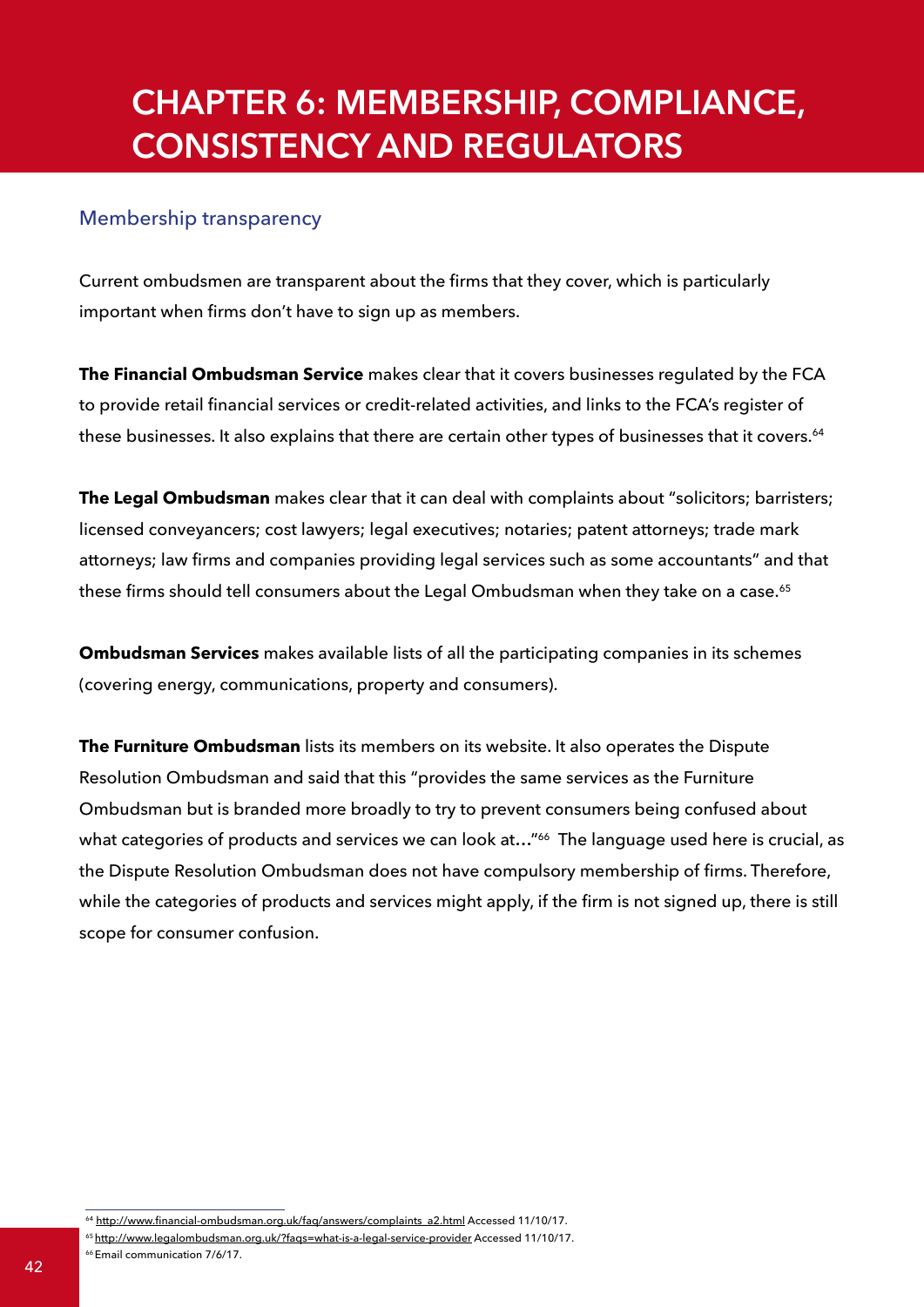#### **The Property Ombudsman** has a searchable database of members.<sup>67</sup>

#### **The Motor Ombudsman**<sup>68</sup> has 4 codes:

- Service and Repair Code, with a searchable directory of accredited garages
- New Car Code, with a list of accredited businesses (which it states covers 99% of all new cars sold in the UK each year)
- Vehicle Warranty Products Code, with a list of accredited businesses
- Vehicle Sales Code, with a searchable directory of accredited garages

Membership of the **Removals Ombudsman** is voluntary, but it does act as ombudsman for all firms signed up to the National Guild of Removers and Storers (NGRS) trade association. The NGRS has a searchable database of members on its website.<sup>69</sup>

In non-regulated sectors, firms do not have to join either an ombudsman or other ADR scheme, which results in patchy provision, as shown below.

## Membership sign-up when it's not compulsory

In non-regulated sectors firms do not have to sign up for ADR or to an ombudsman. For example, despite the huge number of businesses which could choose to sign up to an approved ADR scheme, only 27 firms have signed up to the Consumer Ombudsman.<sup>70</sup> Even when taken with the potential for firms to use other ADR schemes, this number seems very low.

### Organisations can sometimes choose between competing schemes

In some areas, firms or other ADR scheme members choose which service to sign up to. For example, in the communications sector, Ofcom has approved two schemes, so firms choose between Ombudsman Services: Communications or CISAS.

<sup>67</sup>https://www.tpos.co.uk/find-a-member Accessed 11/10/17.

<sup>&</sup>lt;sup>68</sup> https://www.themotorombudsman.org/consumers/our-codes-of-practice Accessed 15/4/17.

<sup>69</sup> Email communication 11/10/17.

<sup>&</sup>lt;sup>70</sup> http://consumer-ombudsman.org/about-us/participating-companies Accessed 11/10/17. 43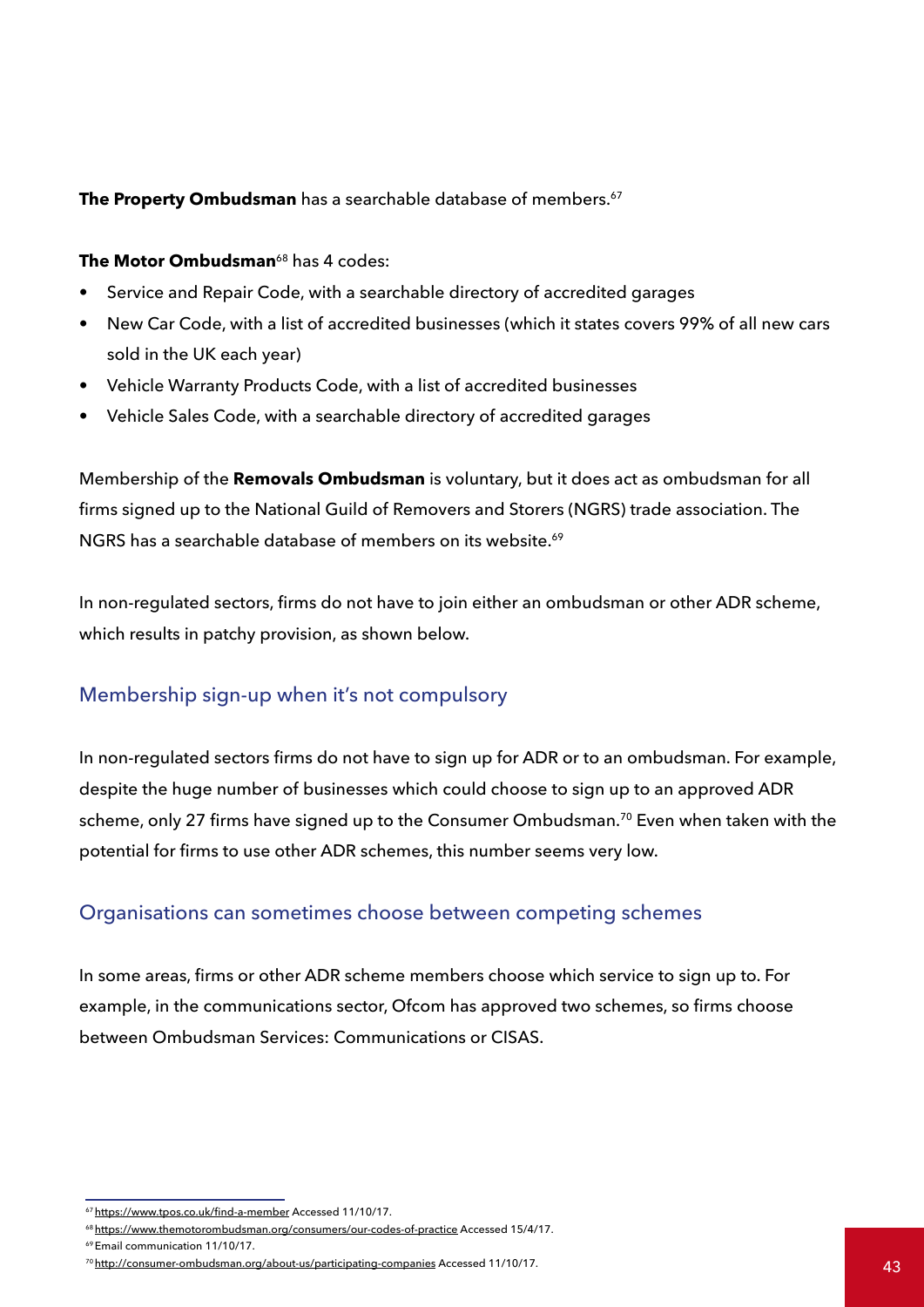A recent report on *Bailiff Reform71* by seven debt advice agencies and other charities noted that when individuals have a problem with a bailiff, the body they have to escalate their complaint to depends on the creditor. The report recommends a free, clear, transparent and accessible complaints procedure be put in place that is applicable to all kinds of bailiff. In addition, the report highlights the lack of independent regulation of the bailiff industry, and recommends that this is introduced in tandem with a single complaints procedure. The organisations which produced the report are: AdviceUK, Christians Against Poverty, Citizens Advice, Money Advice Trust, StepChange Debt Charity, The Children's Society, Z2K.

## Ombudsmen's compliance information

Compliance information from a number of ombudsmen is shown below.<sup>72</sup> In all cases, ombudsmen said that the number of decisions not implemented is very low.

| <b>Ombudsman</b>                                              | <b>Compliance information from</b><br><b>Ombudsman</b>                                                                                                                                                                                                                                                                            |
|---------------------------------------------------------------|-----------------------------------------------------------------------------------------------------------------------------------------------------------------------------------------------------------------------------------------------------------------------------------------------------------------------------------|
| <b>Financial Ombudsman Service</b>                            | " (it is) very rare that businesses do not<br>comply with our decisions"                                                                                                                                                                                                                                                          |
| Energy Ombudsman<br><b>Ombudsman Services: Communications</b> | Remedies implemented within 28<br>$\bullet$<br>days - 88%<br>Remedies implemented outside of<br>$\bullet$<br>KPI - 12%<br>Remedies not implemented - 1%<br>٠<br>Remedies implemented within 28<br>$\bullet$<br>days - 83%<br>Remedies implemented outside of<br>٠<br><b>KPI-15%</b><br>Remedies not implemented - 2%              |
| The Property Ombudsman <sup>73</sup>                          | Of all complaints reviewed during 2016,<br>1.7% were referred to its Disciplinary and<br>Standards Committee (DSC) for Code<br>breaches and failure to pay an award<br>This represents 61 cases out of 3553<br>٠<br>complaints reviewed in 2016<br>DSC intervention caused 65% of these<br>firms to settle (up from 63% in 2015). |

<sup>71</sup> See interactive website and full report:<https://www.bailiffreform.org>Accessed 9/10/17.

72 The information is either taken from public documents or websites or was supplied to MoneySavingExpert for the purpose of this report. 44 and monitoring circle taken hom papile documents of websites of was supplied to moneysaving Lipe<br>44 and 11/10/17. 44 and 12/10/17. 44 and 12/10/17. 44 and 12/10/17. 44 and 12/10/17. 44 and 11/10/17. 44 and 1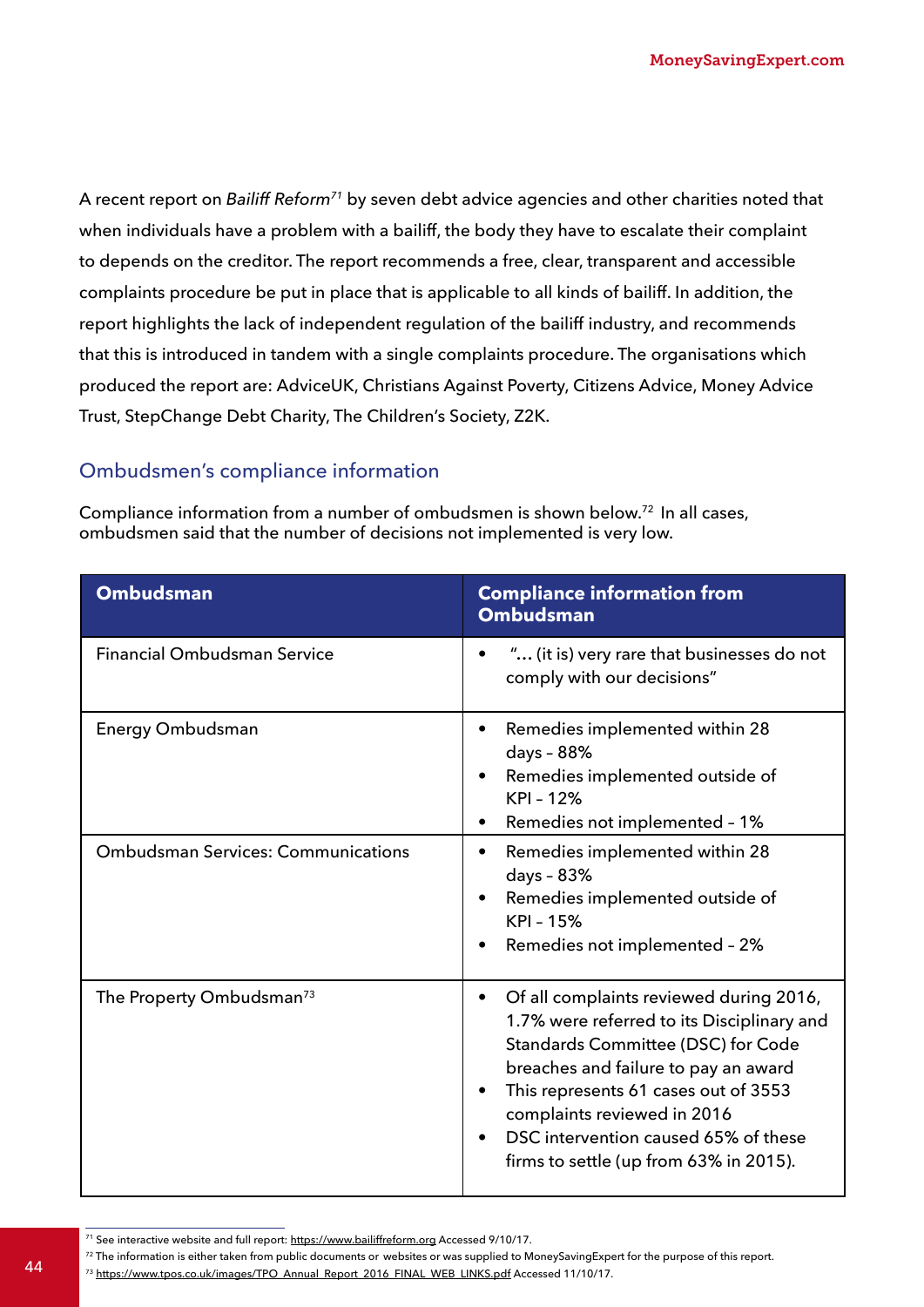| The Furniture Ombudsman | "Compliance with our decisions is very<br>high"<br>This may be because membership is<br>voluntary<br>Its rules set out that non-compliance<br>$\bullet$<br>is to be reported to the appropriate<br>enforcement authority (which is usually<br>Trading Standards) in order for them to<br>take the appropriate action                                                                                          |
|-------------------------|---------------------------------------------------------------------------------------------------------------------------------------------------------------------------------------------------------------------------------------------------------------------------------------------------------------------------------------------------------------------------------------------------------------|
| The Motor Ombudsman     | TMO said, since it was introduced in<br>November 2016:74<br>"There has been no non-compliance with<br>the adjudications or final decisions"<br>"We take non-compliance very seriously<br>- and if we can see a business is not<br>prepared to comply, either with a decision<br>or with responding to a complaint, we can<br>issue penalty points and apply sanctions<br>including suspension and expulsion." |

### Ombudsmen support increased consistency

When asked by MoneySavingExpert whether more consistency across the board would be useful, most ombudsmen agreed it would be. The Retail Ombudsman (as it was known) suggested that being regulated by a statutory organisation is needed. The Furniture Ombudsman suggested that ombudsmen should be required to pass a fit and proper persons test.

The Retail Ombudsman said:

"Yes there needs to be far more consistency between ombudsman schemes which will only be achieved if they are properly regulated by a statutory organisation. At present, we only have Ombudsman Association which is run by 'ombudsman' which cannot be desirable."

#### Ombudsman Services said:

"There is a strong case for more consistency across the board. Gaps and inconsistencies in the provision of advice and information across regulated sectors lead to a landscape which is confusing for consumers to navigate. […] It is also important to have a consistent definition for an ombudsman, which schemes must adhere to in order to be able to describe themselves as ombudsman schemes..."

<sup>74</sup> Email communication 28/6/17.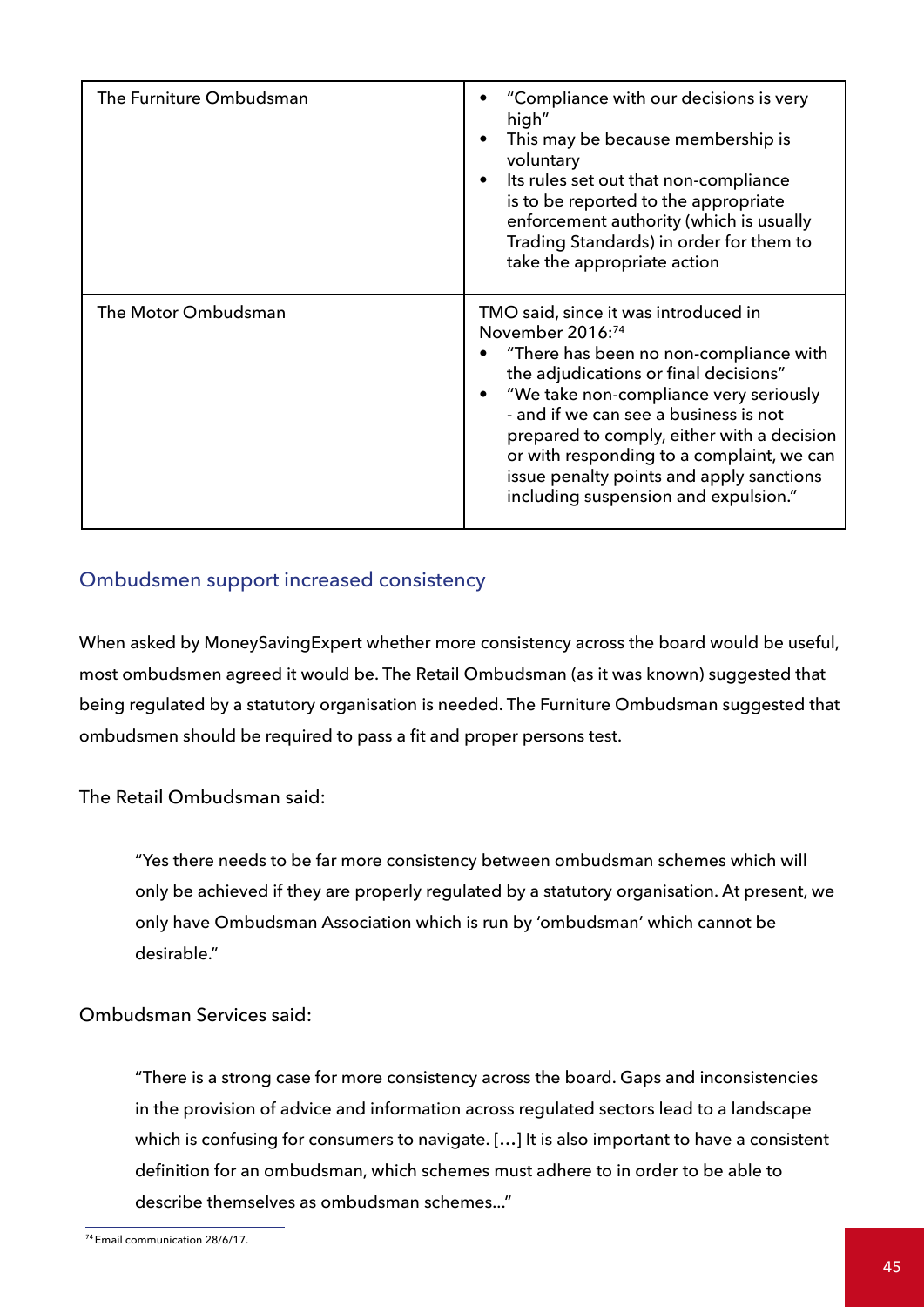The Furniture Ombudsman said:

"It is our belief that all ombudsman schemes should be held to account. In addition to a consistent approach to service standards… we believe that all office holders should be of good standing and required to pass a fit and proper standards test. Although there are some legal safeguards over the use of the title Ombudsman, we believe that these need strengthening."

The Property Ombudsman said:

"Consistency varies from sector to sector. Where multiple ombudsmen and ADR schemes operate within the same sector, there is always the distinct possibility of inconsistency of process and inconsistency of decision."

However, the Legal Ombudsman said:

"We… have no detailed information on the processes for other ombudsman organisations and as such we have no basis to make a judgement [on whether more consistency across the board would be useful]."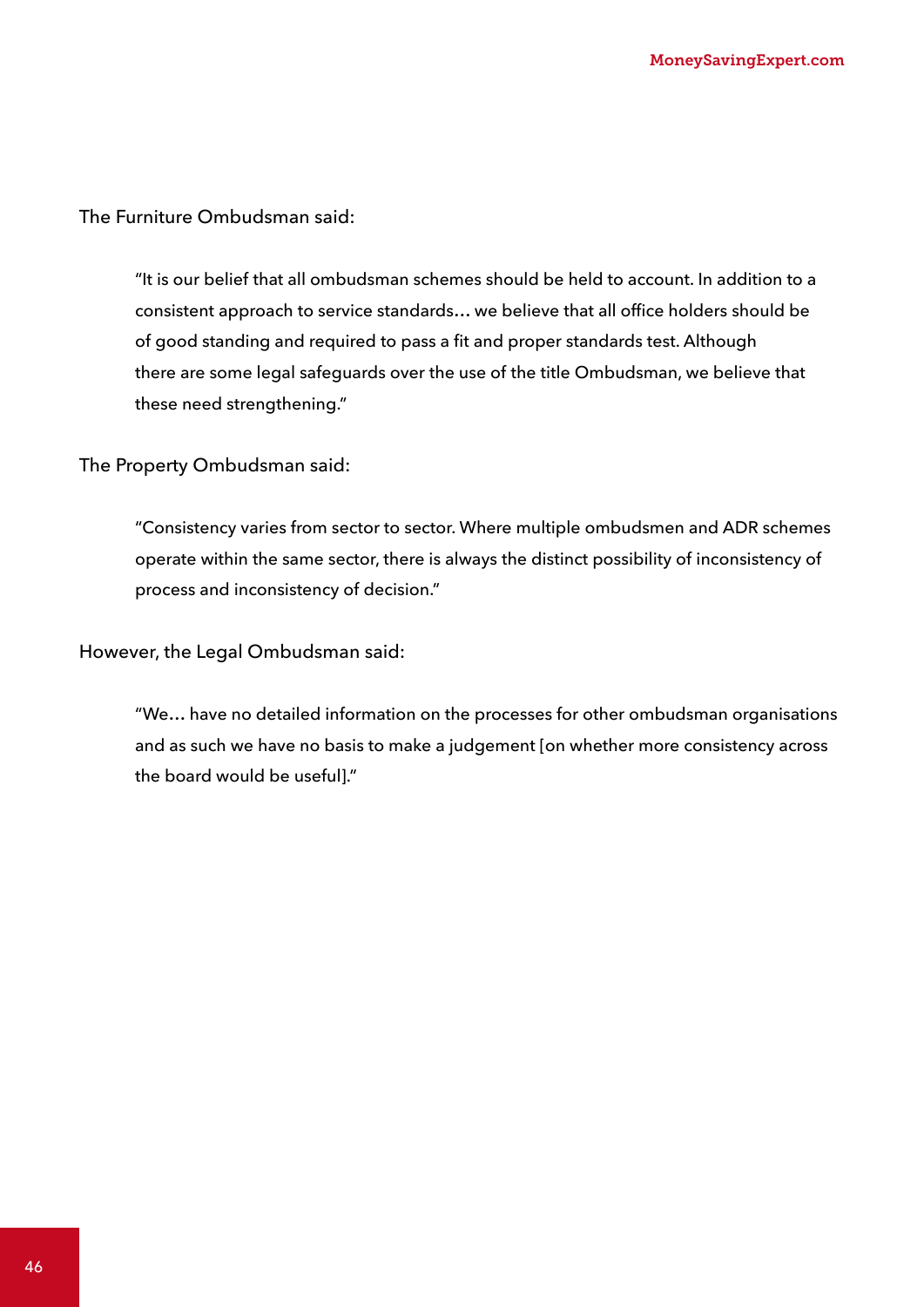### The relationship of ombudsmen with their regulators

The role of regulators is important to statutory ombudsmen and those underpinned by statute. Where companies do not cooperate well with ombudsmen, or do not implement the ombudsman's decisions, this can be disclosed to the regulator which could potentially take action. If membership of the ombudsman was then revoked, this could be a breach of their right to operate in a sector where being a member of an ADR scheme is compulsory.

For example, Ombudsman Services said that in the communications sector:

"Communication companies operate in a regulated market. A key part of that regulation is embodied in the 2003 Communications Act, which requires the company to be a member of an Alternative Dispute Resolution scheme and to abide by its rules. Failure to abide by the binding remedies can result in membership being revoked.

"In the event that companies do not come into compliance and membership is revoked, Ombudsman Services will bring this to the attention of Ofcom who may take enforcement action. Should Ofcom take enforcement action, it has powers to impose sanctions, including penalties of up to 10% of relevant turnover."75

Similarly, in the energy sector, Ombudsman Services said:

"If remedies are not implemented within 28 days we will contact the participating company to find out why. On occasions companies will request an extension if they cannot deliver the remedy within 28 days (this usually occurs if they need to rely on a supplier for delivery), although the majority of remedies are completed within the time. If we have any concerns about a company this would be escalated within the company and in turn to Ofgem."76

<sup>75</sup> Email communication 29/6/17.

<sup>76</sup> Email communication 29/6/17.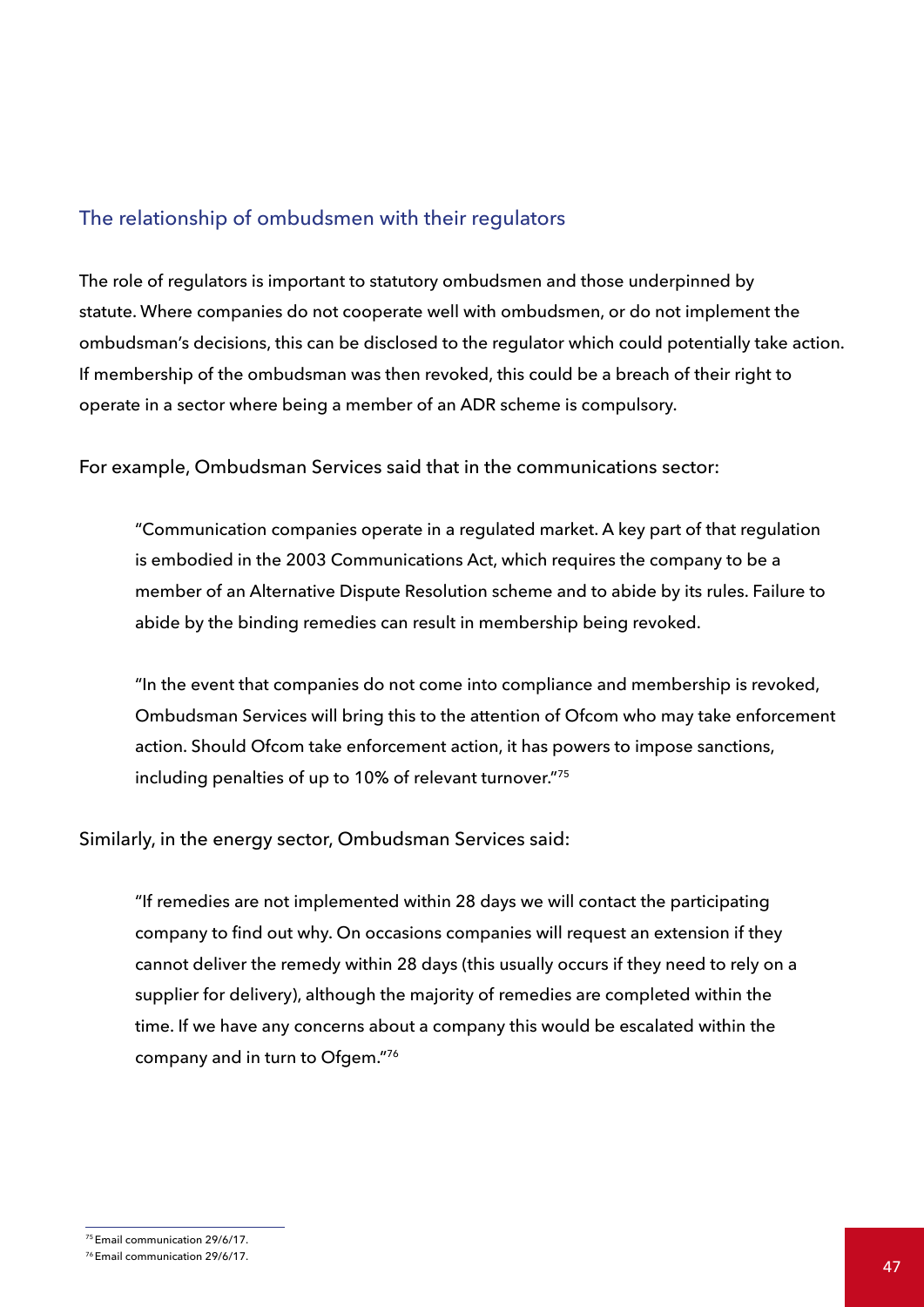Commenting more generally, the Legal Ombudsman said:

"We provide feedback to approved regulators about numbers and types of complaints in their specific areas. In a more general sense, we gather insights and write reports on wider recommendations for improvement of services to help avoid complaints, providing case studies and recommendations for first-tier complaints-handling. Our Chief Legal Ombudsman also does extensive work on feeding back to the profession through regular meetings and speaking engagements."77

The Financial Ombudsman Service said:

"We share lots of information with the FCA, including data on all our cases, but we generally only share individual decisions if there is a particular reason to, for example if the issues raised are new and novel or if we're concerned with the business' behaviour."78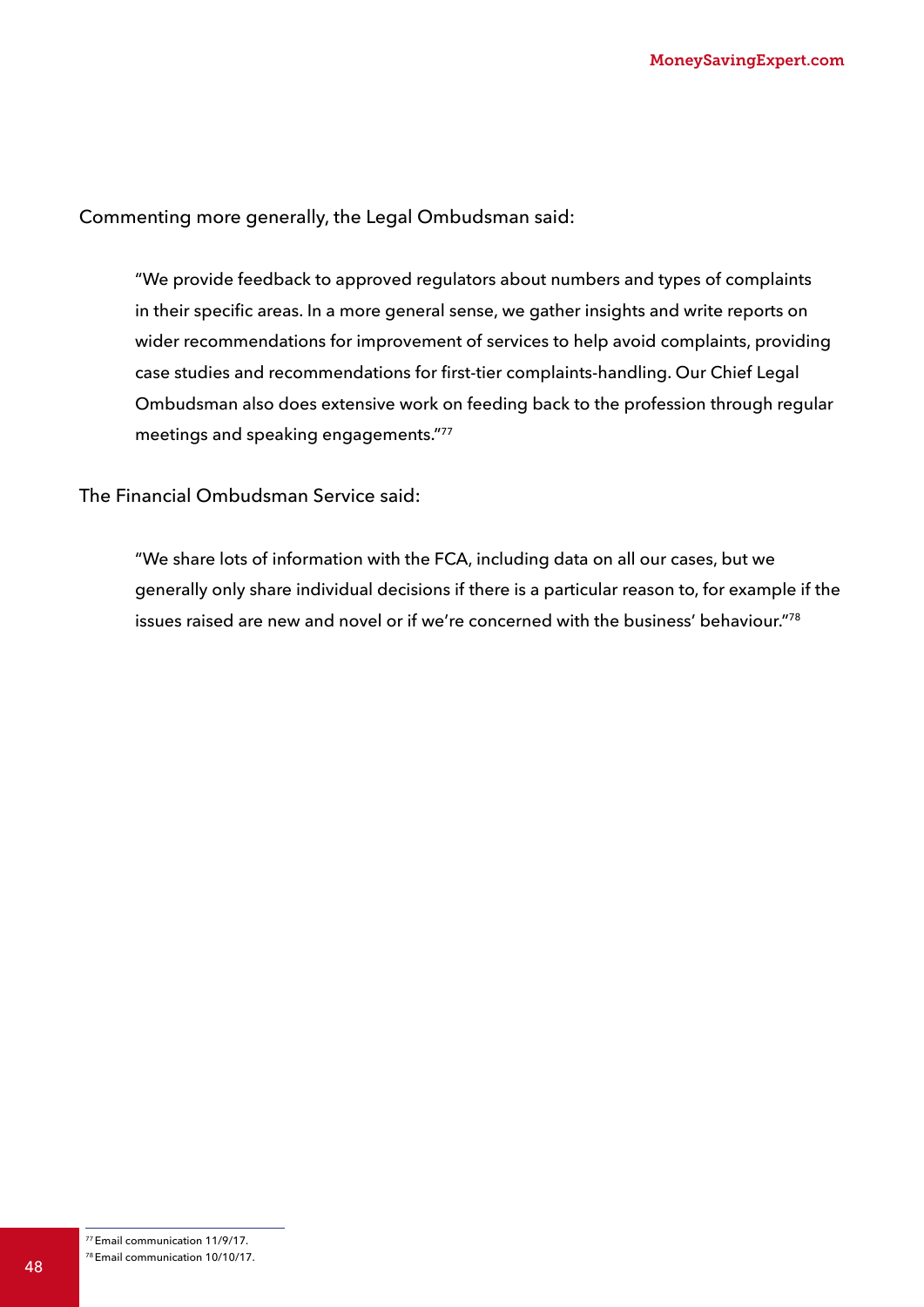# **CHAPTER 7: CONSUMER EXPERIENCE AND FINDINGS**

This chapter contains the quantitative results of the consumer experience survey, as well as further qualitative comments. Respondents to our consumer survey self-selected to take part, therefore, it is to be expected that the results would be a little more negative than in a scientific poll, as people who have a complaint to make tend to be more likely to fill in online forms. However, the results are striking. They are presented in this chapter with the report findings.

The ombudsman landscape is uneven, inconsistent and, frankly, illogical. If it were to be set up today, it seems highly unlikely the current system would be opted for. The consumer experience is often poor, which deters people from wanting to use an ombudsman again.

Context: most survey responses were about financial, energy and communications ombudsmen

Most of the respondents to the survey described their experiences with the Financial Ombudsman Service, with approaching 800 respondents on average per question. The next most commonly responded about were the ombudsmen for energy and communications (both part of Ombudsman Services), and the Parliamentary and Health Service Ombudsman. In total, there were 1,409 respondents to the survey.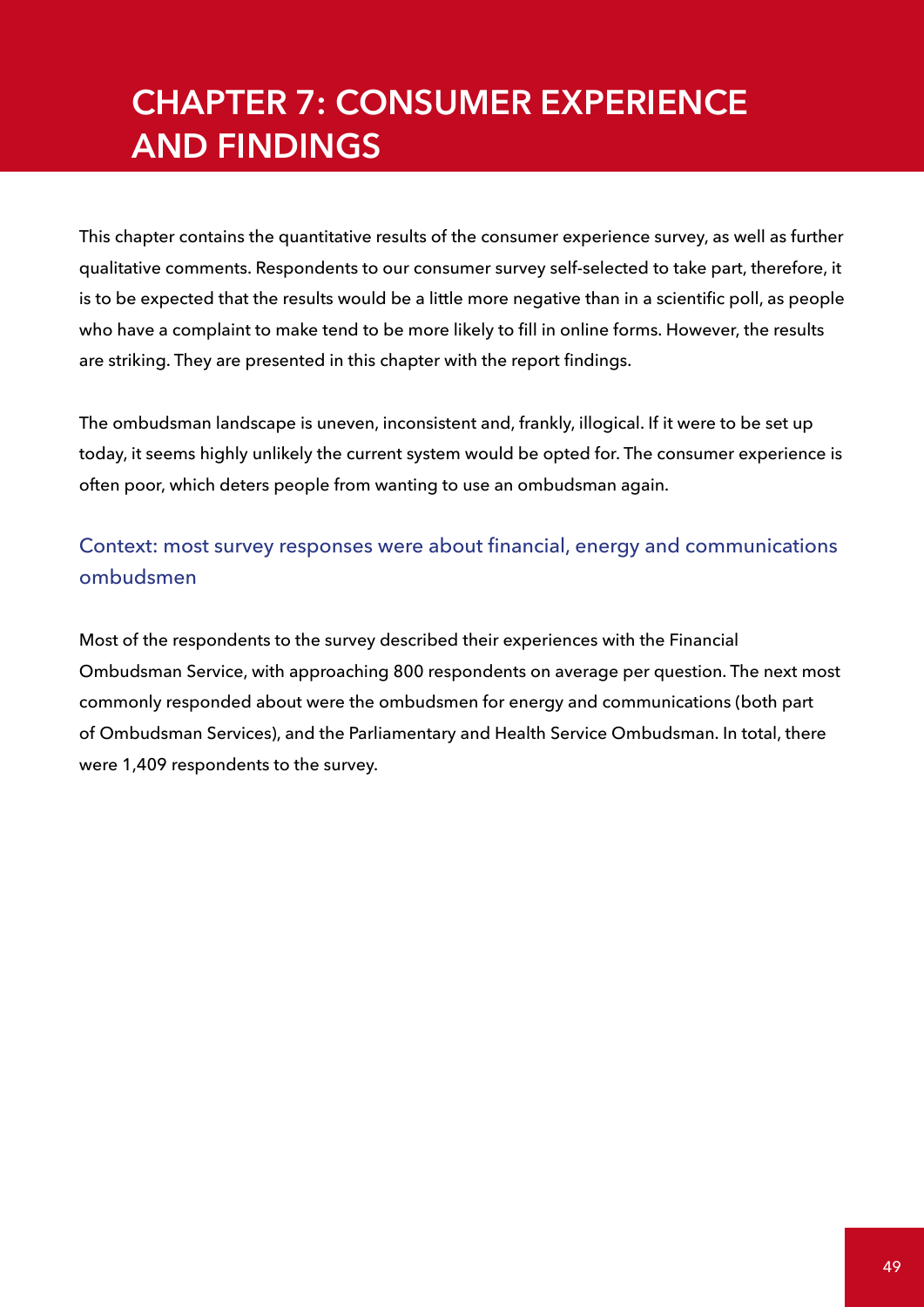

## Average number of responses per question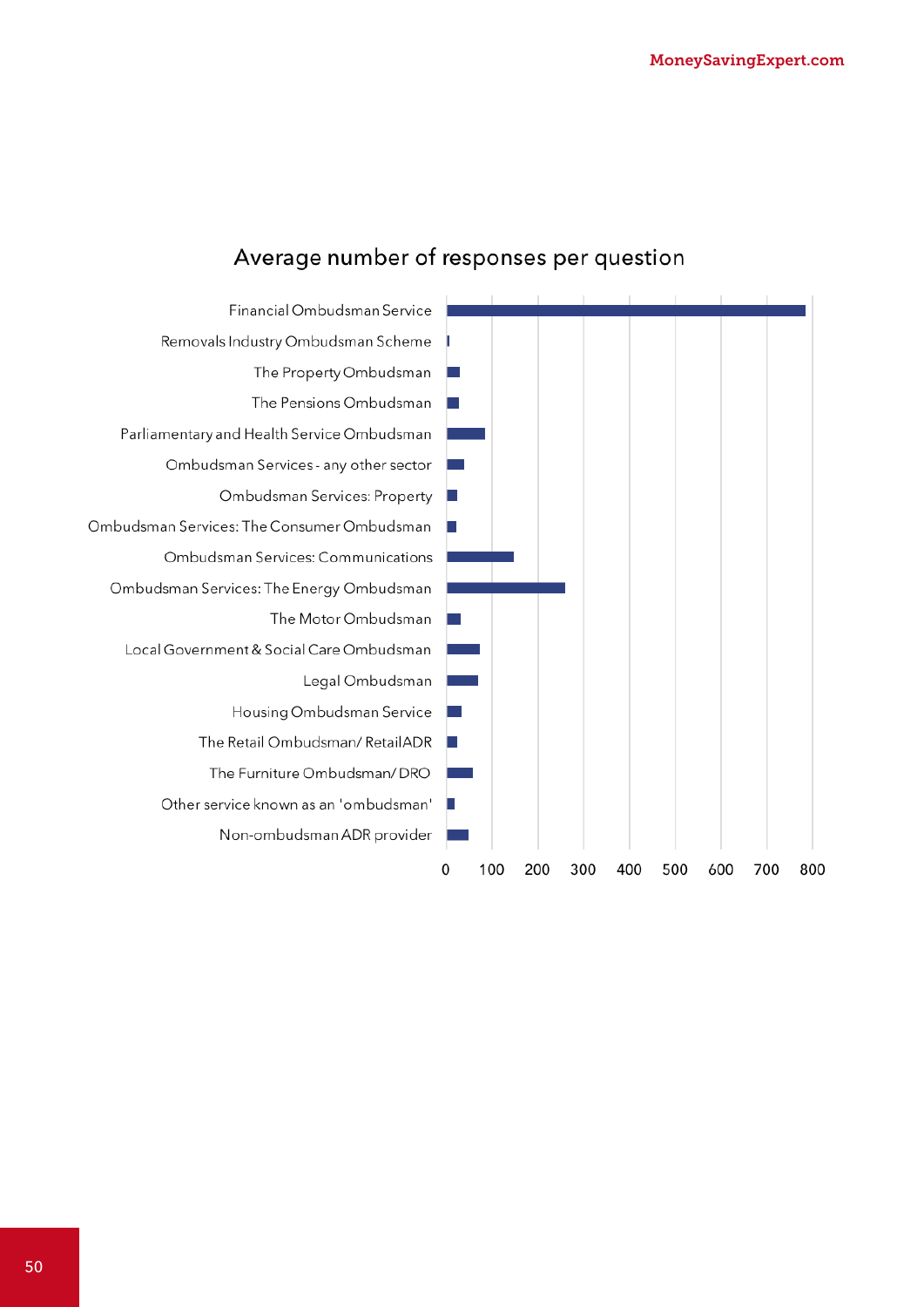## **Finding 1: Poor ombudsman experiences are undermining the system**

The powers and features of ombudsmen vary significantly and problematically. This includes:

- whether membership is compulsory
- whether firms can be forced to cooperate
- what happens if companies decide not to comply.

Many of these variations stem from whether or not the ombudsman has some form of statutory basis, or whether they are set up 'voluntarily'. These variations, along with other factors, are resulting in, at best, a mixed bag of consumer experiences of ombudsmen.

## Complaining is often difficult

Far too many complainants report that the process of complaining to the ombudsman is difficult. For no ombudsman surveyed did the majority of respondents say that the complaint processes were easy or reasonable.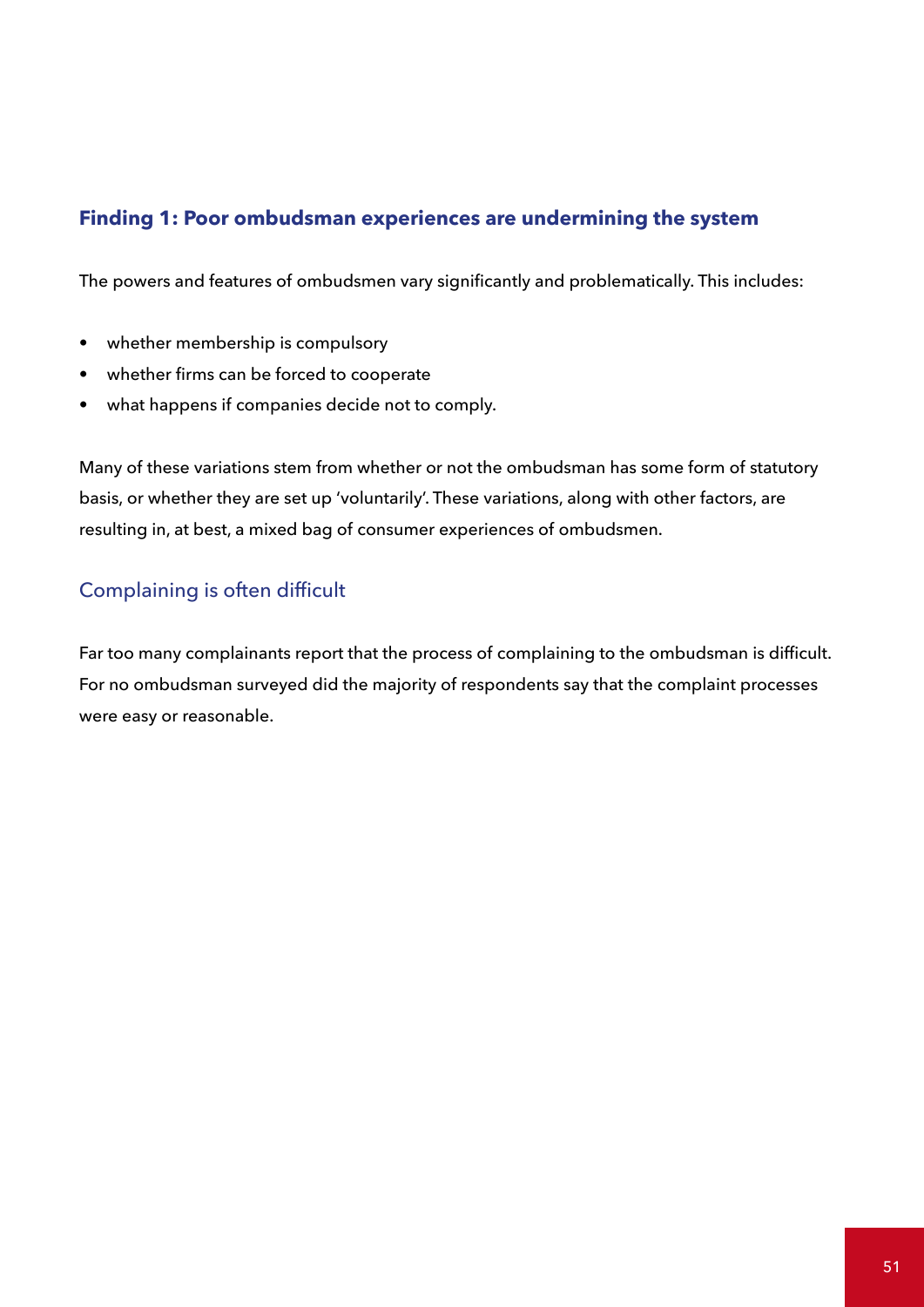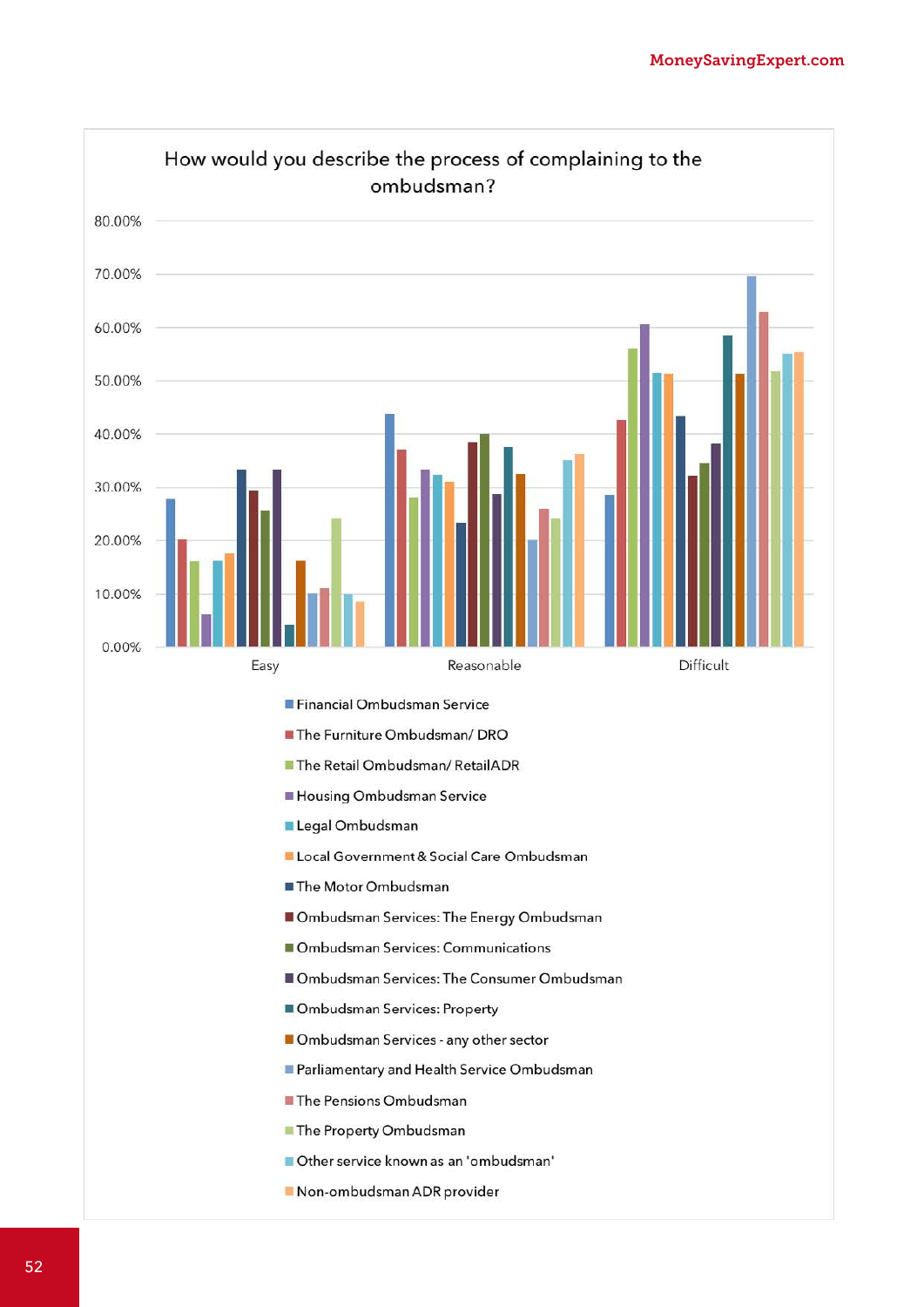#### **Ombudsmen put people off escalating complaints again**

S.

On average, 53% of complainants said that their experiences with ombudsmen made them less likely to use one again.<sup>79</sup>

Has your experience with an ombudsman affected how likely you are to use an ombudsman again if you need to (even if it's a different one)?



<sup>79</sup>To calculate these figures the averages for all ombudsmen used in the results were given equal weighting. The result for 'Non-ombudsmen ADR provider' was not included in the calculation. Percentages have been rounded to whole numbers.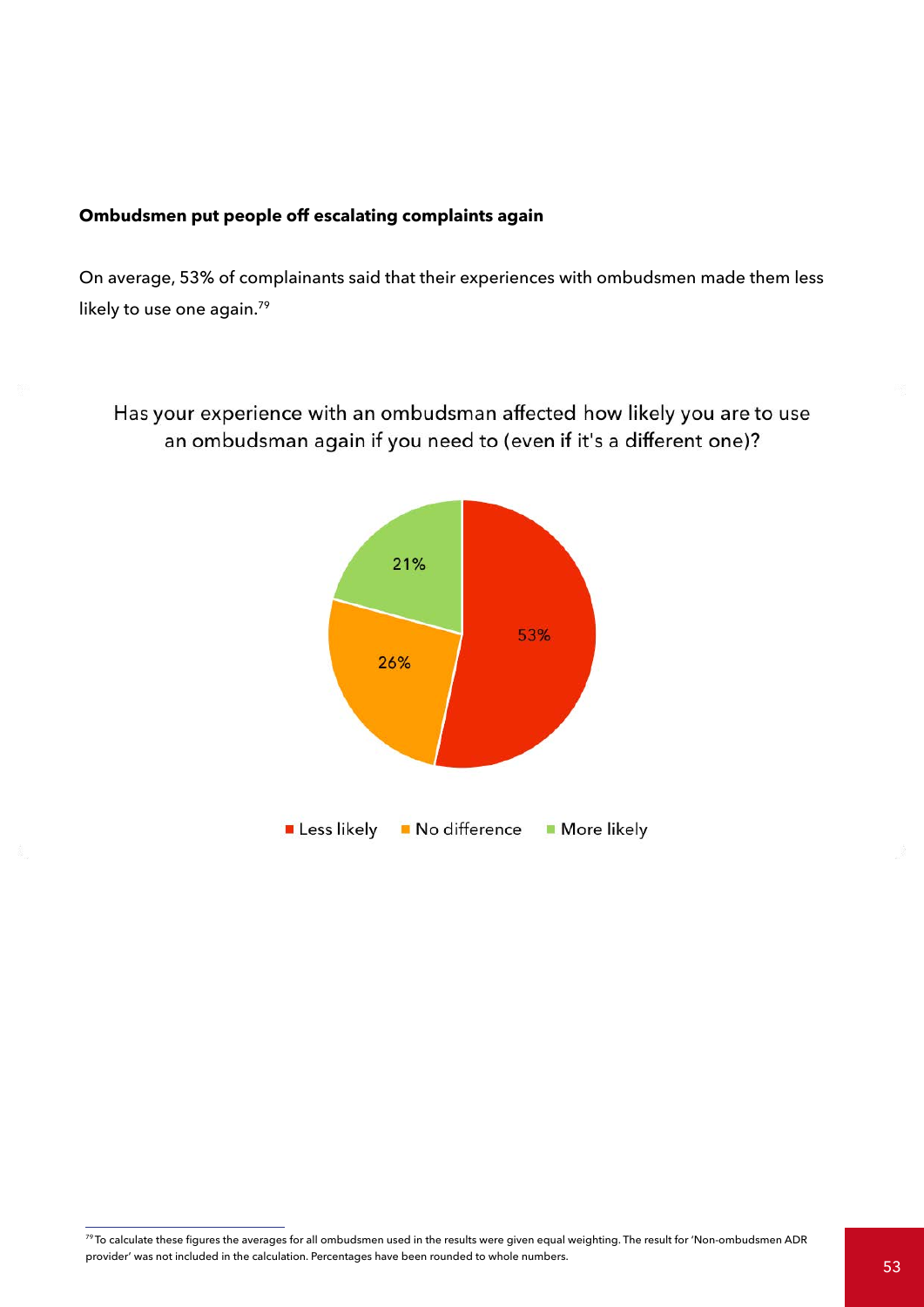#### **Overall, ombudsmen give a poor service**

Our survey asked ombudsmen users to describe their overall experience with the ombudsman. The table is ranked by 'Great'– but the highest score is just 30%. Even worse, the majority of almost all ombudsmen users said their experience was poor.

| Overall, how would you describe your experience with the ombudsman? |              |           |      |  |
|---------------------------------------------------------------------|--------------|-----------|------|--|
|                                                                     | <b>Great</b> | <b>OK</b> | Poor |  |
| The Motor Ombudsman                                                 | 30%          | 4%        | 67%  |  |
| The Energy Ombudsman                                                | 27%          | 29%       | 45%  |  |
| <b>Ombudsman Services: Communications</b>                           | 23%          | 26%       | 50%  |  |
| Ombudsman Services - any other sector                               | 23%          | 11%       | 66%  |  |
| <b>Financial Ombudsman Service</b>                                  | 22%          | 24%       | 54%  |  |
| Consumer Ombudsman                                                  | 22%          | 6%        | 72%  |  |
| The Property Ombudsman                                              | 21%          | 21%       | 58%  |  |
| Legal Ombudsman                                                     | 18%          | 9%        | 73%  |  |
| Other service known as an 'ombudsman'                               | 17%          | 22%       | 61%  |  |
| <b>Ombudsman Services: Property</b>                                 | 17%          | 4%        | 79%  |  |
| The Retail Ombudsman/ RetailADR                                     | 14%          | 23%       | 64%  |  |
| The Pensions Ombudsman                                              | 12%          | 8%        | 80%  |  |
| The Furniture Ombudsman/ DRO                                        | 11%          | 15%       | 74%  |  |
| Non-ombudsman ADR provider                                          | 10%          | 21%       | 69%  |  |
| Local Government & Social Care Ombudsman                            | 10%          | 11%       | 79%  |  |
| Parliamentary and Health Service<br>Ombudsman                       | 6%           | 12%       | 82%  |  |
| <b>Housing Ombudsman Service</b>                                    | 3%           | 9%        | 88%  |  |

*Percentages are rounded to whole numbers.*

Ultimately, this 'mixed bag' collection of complaint experiences of ombudsmen devalues the term, and deters consumers from escalating their complaints in future. Consumers are once bitten, twice shy; this situation is undermining their protection.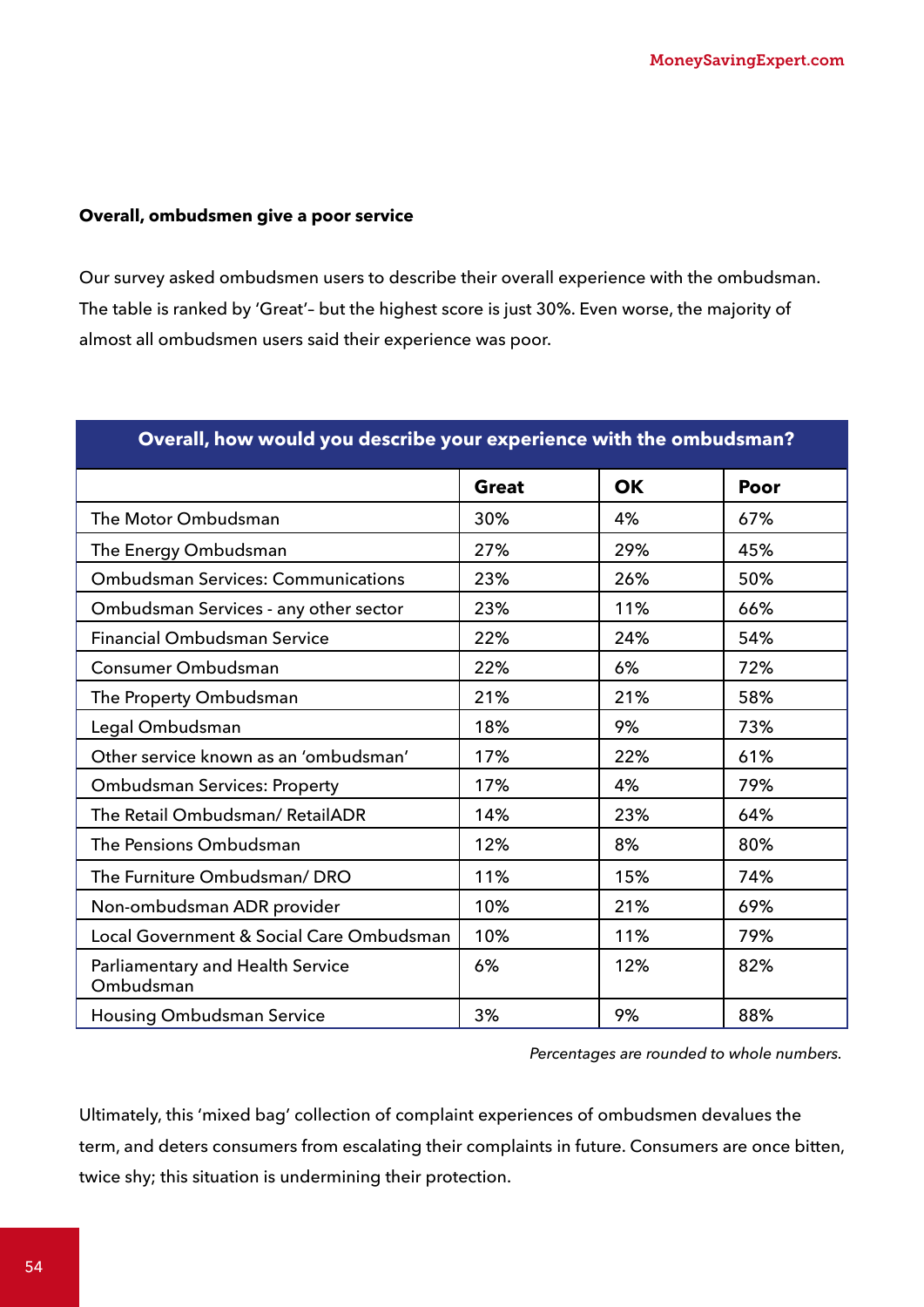## **Finding 2: Compliance with ombudsman processes and decisions is poor**

The landscape of ombudsmen is extremely confusing. It is simply too complicated for consumers to find the right ombudsman to deal with their complaint, which creates an obstruction at the beginning of the consumer's path to resolution. In some sectors there are competing ADR schemes and in other areas there is a lack of ombudsman provision, or, particularly in unregulated sectors, firms which do not sign up in the first place.

Currently, firms are required to say what the approved ADR scheme is in their sector even if they will not work with it, thus giving false hope to consumers. This is farcical and in many ways it is counter-productive.

#### *What consumers say about membership of ombudsmen…*

*"Retail Ombudsman were awful. Claimed they had jurisdiction over a clothing shop but actually didn't. #useless" @jr9502 via Twitter.*

#### *What consumers say about preventing future problems…*

*"The LGO [LGSCO] appears to lack the ability or "teeth" to motivate change and help prevent recurrences of the same issue for others." via MSE survey.*

Ombudsmen say that they have high levels of compliance with their decisions, and that firms cooperate with them. Our evidence from consumers told us that this is not always the case: in many cases firms do not cooperate with ombudsmen during the complaint, and then do not comply with decisions.<sup>80</sup>

The top three performing ombudsmen on the question of whether the final decision was put into action were: the Financial Ombudsman Service; the Pensions Ombudsman; and Ombudsman Services: Property.

<sup>80</sup> Consumer responses did suggest that cooperation and compliance with decisions varies significantly between ombudsmen.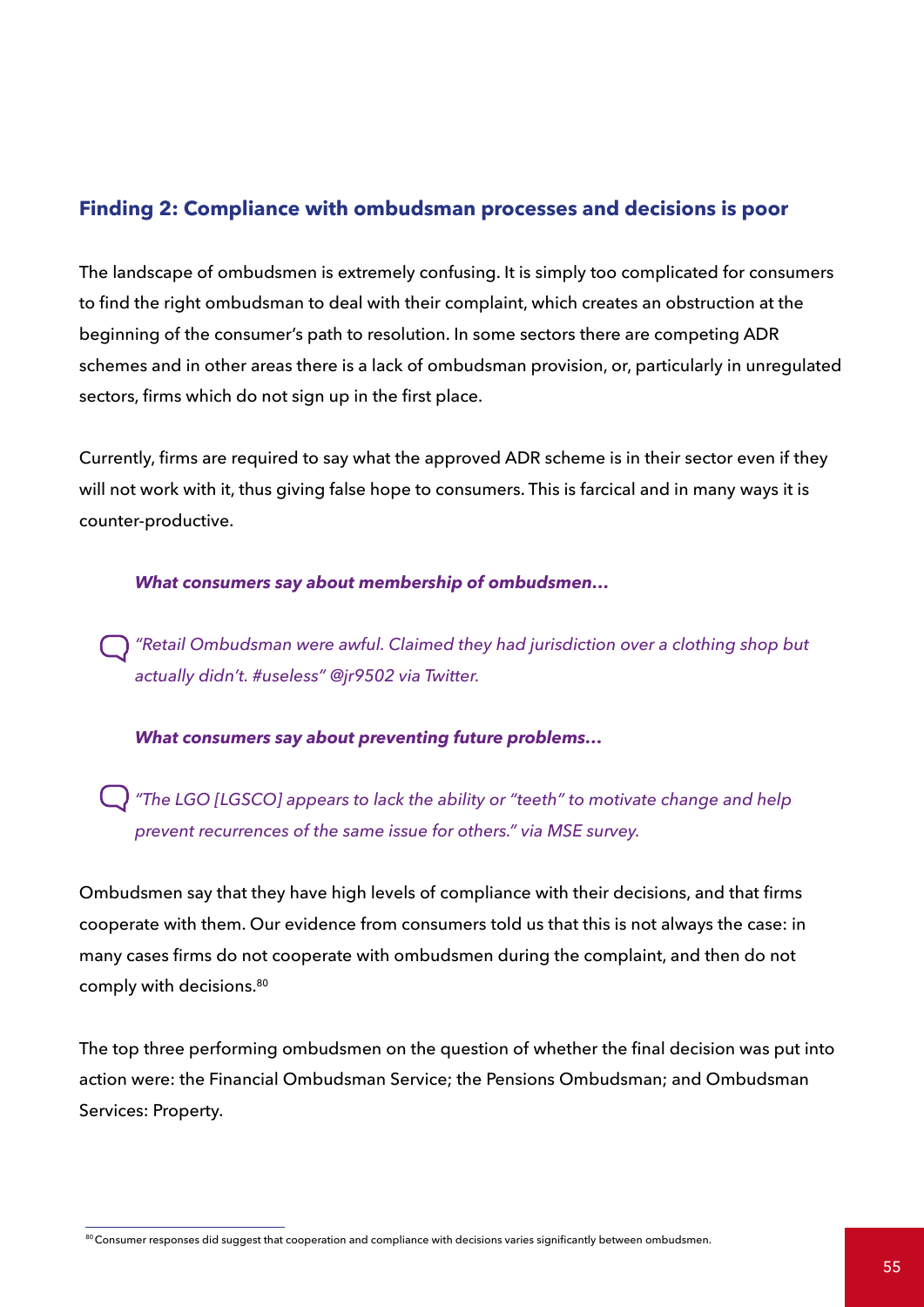

#### *What consumers say about compliance with the process*

*"… Submitted a complaint a year ago, [the] Trust said they would answer my questions, but haven't, despite emailing to get a response with no reply from them. I contacted the Ombudsman who said they can't do anything until the Trust give a reply and they can't pressure them to reply, even though it has been that length of time. I was told it was my complaint therefore I would have to do the chasing behind the Trust for a reply, which is pretty unfair. How many years will it take to get an answer?" MSE survey response about the Parliamentary and Health Service Ombudsman.*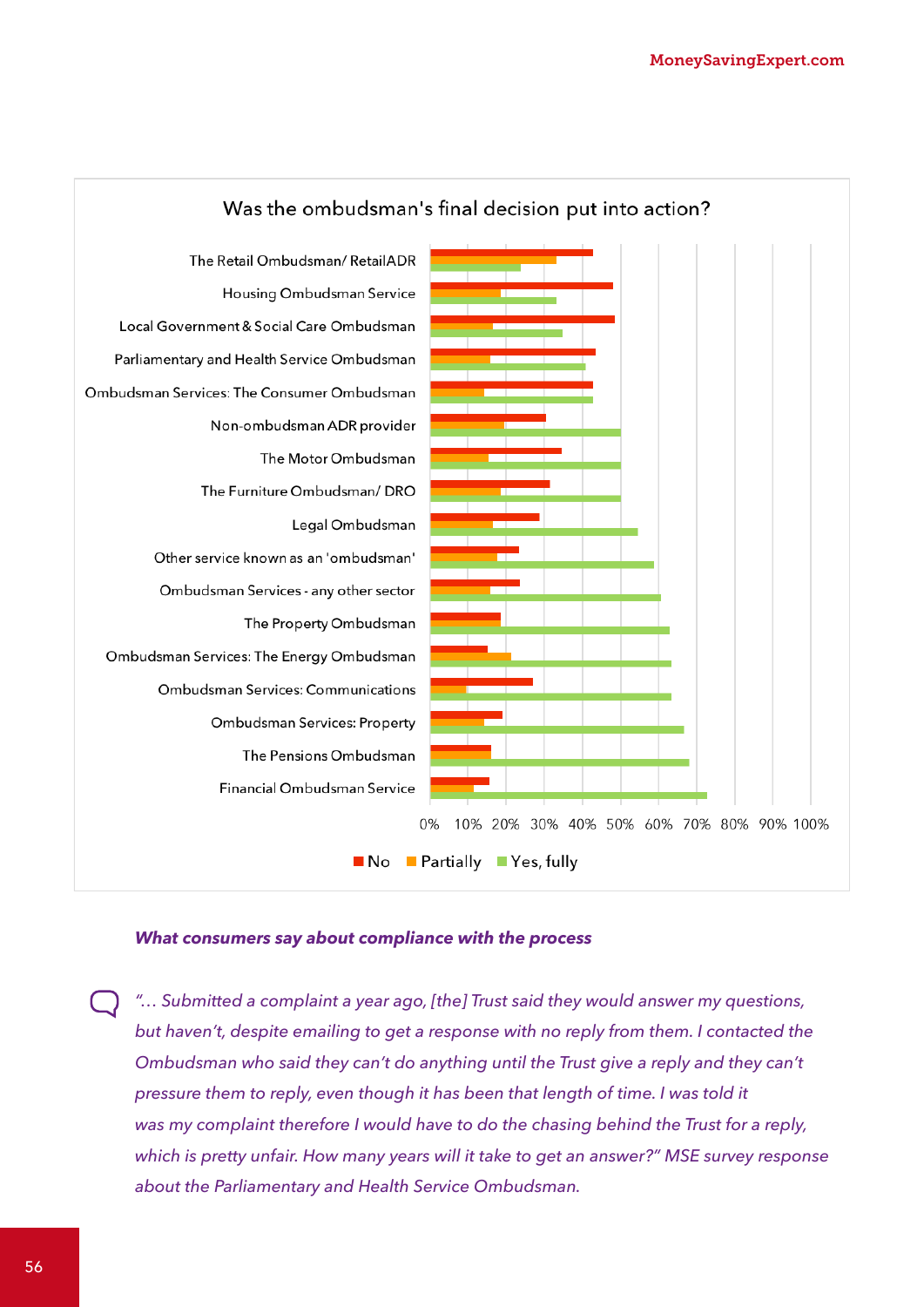*"[The Retail Ombudsman] couldn't proceed with my complaint until I received confirmation from the retailer that they'd made their final decision. The retailer would not put this in writing, stalling my complaint and making it impossible for me to take it further." via MSE survey.*

#### *What consumers say about compliance with the decision*

- *"The Energy Ombudsman were helpful and ruled in my favour. [The energy company] have*   $(\ )$ *never completed the actions and still owe me money. The ombudsman have not been successful in following this up and I have given up contacting the Ombudsman and [the energy company]. My complaint started Feb 2016!" via MSE survey.*
	- *"Even though he ruled in our favour, we still were unable to get the money we were owed." MSE survey response about the Financial Ombudsman Service.*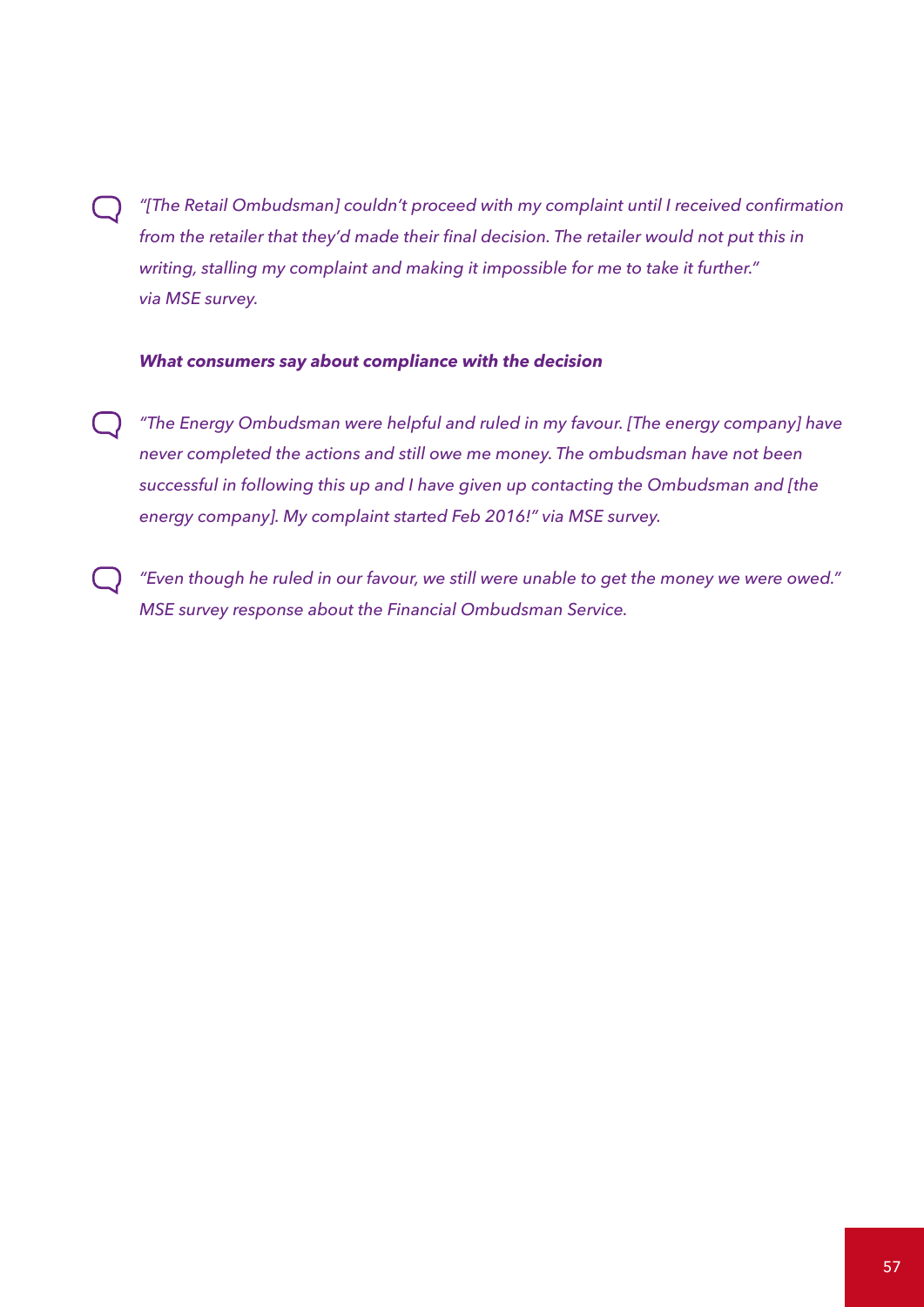## **Finding 3: Consumers perceive bias and unfairness**

#### **Ombudsmen seem biased (towards the other party)**

Ombudsmen should deal with complaints impartially, but in our survey of ombudsmen users, on average, 60% said that the ombudsman seemed biased towards the other party.<sup>81</sup>

| How would you describe the ombudsman's handling of your complaint? |     |  |  |
|--------------------------------------------------------------------|-----|--|--|
| Ombudsman seemed biased towards me                                 | 8%  |  |  |
| Ombudsman seemed impartial                                         | 31% |  |  |
| Ombudsman seemed biased towards the other party                    | 60% |  |  |

And for all but one ombudsman surveyed, less than half of users said it seemed impartial. For the Energy Ombudsman, the best performer on the question, this figure was still just 50.6%.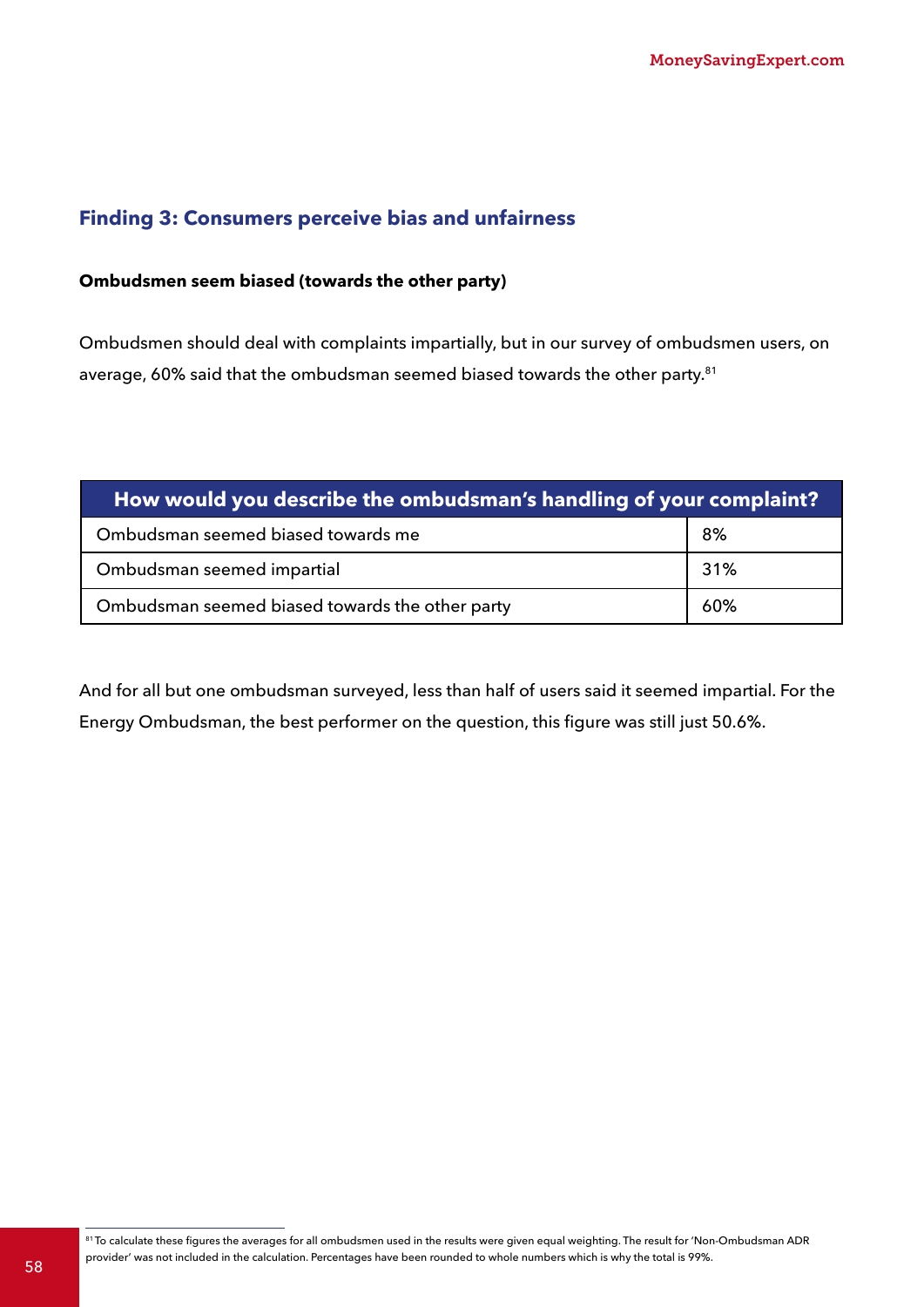

## How would you describe the ombudsman's handling of your complaint?

### **There is a corresponding impression of unfairness**

Along with bias, (un)fairness is also perceived to be an issue – with the majority of almost all ombudsmen users polled thinking that the decision was unfair. Again, only the Energy Ombudsman scored above 50%, with 54.9% saying the decision was fair.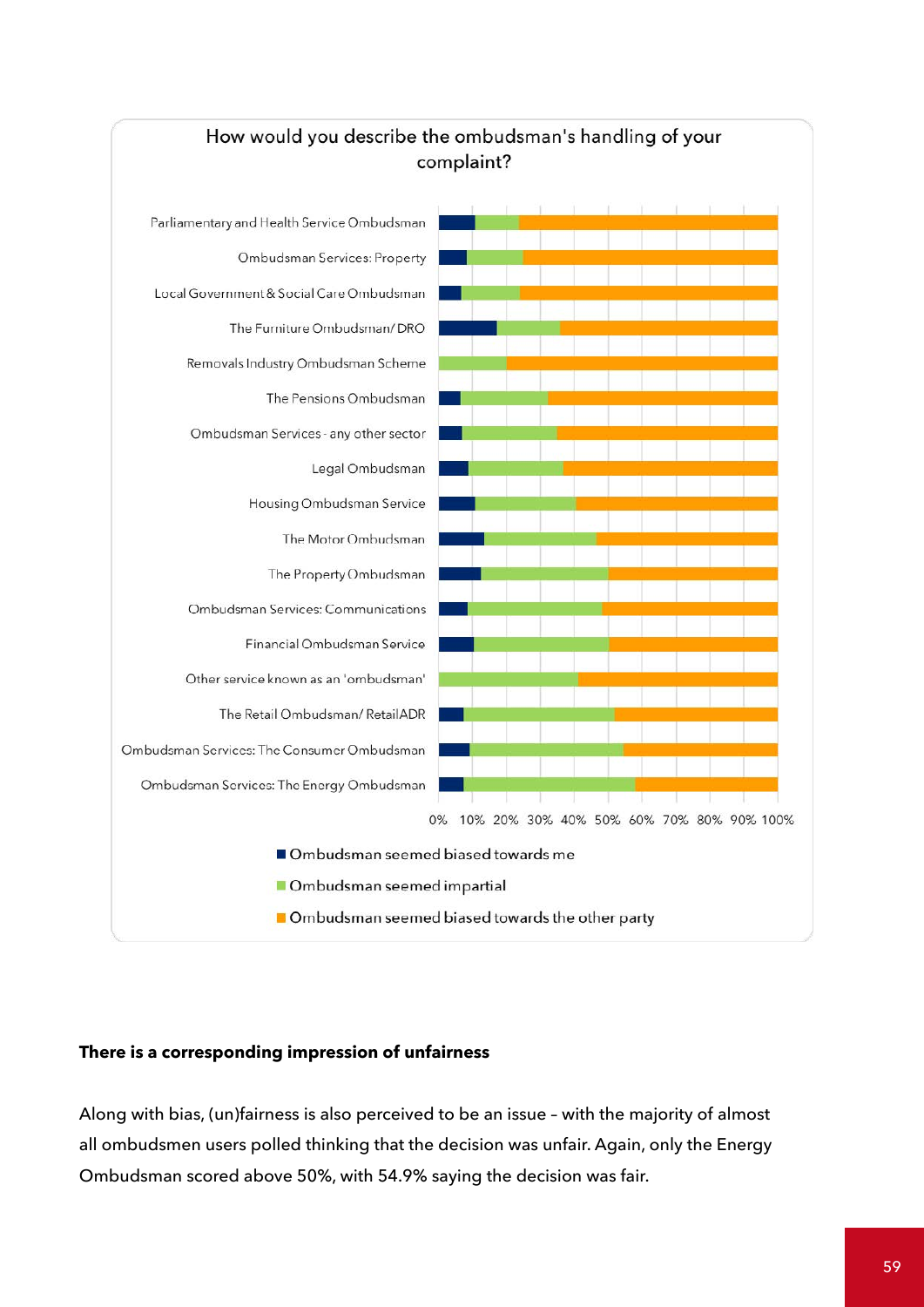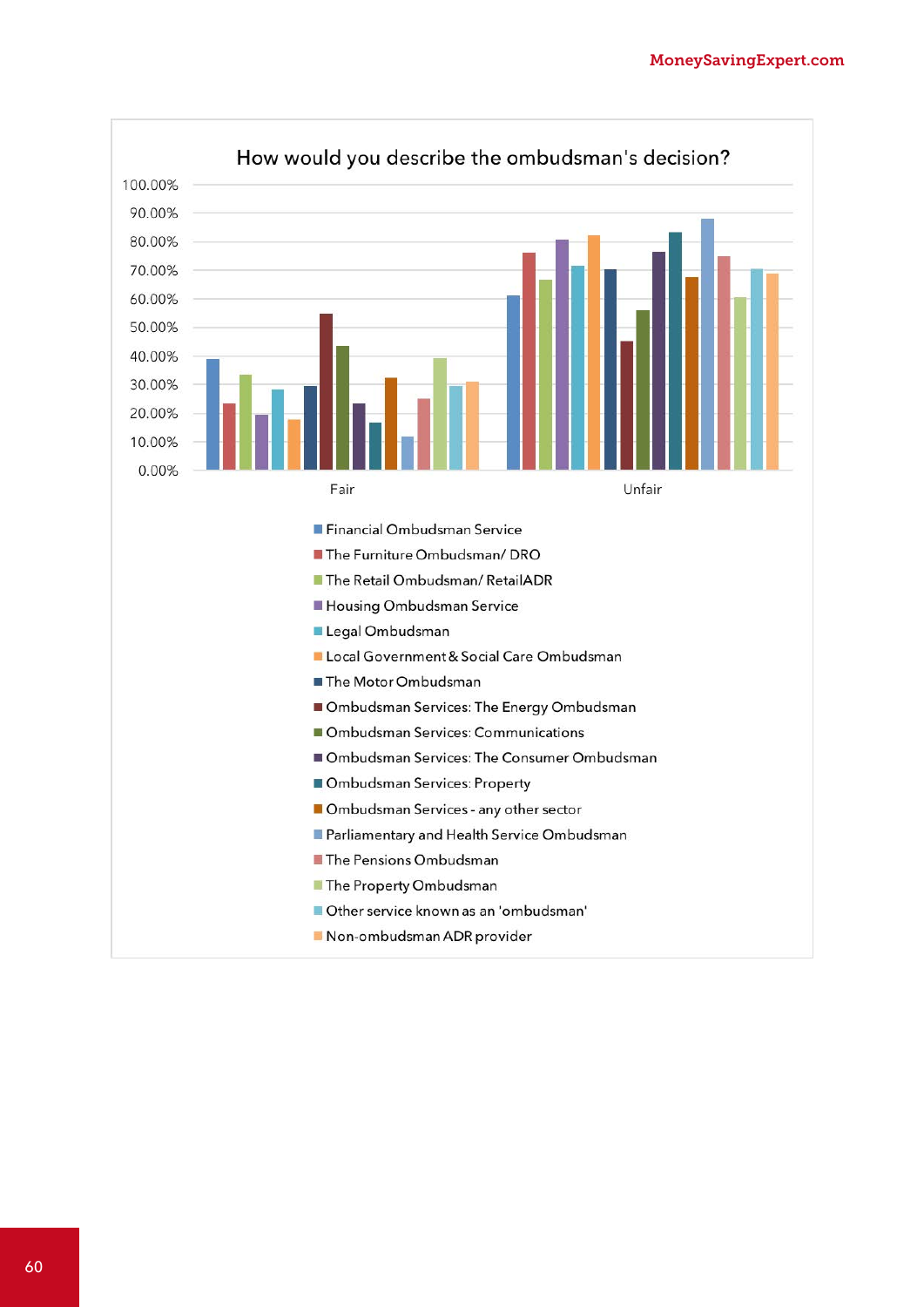#### *What consumers say about the neutrality of ombudsmen and fairness*

- *"I found the Local Government Ombudsman totally biased from the start in favour of Local Authority." via MSE survey.*
- *"The Furniture Ombudsman was very partial towards the supplier and took [the] supplier's opinion as final and expert advice!!" via MSE survey.*
- *"The Housing Ombudsman allowed the Housing Association to continue with the second stage of their complaints procedure 18 WEEKS after my response, when they should have responded within 14 days. There is clearly a bias here." via MSE survey.*
- *"Energy Ombudsmen decision was fair but they didn't check the actions they imposed were carried out. I emailed to say this but email was ignored. When I phoned they said case was closed. Very unimpressed" Deborah, via MSE survey.*

### **Finding 4: Complaints are dealt with too slowly**

When the passage of time is worsening a problem, waiting 8 weeks to go to an ombudsman could be particularly problematic (and the wait to go to the Local Government and Social Care Ombudsman could be even longer).<sup>82</sup> This could be particularly relevant if the problem is regarding debt issues, payday loans, credit brokers or black marks on someone's credit file. In these circumstances, waiting 8 weeks could leave consumers in crisis.

In general, when the complaint reaches ombudsman level, it is not dealt with at satisfactory speed. On average, 61% of consumers in our survey said that their complaint was dealt with slower than expected; 29% said it was reasonable; and only 10% felt it was dealt with quicker than they had expected.<sup>83</sup>

<sup>82</sup> The LGSCO says a reasonable amount of time for escalating a complaint is 12 weeks.

<sup>83</sup> To calculate these figures the averages for all ombudsmen used in the results were given equal weighting. The result for 'Non-ombudsman ADR provider' was not included in the calculation. Percentages have been rounded to whole numbers.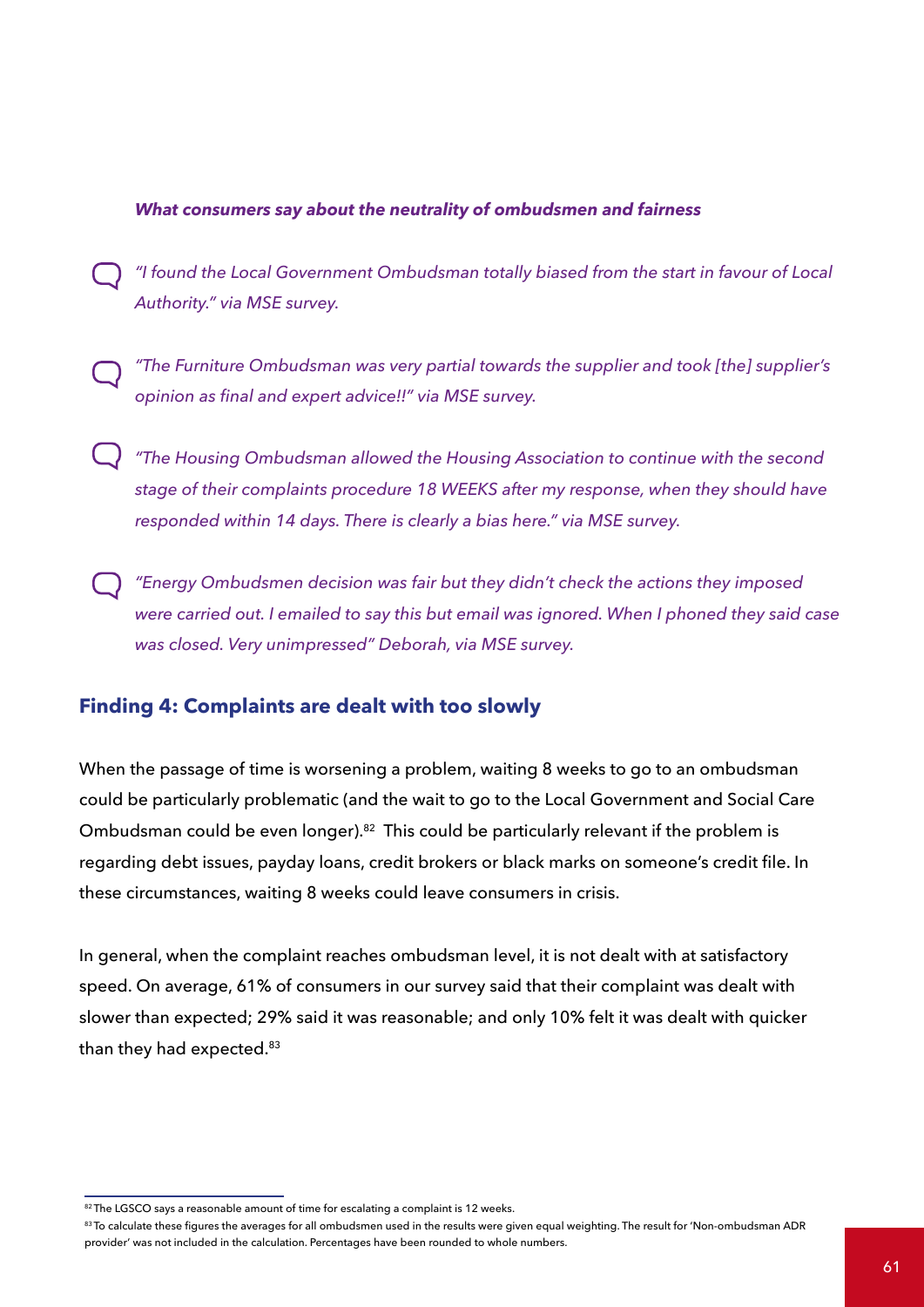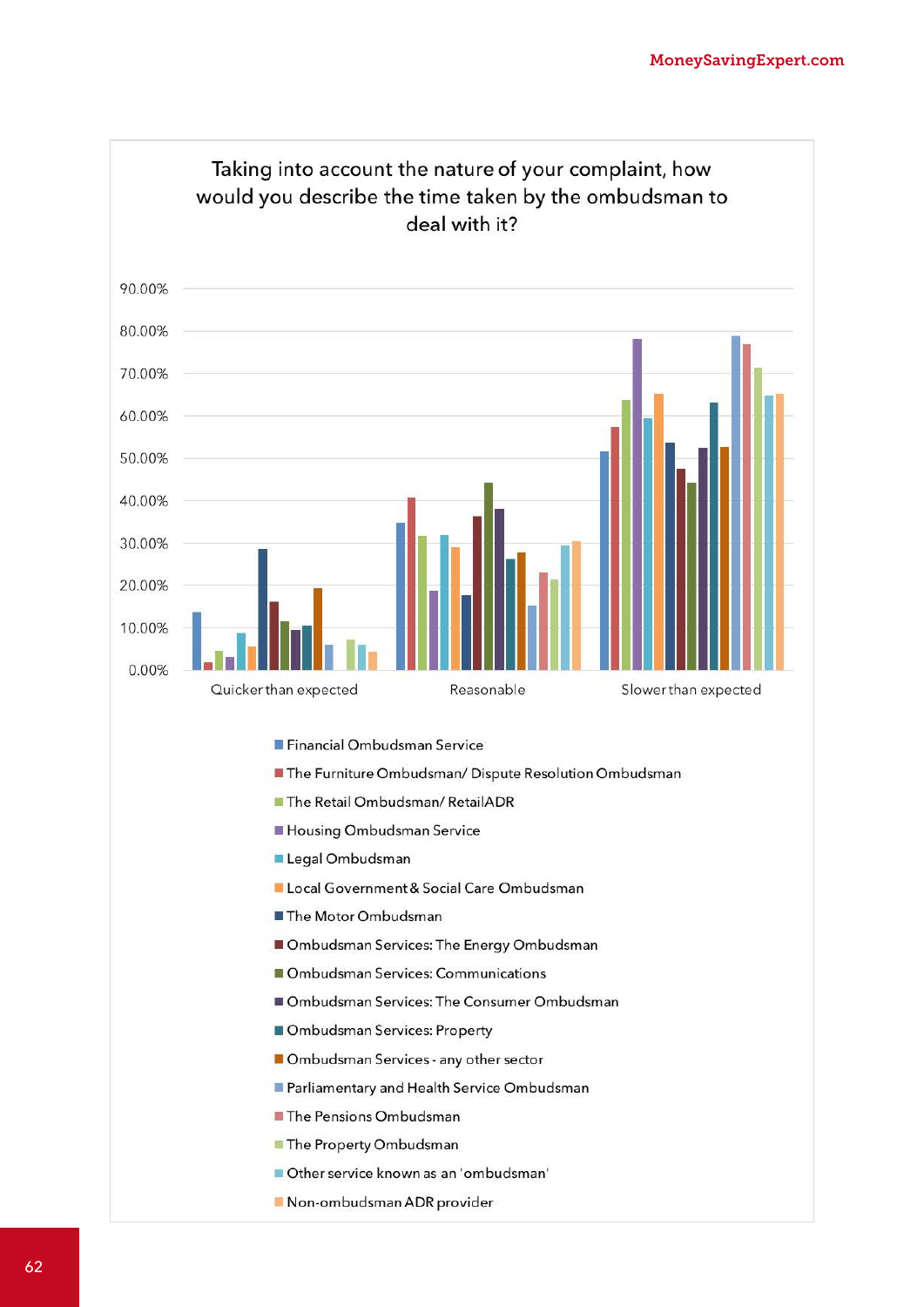#### *What consumers say about the speed of using ombudsmen*

*"I found the Financial Ombudsmen very slow, I had to be chasing them very often to get any updates." via MSE survey.*

*"Our primary issue with the Property Ombudsman (henceforth TPO) was that the process is set at the exact same timescale regardless of the issue at hand. I can entirely understand the logic behind being openly fair in allowing the exact same time for the company being*  taken to the Ombudsman to provide information, but our problem was actually that *we presented a very cut and dried case (that was acknowledged as such by our case handler). Nonetheless, it was still 6 months between our initial approach of TPO and the actual "decision" (which was never actually delivered due to the company concerned going out of business before the decision was made).*

*"In simple cases that are open and obvious breaches of the TPO standards and/or the law (both, in our case) it should be possible for the initial case handler to flag this fact on receipt of both sets of evidence, channelling the case into a fast-track file. I can imagine that an expert would have read through the evidence in our case (conservatively, this would have taken 30-40 mins) and instantly known the outcome, seeing as the breaches of the TPO standards and contract law were flagrant and laid out clearly.*

*"As a result, all told our case should only have taken a few hours to resolve, but despite this being the case and despite it surely being clear to the case handler that this time frame was likely, the case still had to join the full queue and wait for months to even be reviewed." Edd, via MSE survey.*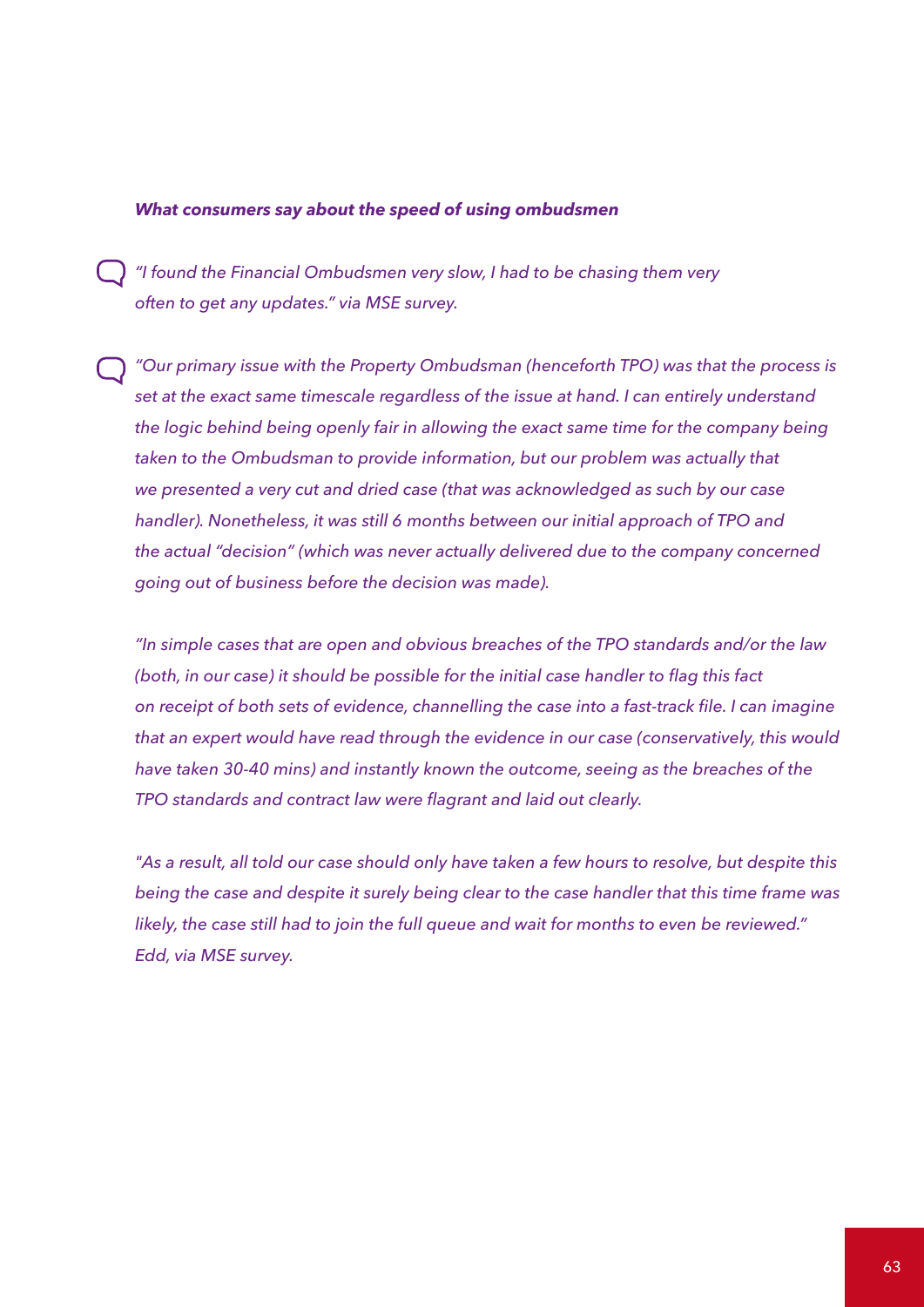## **RECOMMENDATIONS FOR GOLD STANDARD OMBUDSMEN**

When consumers go to an ombudsman, they have already had a problem that has not been solved. It is an ombudsman's job to sort out the dispute fairly, but for consumers to be able to rely on the ombudsman system, substantial reform is needed.

These recommendations would go towards creating a system of ombudsmen where all operate at a gold standard. When a dispute resolution service does not meet these standards, it should not operate as an 'ombudsman'.

## **Recommendation 1: All ombudsmen need a statutory basis as a foundation**

• Ombudsmen should have statutory powers to ensure that firms are cooperative with processes and compliant with decisions that have real legal teeth.

## **Recommendation 2: Oversight of ombudsmen must be boosted**

- Relevant Government Departments, the Ombudsman Association and Companies House should work to make sure that the performance of ombudsmen is consistently higher.
- Particular focus should be paid to:
	- o the ease of complaining;
	- o the speed at which complaints are processed; and
	- o the perception of fairness among those who complain to ombudsmen.
- Ineffective ombudsmen must be stripped of the right to use the word in their title.
- There should be a form of 'fit and proper' approved-persons test for people in senior roles in ombudsmen. The Department for Business, Energy and Industrial Strategy could approve such persons.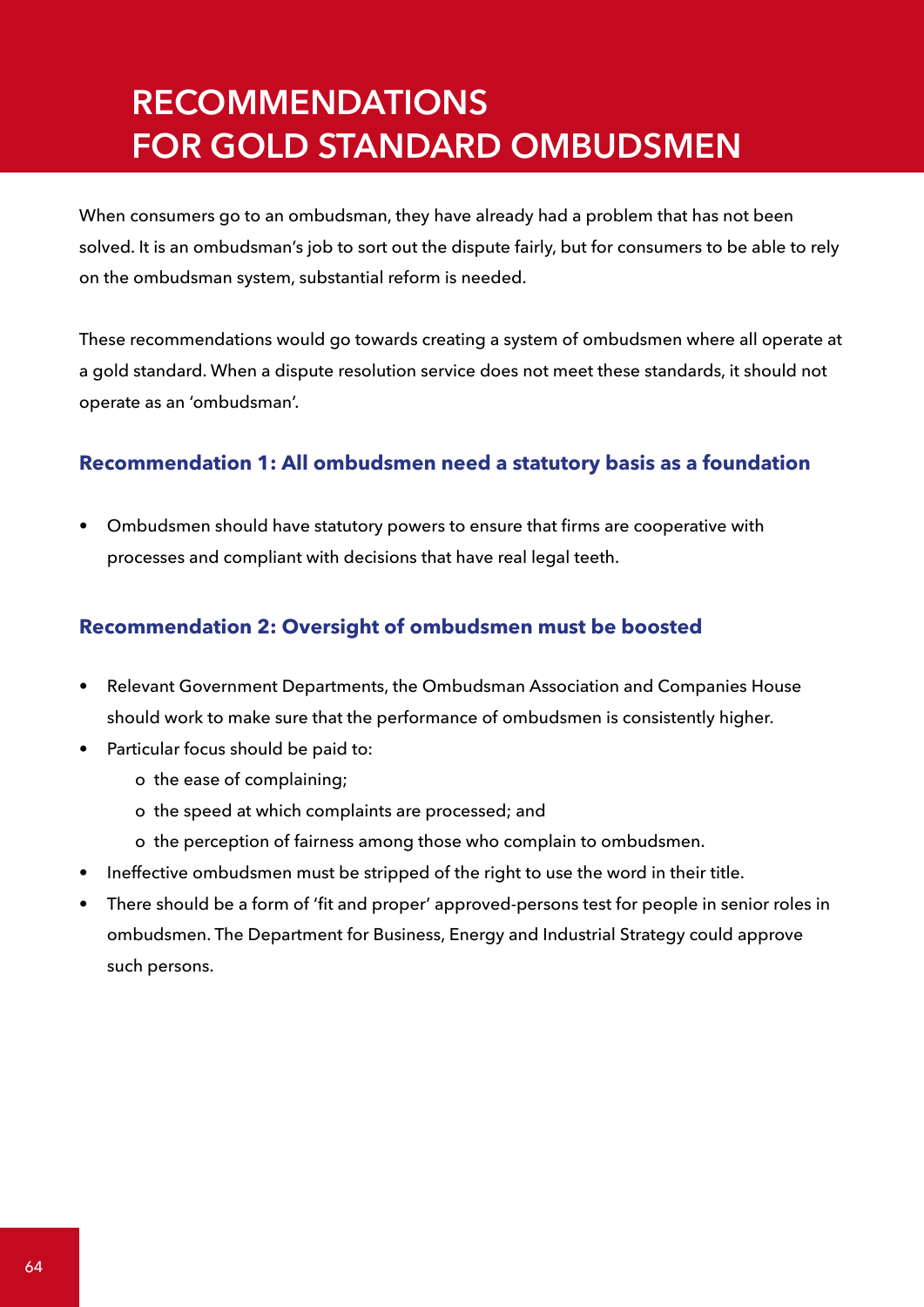## **Recommendation 3: The 8-week rule should be shortened and needs vital exceptions**

- Unless a deadlock letter is received, consumers generally need to wait 8 weeks before using an ombudsman (but it can be more).
- If the complaint is about debt issues, payday loans, credit brokers or black marks on credit files, then waiting 8 weeks could leave consumers in crisis.
- The 8-week rule was created in a non-digital age. But in this digital age with instant credit scoring and decisions, 8 weeks is simply too long. That time should be reduced to somewhere between 2-4 weeks – as a blanket rule across all ombudsmen.
- There should also be exceptions so people who are in crisis due to an unresolved complaint can escalate to an ombudsman sooner.

## **Aspiration: Comprehensive ombudsman membership in consumer sectors**

In an ideal world, all companies in consumer sectors would be members of an ombudsman. This could be delivered through a single ombudsman for all consumer complaints, with every business serving consumers being a member; or having one ombudsman per sector, combined with a single body acting as a portal for all ombudsmen, and filtering complaints to the appropriate ombudsman behind the scenes.

However, this aspiration is far from being implemented; it would require radical, wholesale change. Until that happens, ombudsmen should be reformed to operate at a gold standard, truly distinct from other ADR providers.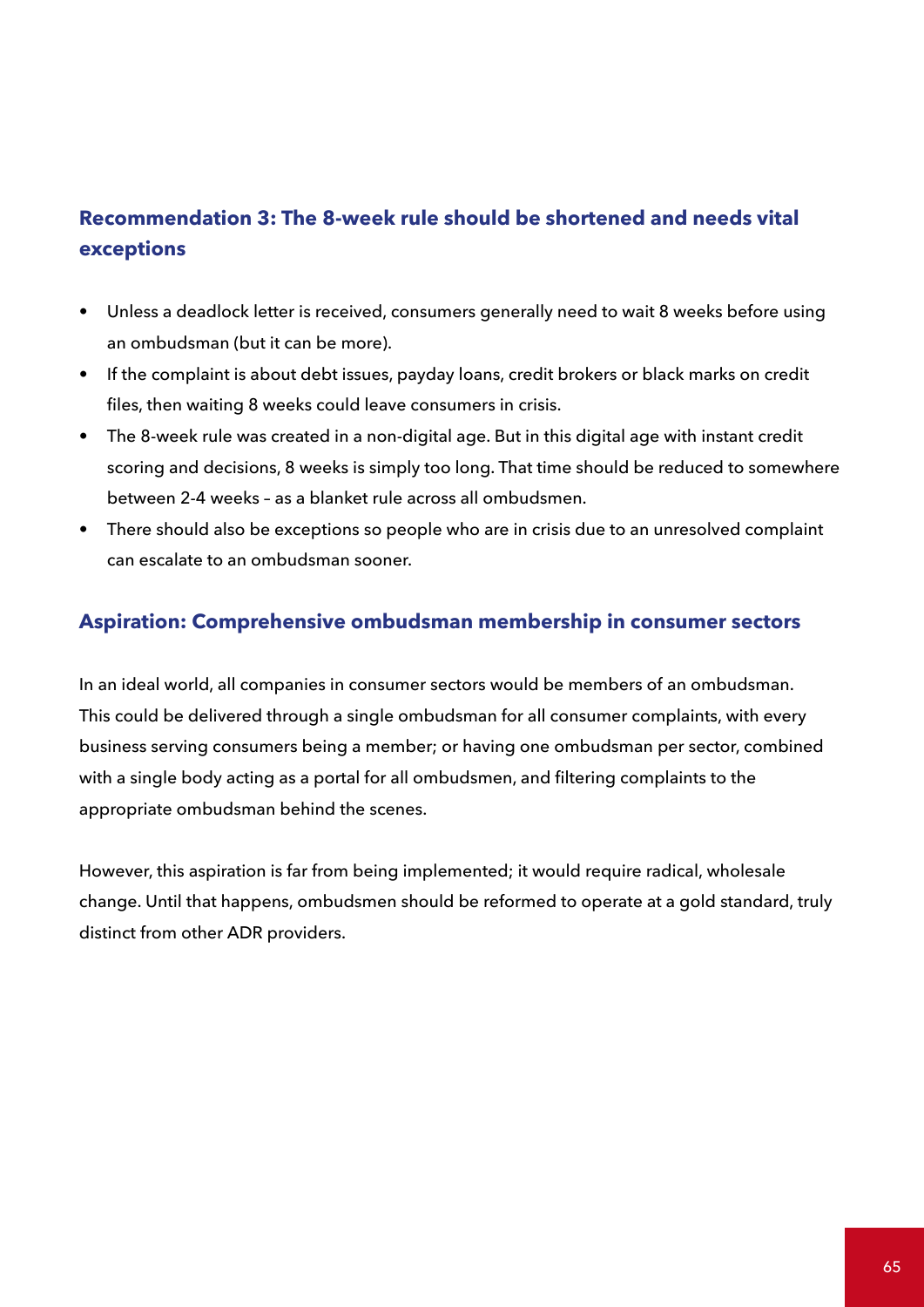## **OTHER DEVELOPMENTS**

- A Consumer and Markets Green Paper was included in the Queen's Speech on 21 June 2017. The topics covered are expected to include ADR.
- In May 2016, the then Department for Business, Innovation and Skills made a Call for Evidence which covered problems with the provision of ADR and whether the criteria for using the word 'Ombudsman' should be strengthened.84 As of 9 October 2017 a Government response has yet to be published.
- Citizens Advice published its report on ADR *Confusion, gaps, and overlaps*85 in April 2017. It found that the landscape is confusing, that it is not designed with consumers' needs in mind, and that it is hampered by a lack of good-quality data.
- A Public Services Ombudsman for England draft bill was published in the 2016-17 Parliament. Chris Skidmore MP, Minister for the Constitution wrote in the foreword to the bill that:

*"The Ombudsman's reach will be broad, extending to Government departments and a range of other public bodies in the UK, local government, adult social care, and the NHS in England. The core role of the Ombudsman will continue to be the investigation of complaints where a public body has not acted properly or fairly or has provided a poor service. We will also give the Ombudsman a wider and more explicit role in championing improvements in complaints handling and promoting good practice."*<sup>86</sup>

- Ofcom is required to keep under review its approval of ADR schemes. In March 2017 it consulted<sup>87</sup> to ask for stakeholders' comments about the operation of Ombudsman Services and CISAS. An Ofcom response statement has yet to be published as of 9 October 2017.
- In September 2017, Ofcom published a Review of the *General Conditions of Entitlement*  statement and consultation, including for *ADR Complaints Handling and Access to ADR*. 88

<sup>84</sup> [https://www.gov.uk/government/consultations/improving-the-consumer-landscape-and-quicker-switching-call-for-evidence](https://www.gov.uk/government/consultations/improving-the-consumer-landscape-and-quicker-switching-c) Accessed 9/10/17.

<sup>85</sup> [https://www.citizensadvice.org.uk/about-us/policy/policy-research-topics/consumer-policy-research/consumer-policy-research/confusion-gaps-and](https://www.citizensadvice.org.uk/about-us/policy/policy-research-topics/consumer-policy-research/co)[overlaps/](https://www.citizensadvice.org.uk/about-us/policy/policy-research-topics/consumer-policy-research/co) Accessed 9/10/17.

<sup>86</sup>[https://www.gov.uk/government/uploads/system/uploads/attachment\\_data/file/575921/draft\\_public\\_service\\_ombudsman\\_bill\\_web\\_version\\_](https://www.gov.uk/government/uploads/system/uploads/attachment_data/file/575921/draft_public_servic) december 2016.pdf Accessed 9/10/17.

<sup>87</sup><https://www.ofcom.org.uk/consultations-and-statements/category-2/adr-review-17>Accessed 9/10/17.

<sup>88</sup> See Chapter 11, https://www.ofcom.org.uk/ data/assets/pdf file/0026/106397/Statement-and-Consultation-Review-of-the-General-Conditions-of-[Entitlement.pdf](https://www.ofcom.org.uk/__data/assets/pdf_file/0026/106397/Statement-and-Consultation-Review-of-the) Accessed 9/10/17.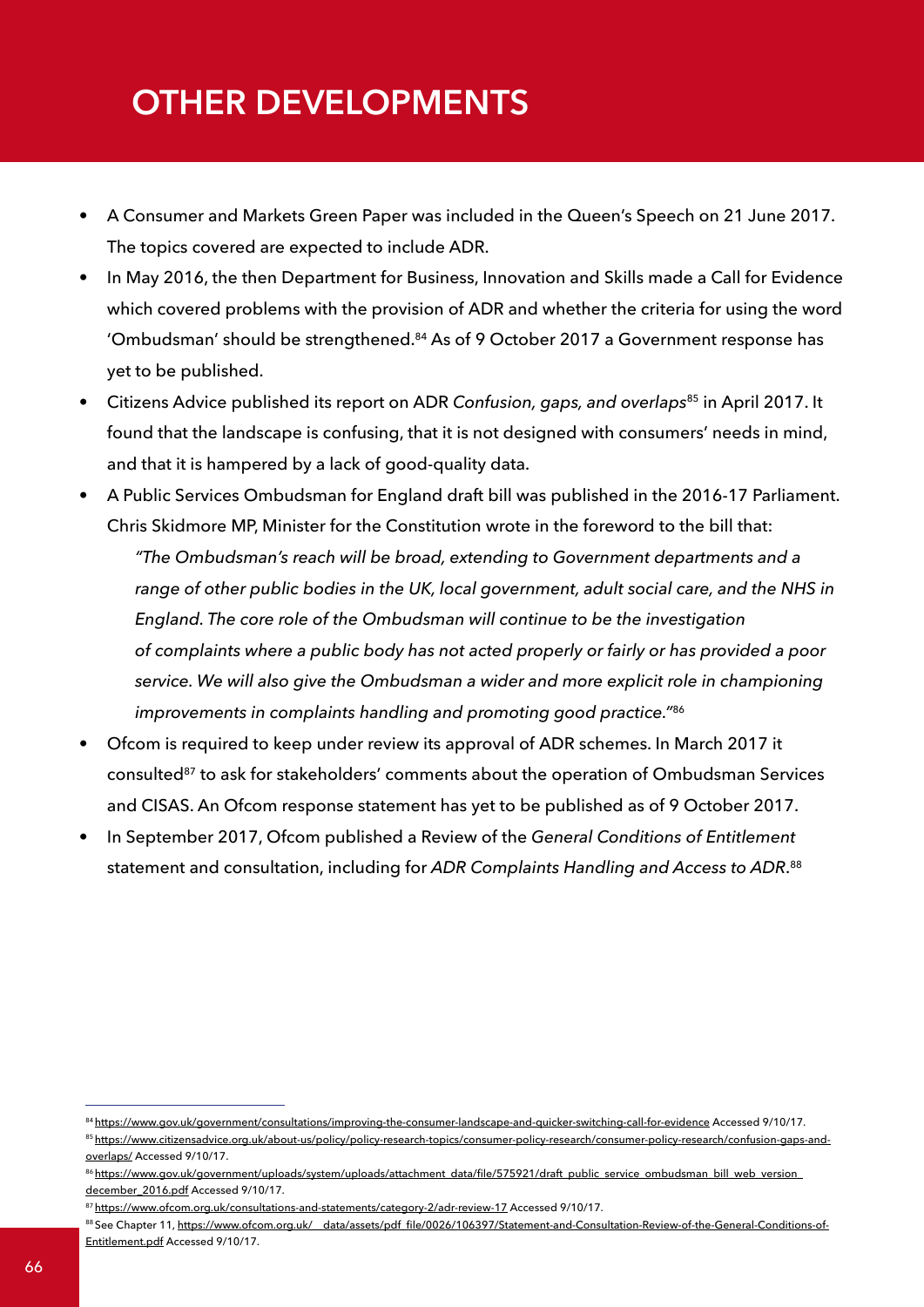## **ANNEX - EXPLANATORY NOTES ON COMPARATIVE ANALYSIS TABLE**

These notes should be read in conjuction with the comparative analysis table of ombudsmen commonly used by consumers on page 32.

While most ombudsmen say their rules are binding, the table has been assessed and analysed based on what is most likely to happen in situations of non-compliance, as well as the likely deterrent on firms. Decisions of the Financial, Legal and Pensions Ombudsmen are directly enforceable in court by statute as if they were a judgment or order of the court. This compares to other ombudsmen whose decisions cannot be directly enforced in court, and where there is no sector regulator to push for compliance, or deter non-compliance in the first place. For some ombudsmen, the best they appear able to do in practical terms could be to expel the firm from membership of the ombudsman, and publicise this.

Decisions of the **Financial Ombudsman Service** are equivalent to the order of a court in the UK in terms of section 229 of the Financial Services and Markets Act 2000 (as amended) and in particular paragraph 16 of Schedule 17 of the Act. Its members are also regulated by the FCA, which is a powerful combination.

Decisions of the **Pensions Ombudsman** are directly enforceable in the UK courts by virtue of section 151 of the Pensions Schemes Act 1993.

The **Legal Ombudsman** has explained that its decisions can be enforced in court both by the Ombudsman itself and also by consumers.

Its decisions are directly enforceable in English courts by virtue of section 141 of the Legal Services Act 2007. As noted in Chapter 1, the Legal Ombudsman began the application process to become an approved ADR entity, but following consultation, later withdrew. It is therefore not an approved ADR entity.

The Law Society has issued guidance<sup>89</sup> which notes that following the "unexpected withdrawal" of the Legal Ombudsman's application to become a certified ADR approved body, solicitors must still comply with the government regulations.

<sup>89</sup> http://www.lawsociety.org.uk/support-services/advice/articles/changes-to-client-care-information-and-leo-time-limit/ Accessed 26/9/17.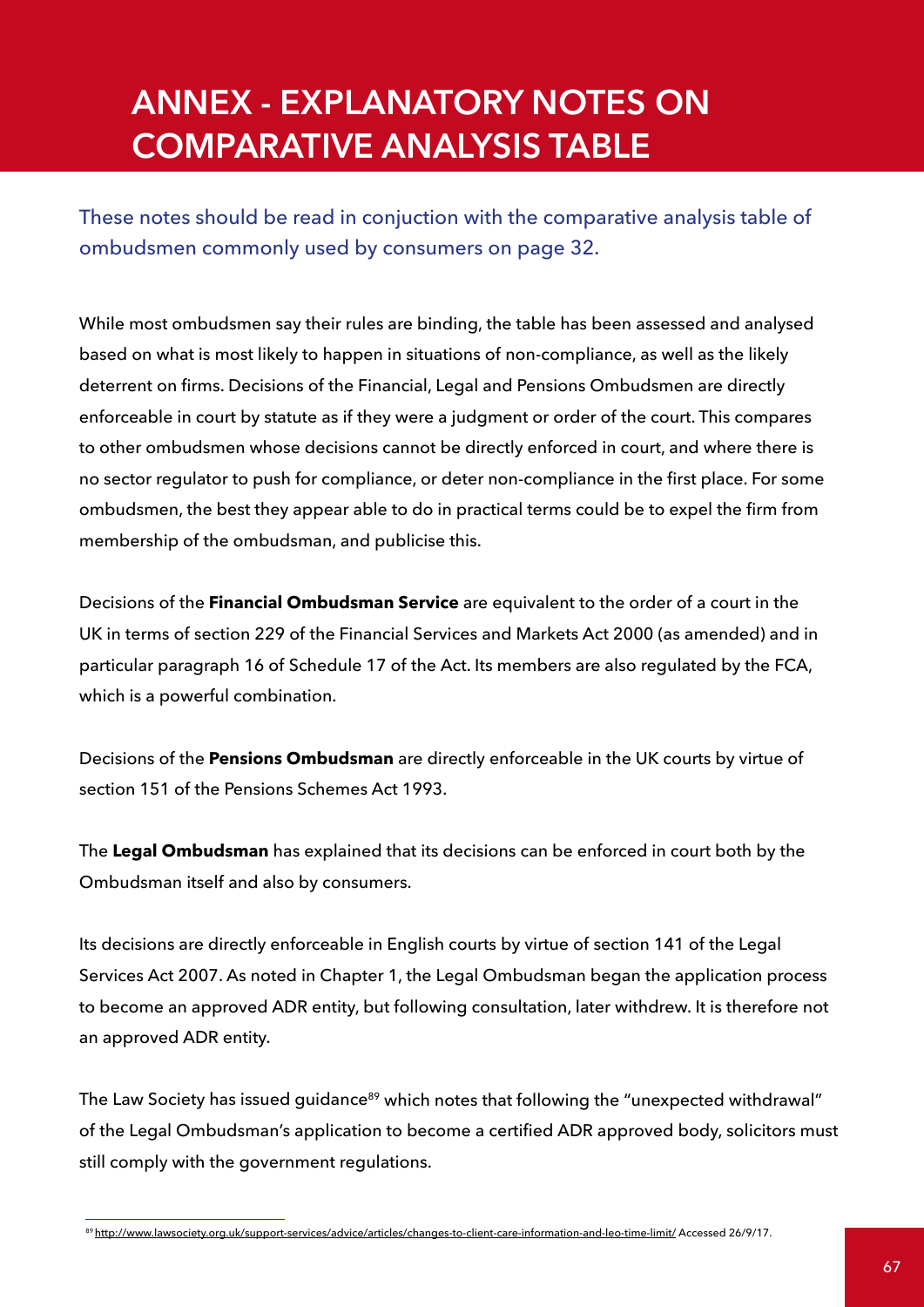This means solicitors have to provide clients with information on the Legal Ombudsman as the statutory complaints scheme for solicitors and comply with the ADR regulations. That is, tell the client that they cannot settle the complaint; provide details of a relevant, approved ADR entity (not the Legal Ombudsman); and tell the client whether they intend to use it.

**LGSCO** says its recommendations to make councils or care providers put things right are not legally binding. It does not have power to enforce them through the courts. If not complied with, LGSCO says it will ensure they make public notices to inform people of the reason and hold them to account through publicising their actions. It also said that its maladministration findings are binding and can only be challenged through Judicial Review in the courts.

The **Housing Ombudsman** has mandatory membership for all bodies registered with the Homes and Communities Agency. This is most housing associations, as well as local housing authorities with stock (even if managed by an Arms-Length Management Organisation). It can include for-profit organisations as well as non-profit.<sup>90</sup> Landlords and agents from the private rented sector can sign up to the scheme voluntarily.<sup>91</sup> The Housing Ombudsman has confirmed its "determinations cannot be enforced in court."

**Parliamentary and Health Service Ombudsman** said its "decicions are not enforceable in court."

**The Furniture Ombudsman** said "it may be possible for a consumer to enforce a decision".

This ombudsman said consumers may take non-compliance matters to the civil Courts to seek enforcement under the Consumer Protection from Unfair Trading Regulations 2008. However, it added that it would ultimately be for the judge to decide eligibility and remedy, although "it is likely that a judge would rely on the findings of the Ombudsman". The Furniture Ombudsman added that it would support a consumer with enforcement action, and that the Courts have upheld its decisions.

<sup>90</sup><http://www.housing-ombudsman.org.uk/about-hos/membership/mandatory-membership> Accessed 17/10/17.

<sup>91</sup><http://www.housing-ombudsman.org.uk/about-hos/membership/voluntary-membership/>Accessed 17/10/17.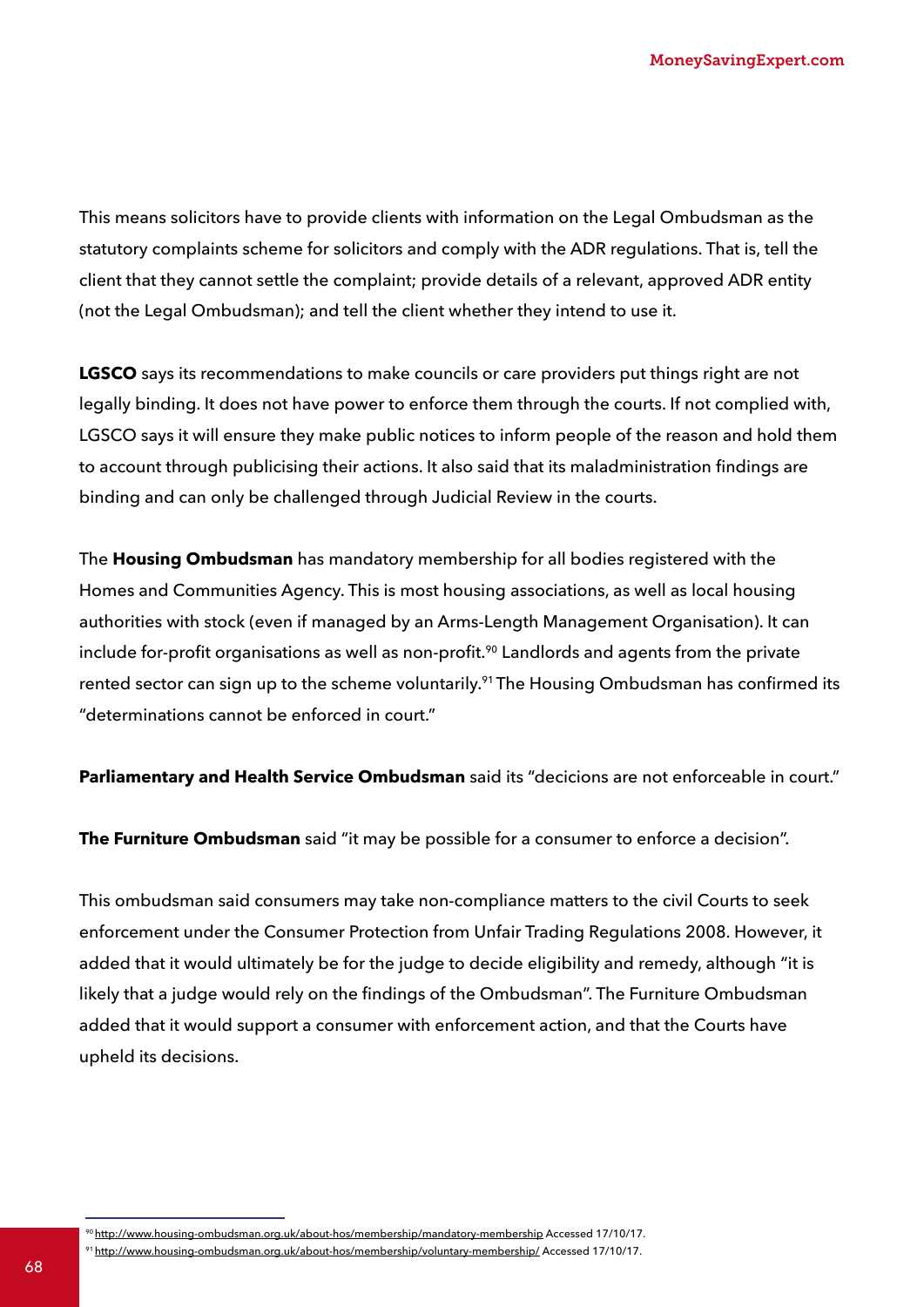The Furniture Ombudsman also said that non-compliance could be breach of contract, as members of its scheme have entered into a contract, and that a remedy could be sought in the Courts and a possible injunction, but "as a matter of law, it is not possible for a third party to seek to enforce a breach of contract if they themselves are not a party to it..."92

**The Property Ombudsman** noted that agents must be a member of a scheme. If they do not comply with a scheme decision, they could be expelled and could then be trading illegally. It added that TPO case reviews have been used as evidence in court.<sup>93</sup>

**RetailADR** said if a member did not comply with a decision and the consumer took that member to court, the court could take RetailADR's determination into account and the consumer could run an estoppel argument on the basis that the trader had agreed to be bound by the ADR decision. It also said that RetailADR could take legal action to enforce the decision due to the breach of contract.94

**The Motor Ombudsman** stated, clearly: "The court is a higher authority than an ombudsman, and therefore they still have the power to make their own ruling."95

**The Removals Ombudsman** said that its rulings are not enforceable in court, but judges may give them some consideration.<sup>96</sup>

The **Ombudsman Association** website states that, for voluntary ombudsmen, "Typically, the rules about jurisdiction/process/powers are set in the constitution and rules of the ombudsman scheme, possibly supplemented by an industry code of practice."97

**Ombudsman Services** has told MoneySavingExpert that in **Energy, Communications** and also for the **Consumer Ombudsman** (a voluntary scheme), the consumer can enforce its decisions in court because member firms sign a deed poll with Ombudsman Service, and this contract confers potential rights to consumers which can be enforced in English courts in terms of the Contracts (Rights of Third Parties) Act 1999. Ombudsman Services also said this "specifically states that

<sup>92</sup> Email communication 11/10/17.

<sup>93</sup> Email communication 5/10/17.

<sup>94</sup> Email communication 5/10/17.

<sup>95</sup> Email communication 5/10/17.

<sup>96</sup> Email communication 5/10/17.

ential communication of the control of the control of the control of the control of the control of the control of the control of the control of the control of the control of the control of the control of the control of the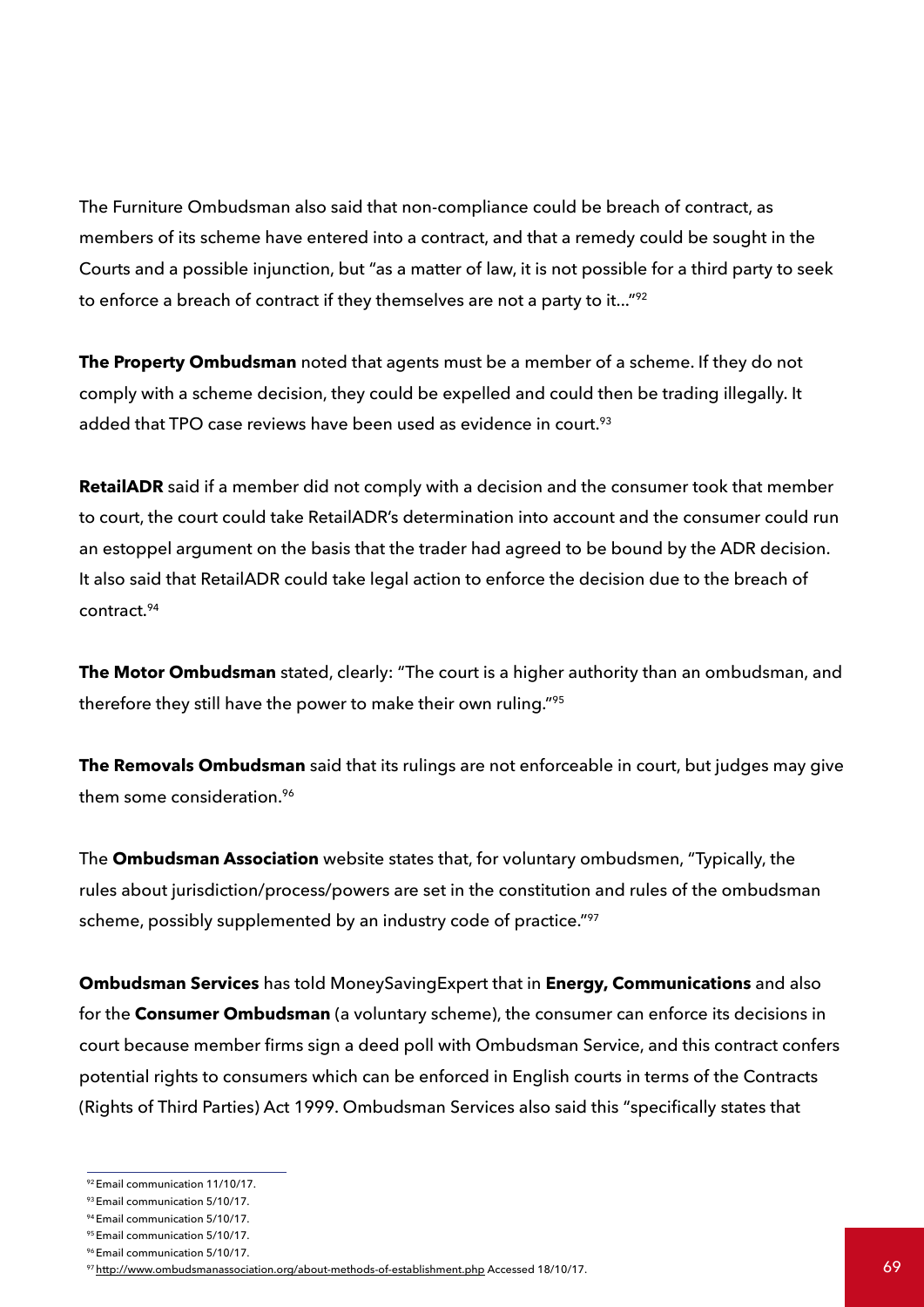these rights to enforcement cover any financial award made and/or any other remedy […] in the ombudsman's decision."98

Ombudsman Services also said that, technically, it can enforce its own decisions in the courts – but it has never done this (preferring to use other routes such as escalating the issue to the regulator or trade body, or using its own expulsion process which "would usually result in the remedy being implemented".

In addition, Ombudsman Services noted its Remedy Implementation Policy<sup>99</sup> which is specific to energy. Under this policy, companies that do not implement the remedy are charged additional fees. After 57 days, Ombudsman Services tells the consumer that they can open a new complaint to address the failed implementation of the original remedy. Ombudsman Services will also tell the consumer that the Deed Poll between Ombudsman Services and the energy company entitles the consumer "to pursue the energy company through court". The policy also states that Ombudsman Services offers financial support to do this, and may also notify the regulator.

However, in energy, Ombudsman Services confirmed that "… the legislation does not specifically state that suppliers must comply with the redress scheme's decisions; rather that Ofgem must ensure that the scheme's own arrangements ensure its decisions can be enforced."<sup>100</sup>

Similarly, Ombudsman Services said that "… for the Consumer Ombudsman, the enforceability of decisions must come from the scheme's own arrangements with participating companies (in this case the Deed Poll)."101 What the consumer is relying on here is the Deed Poll contract between Ombudsman Services and the business.

100 Email communication 17/10/17.

<sup>98</sup> Email communication 13/10/17.

<sup>99</sup> [https://www.ombudsman-services.org/docs/default-source/website-content/energy-remedy-implementation-policy.pdf?sfvrsn=14](https://www.ombudsman-services.org/docs/default-source/website-content/energy-remedy-implementation-) Accessed 14/10/17.

<sup>101</sup> Email communication 17/10/17.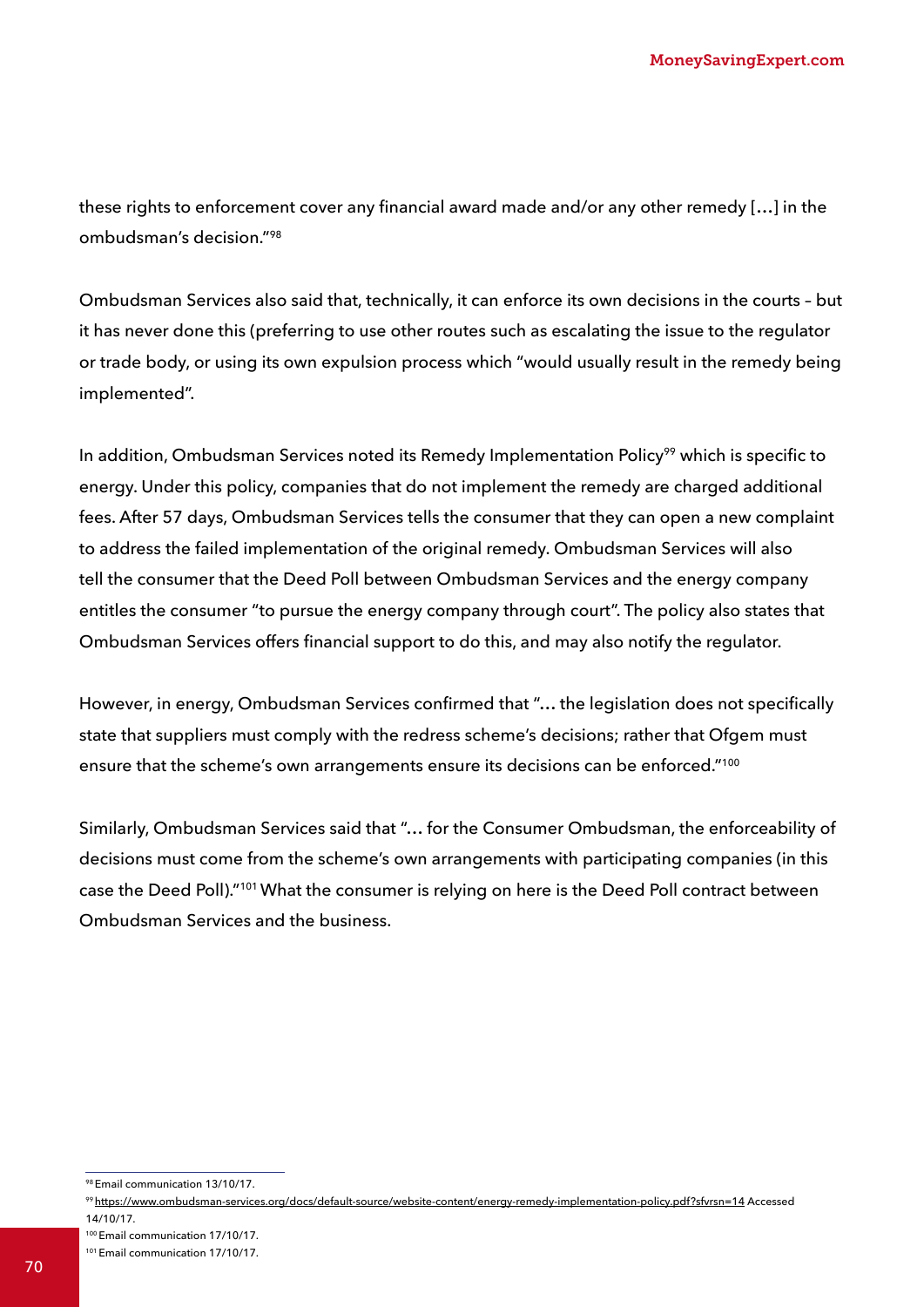Ofcom's approved ADR schemes include **Ombudsman Services: Communications.** Ofcom said that if a provider does not comply, the customer should refer to the ADR scheme, which will seek

to resolve it. If, following this, the company still does not comply, the ADR scheme can refer this to Ofcom, who can take action against it. Alternatively, under the Communications Act 2003, consumers can ask for Ofcom's permission to take the matter to court themselves – to force the provider to comply with the ADR scheme's decision.<sup>102</sup>

As Ombudsman Services explained, "the Communications Act 2003 ('the 2003 Act') confers powers upon Ofcom to set 'general conditions' that all communications providers must abide by when providing services. General Condition 14 pertains to ADR and places specific obligations upon all communications providers to comply with a 'dispute procedure'… Therefore, if the company fails to implement Omsbudsman Services' decision it would be in breach of this Condition (which is underpinned by the 2003 Act)."103

#### **In summary**

For the purposes of the table on page 32, we have concluded that decisions of the Financial Ombudsman Service, Legal Ombudsman and Pensions Ombudsman are directly enforceable in court i.e. the Ombudsman's decision is the equivalent of a judgement or order of the court (simply to be enforced).

In contrast, decisions of Ombudsman Services are enforceable in terms of the Deed Poll contract, which can confer rights to third party consumers in terms of the Contracts (Rights of Third Parties) Act 1999. They are not directly enforceable or equivalent to a court order, in stark contrast to the position for the Financial Ombudsman Service, Legal Ombudsman and Pensions Ombudsman. The complainant needs to raise their case and prove their breach, and these can be defended of course.

<sup>102</sup> Email communication 9/10/17.

<sup>103</sup> Email communication 17/10/17.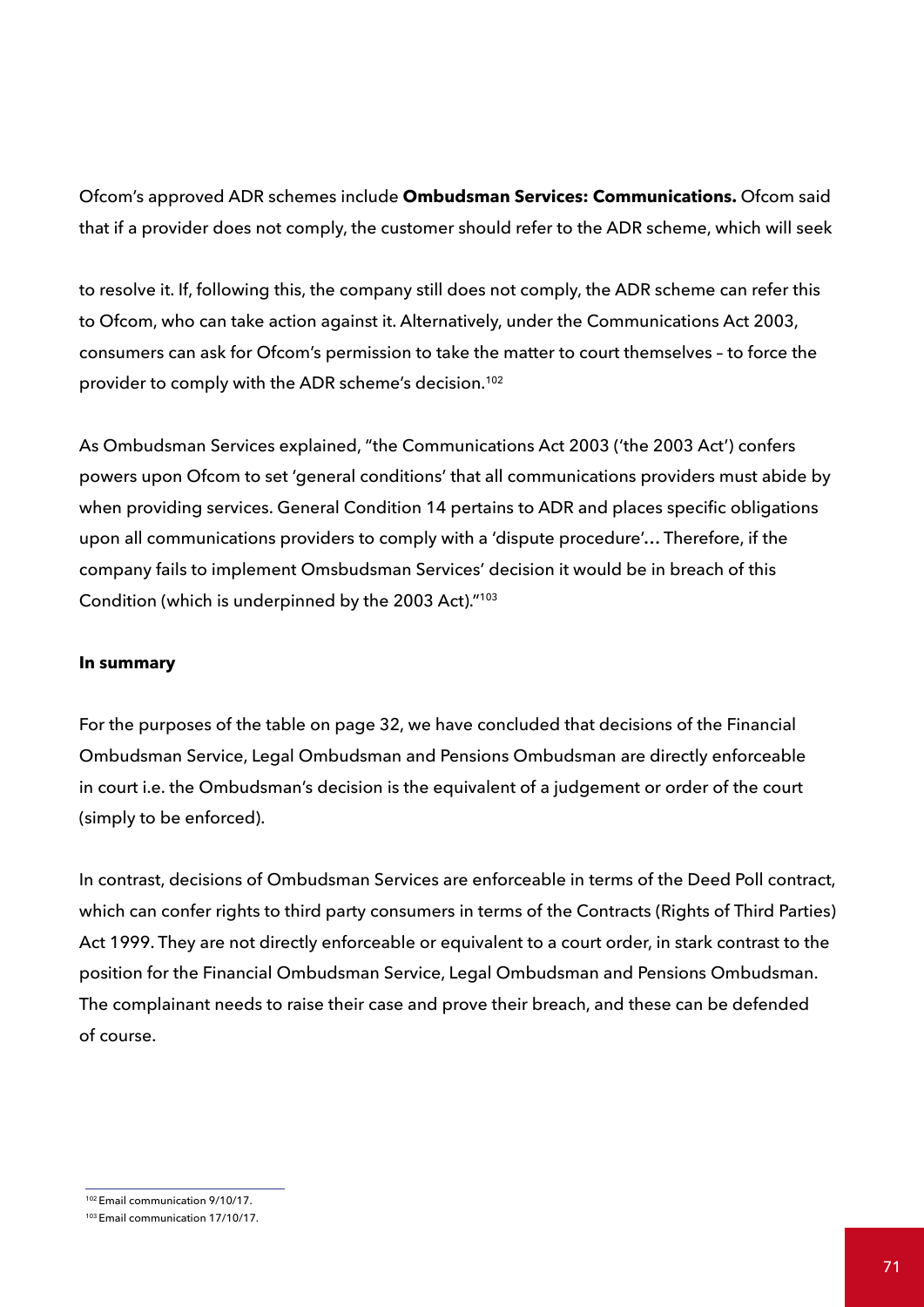For clarity, a complaint decision of Ombudsman Services: Communications is not the equivalent of a judgement or order of the court, but can be enforced like the Deed Poll and third party contract rights. There is also the ability to enforce it in terms of Section 104 of the Communications Act 2003, which states a consumer has to get consent from Ofcom to raise court enforcement proceedings, but that the breach of the ADR condition only gives them a right to bring a court action claiming their loss - they would need to prove that loss in court, and section 104(3) makes provision for a defence.